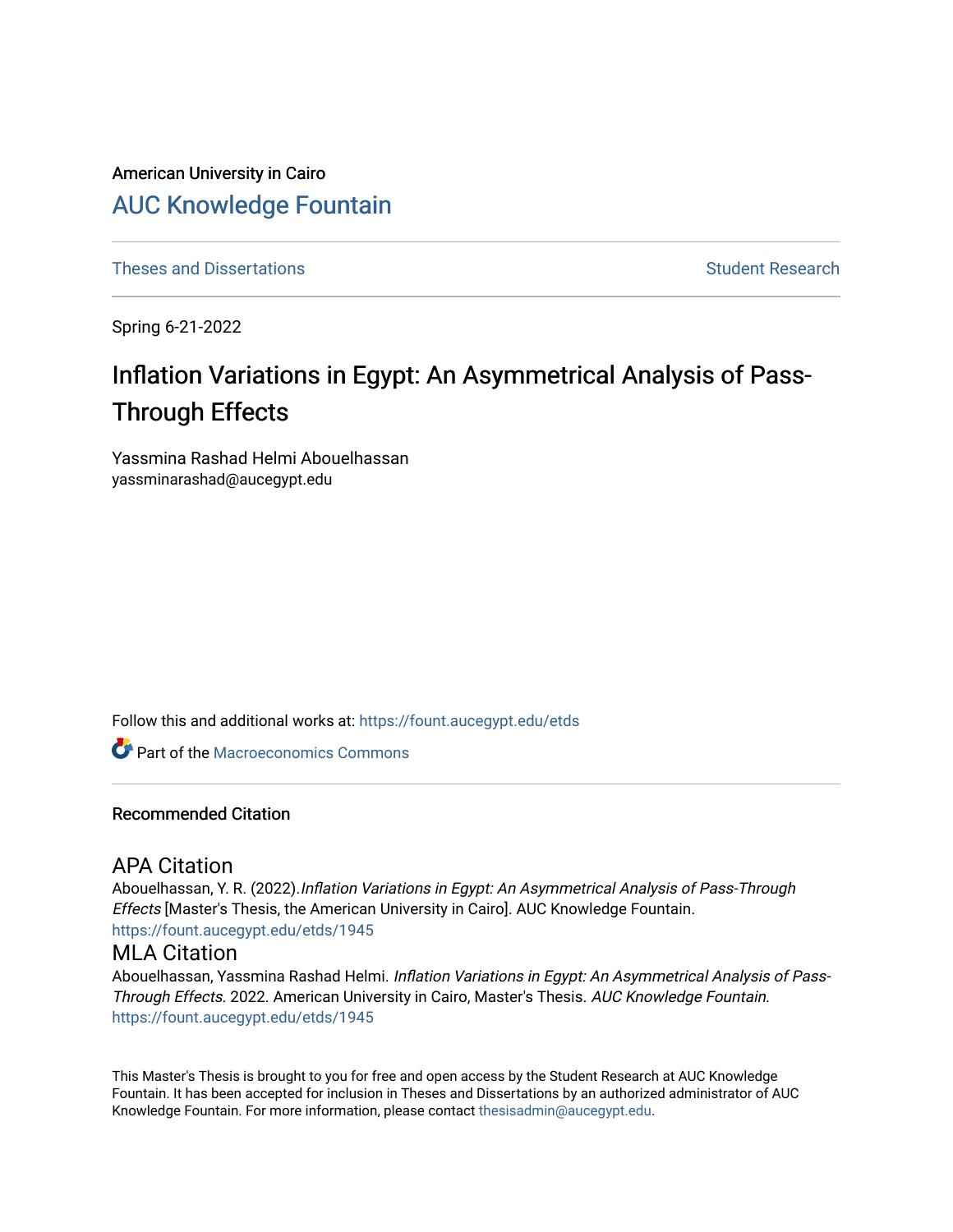

School of Business

### **Inflation Variations in Egypt: An Asymmetrical Analysis of Pass-Through Effects**

A Thesis Submitted to Department of Economics

By: Yassmina Rashad Abouelhassan

In Partial Completion of the Course Requirements of *The Degree of Master of Arts (MA) in Economics*

> Under the instruction of: Dr. Sarfaraz Ali Shah Syed

> > **May 2022**

**The American University in Cairo**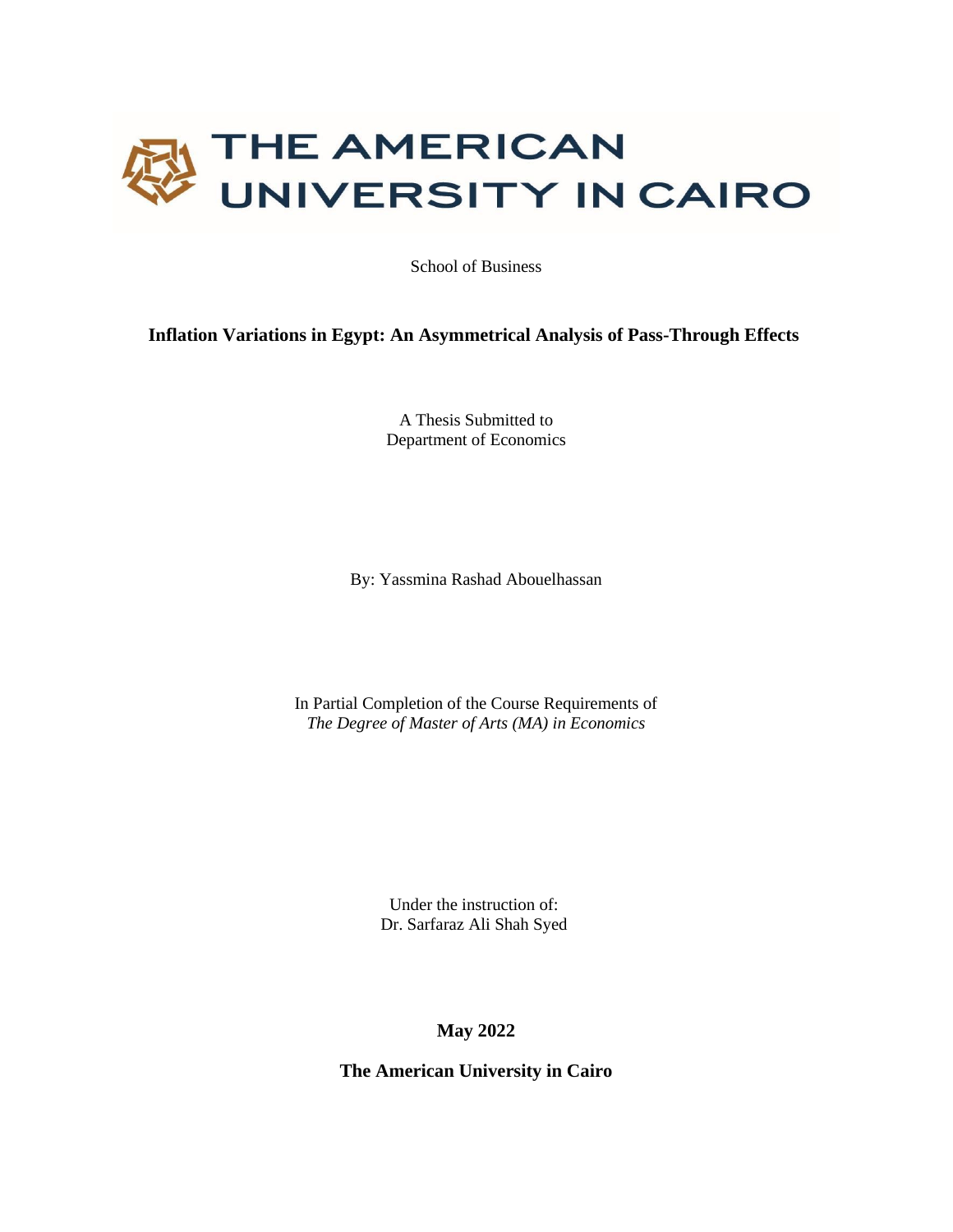### **Acknowledgments**

First and foremost, praises and thanks to Allah for his showers of blessings throughout my research efforts, allowing me to complete my thesis successfully.

I would like to express my deep and sincere gratitude to my supervisor, **Dr. Sarfaraz Ali Shah Syed**, Assistant Professor of Economics, for his constant support and invaluable guidance throughout this research. It was a great pleasure to work and study under his supervision. I'll be forever thankful for his patience, wisdom, support and guidance.

I am deeply grateful and thankful to **Dr. Mohammed Bouaddi and Dr. Roberto Cardinale** for their valuable time and support throughout this research. I would like to extend a mountain of appreciation to **Dr. Diaa Noureldin** for his guidance and inspiration throughout my academic journey. A thanks to all my professors throughout my undergraduate and graduate journey at the American University in Cairo.

I can't express enough thanks to my family. I am extremely grateful to **my parents** for their love, support, prayers and sacrifices throughout this journey. I am thankful to my partner for his constant support, love and understanding.

I am forever thankful for my graduate collogues, Salma, Yasmine, and Aya. Your support, encouragement and genuine friendship made this journey enjoyable.

Finally, a special thanks goes to **my father**, my role model and number one supporter, for without him, I wouldn't have accomplished any of it.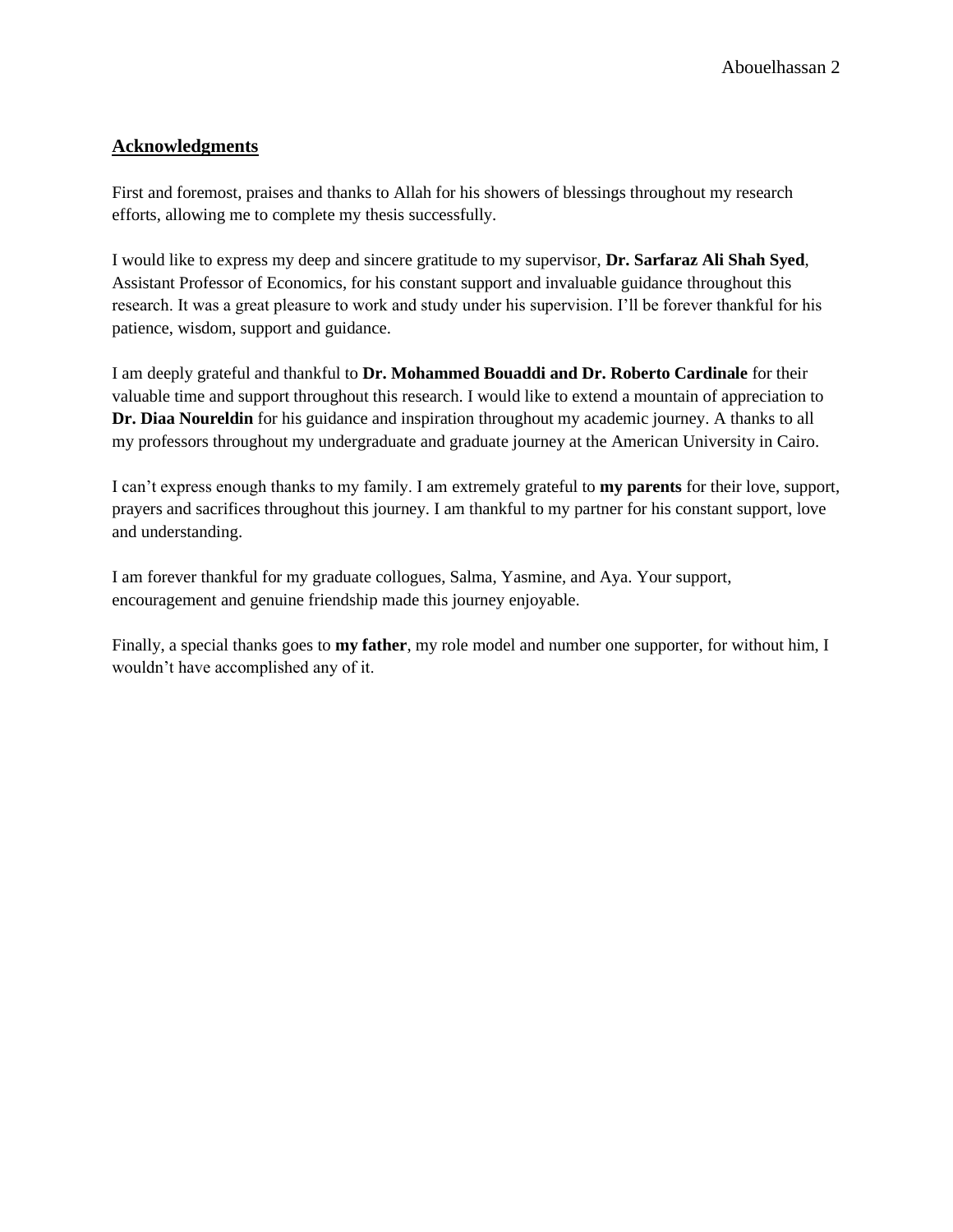#### **Abstract**

Inflation variations has become an issue that impedes efficient resource allocation and inclusive growth in Egypt. High inflationary pressures negatively affect standards of living, poverty alleviation and finally markets' efficiency. For the past decade, Research on the causes of inflation in emerging markets has been closely linked to exchange rates pass-through (ERPT). This is due to its perceived impacts on import prices and terms of trade shocks, which lead to a pass-through effect to domestic inflation. This research aims to contribute to the literature by investigating ERPT in Egypt with a nonlinear Autoregressive distributed lag model (NARDL). Recent research on ERPT has shown that using NARDL has proven the existence of asymmetric effects of EPRT. The study uses quarterly time series data from 2006Q1-2020Q4 to examine the relationship between exchange rate movements and Inflation. For the purpose of the model, the methodology examines exchange rate and energy price movements' asymmetric effects on producer price inflation using a NARDL model. The findings revealed the following: (1) a weakly significant and symmetric ERPT in Egypt. (2) Inflation in Egypt is highly dependent on past values of itself or what the research calls "Built-in inflation". (3) a strong significant and asymmetric pass-through effect of energy prices. The implications of the findings put forth a need to move towards a fully-fledged inflation targeting regime with crucial complementary policies.

**Keywords: Pass-through, Exchange rate pass-through, Inflation, Autoregressive distributed lag model, Nonlinear Autoregressive distributed lag model, Asymmetric effects.**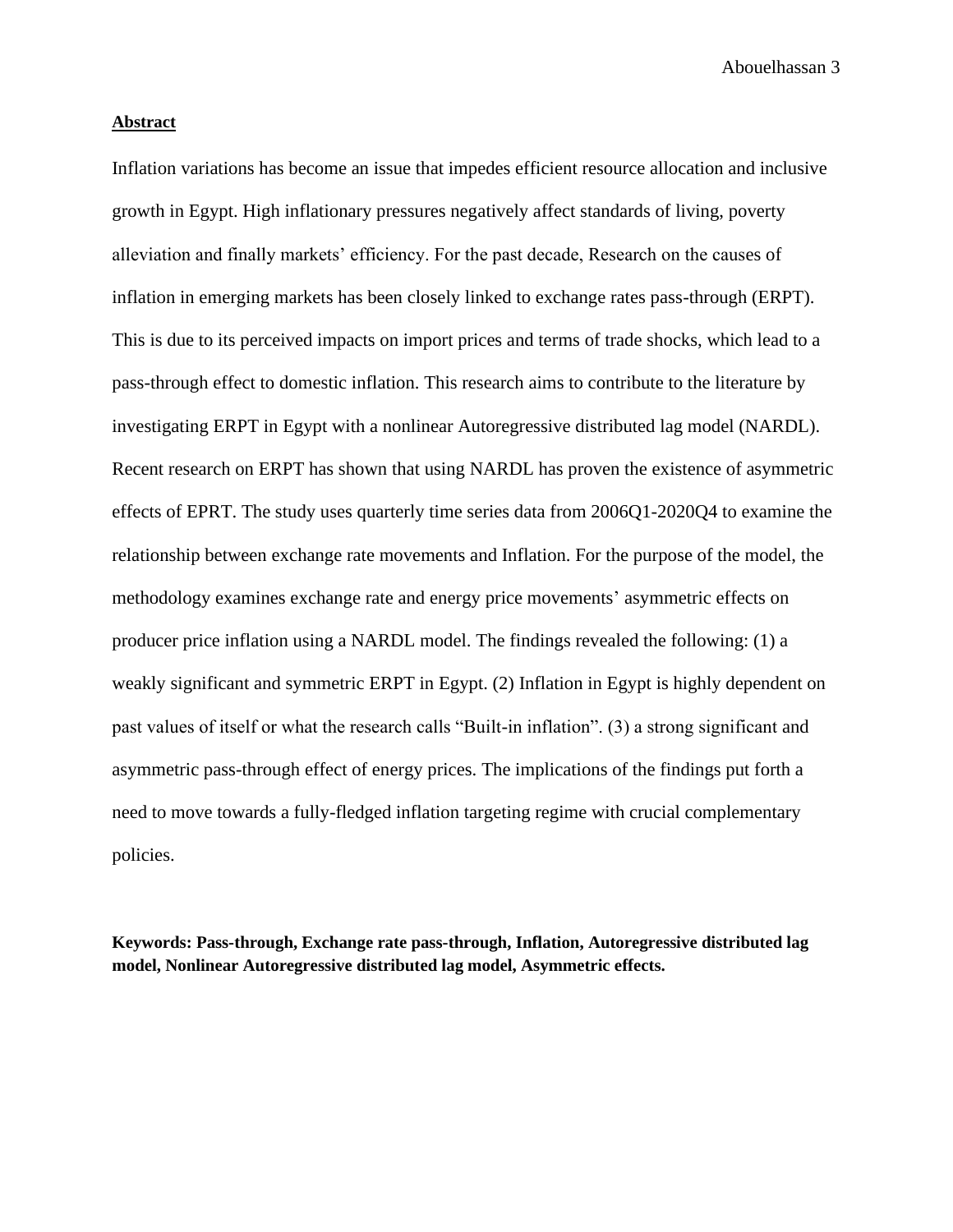## **Table of Contents**

| 1. |  |
|----|--|
| 2. |  |
|    |  |
|    |  |
|    |  |
| 3. |  |
|    |  |
| 4. |  |
| 5. |  |
|    |  |
|    |  |
| 6. |  |
|    |  |
|    |  |
|    |  |
|    |  |
| 7. |  |
|    |  |
|    |  |
|    |  |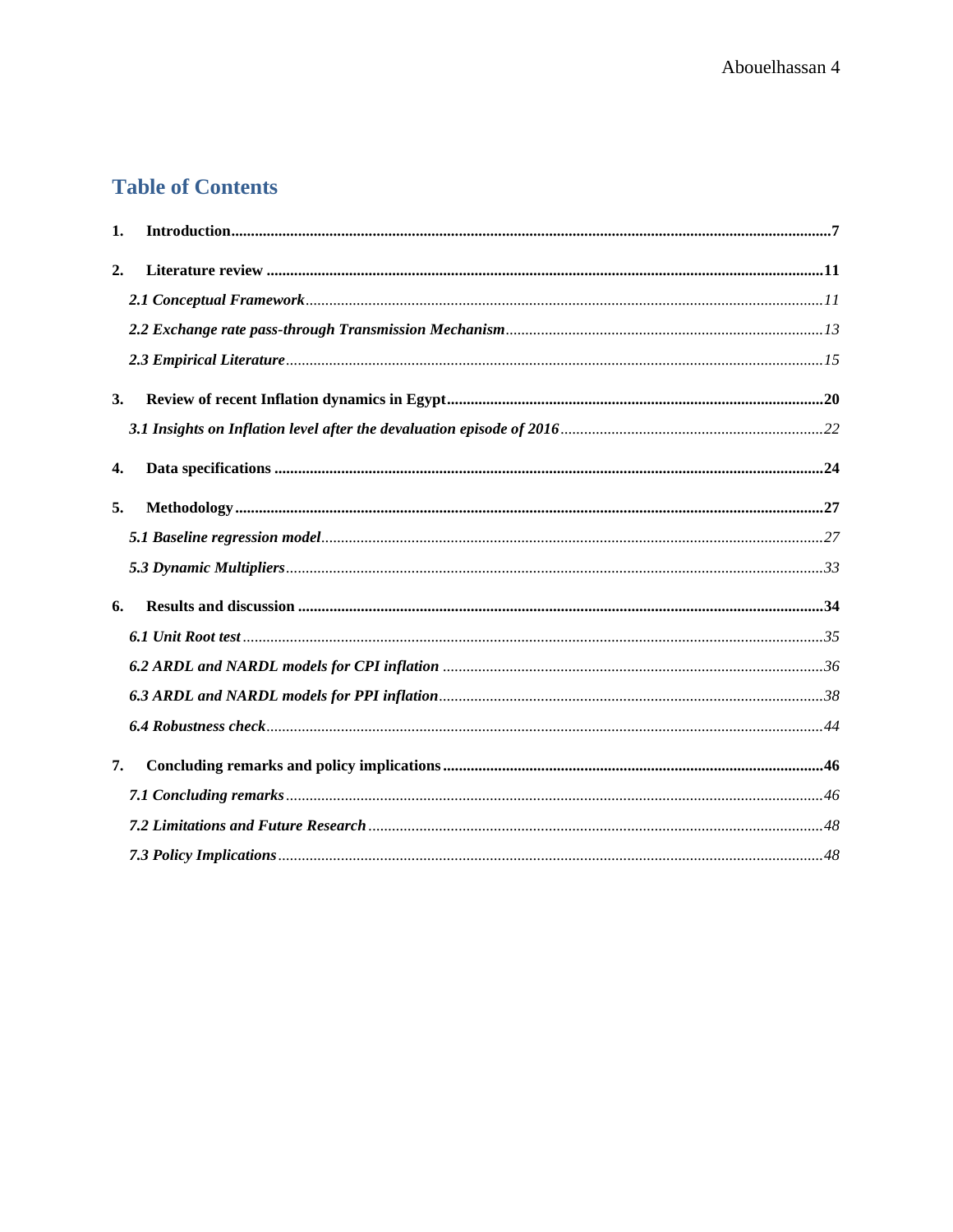|              | <b>Acronyms</b>                           |  |  |  |  |  |  |
|--------------|-------------------------------------------|--|--|--|--|--|--|
| <b>ADF</b>   | <b>Augmented Dicky Fuller Test</b>        |  |  |  |  |  |  |
| <b>ARDL</b>  | Autoregressive-Distributed Lag            |  |  |  |  |  |  |
| <b>CBE</b>   | Central Bank of Egypt                     |  |  |  |  |  |  |
| <b>CPI</b>   | <b>Consumer Price Index</b>               |  |  |  |  |  |  |
| <b>EGP</b>   | <b>Egyptian Pound</b>                     |  |  |  |  |  |  |
| <b>EMs</b>   | <b>Emerging Markets</b>                   |  |  |  |  |  |  |
| <b>ERPT</b>  | Exchange Rate Pass-Through                |  |  |  |  |  |  |
| <b>GDP</b>   | <b>Gross Domestic Product</b>             |  |  |  |  |  |  |
| <b>IFS</b>   | <b>International Financial Statistics</b> |  |  |  |  |  |  |
| <b>IMF</b>   | <b>International Monetary Fund</b>        |  |  |  |  |  |  |
| IF           | <b>Inflation Targeting</b>                |  |  |  |  |  |  |
| <b>NARDL</b> | Non-linear Autoregressive-Distributed Lag |  |  |  |  |  |  |
| <b>NEER</b>  | Nominal Effective Exchange Rate           |  |  |  |  |  |  |
| $\bf PP$     | Philips Perron Test                       |  |  |  |  |  |  |
| <b>PPI</b>   | Producer Price Index                      |  |  |  |  |  |  |
| <b>SVAR</b>  | <b>Structural Vector Autoregression</b>   |  |  |  |  |  |  |
| <b>VAR</b>   | Vector Autoregression                     |  |  |  |  |  |  |
| WPI          | <b>Wholesale Price Index</b>              |  |  |  |  |  |  |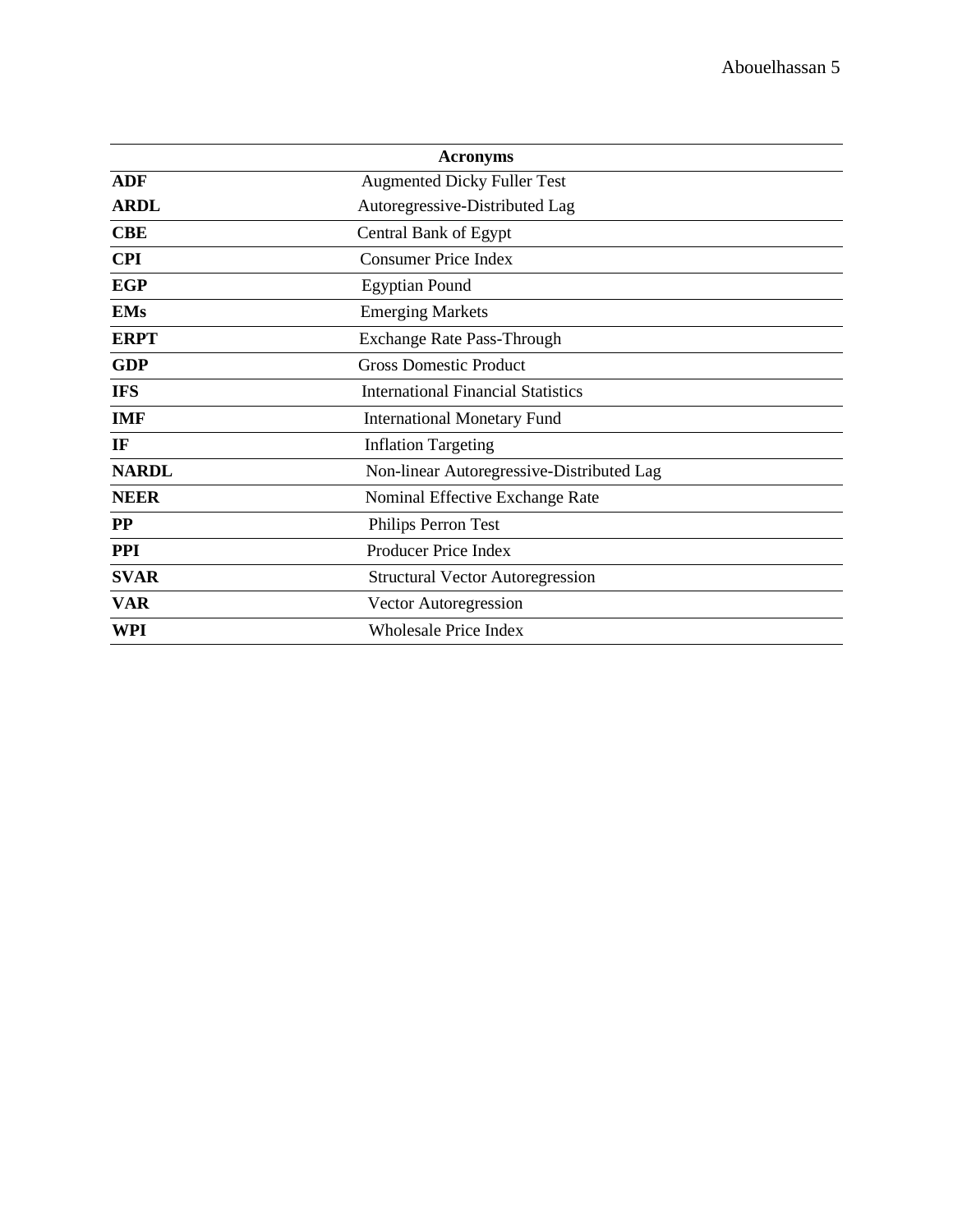| <b>List of Figures</b> |                                                          |      |  |  |  |  |
|------------------------|----------------------------------------------------------|------|--|--|--|--|
| <b>Number</b>          | <b>Title</b>                                             | Page |  |  |  |  |
| <b>Figure 1</b>        | <b>Inflation Rates in Egypt</b>                          | 7    |  |  |  |  |
| <b>Figure 2</b>        | <b>Exchange Rates (USD/EGP)</b>                          | 7    |  |  |  |  |
| <b>Figure 3</b>        | <b>Consumer Price Index by Items</b>                     | 21   |  |  |  |  |
| <b>Figure 4</b>        | <b>NEER</b> and Inflation Price Indices in Egypt         | 23   |  |  |  |  |
| <b>Figure 5</b>        | <b>Output Gap in Egypt</b>                               | 25   |  |  |  |  |
| <b>Figure 6</b>        | <b>Dynamic Multiplier for Fuel price Index</b>           | 44   |  |  |  |  |
| Diagram 1              | <b>Exchange Rate Pass-through Transmission Mechanism</b> | 14   |  |  |  |  |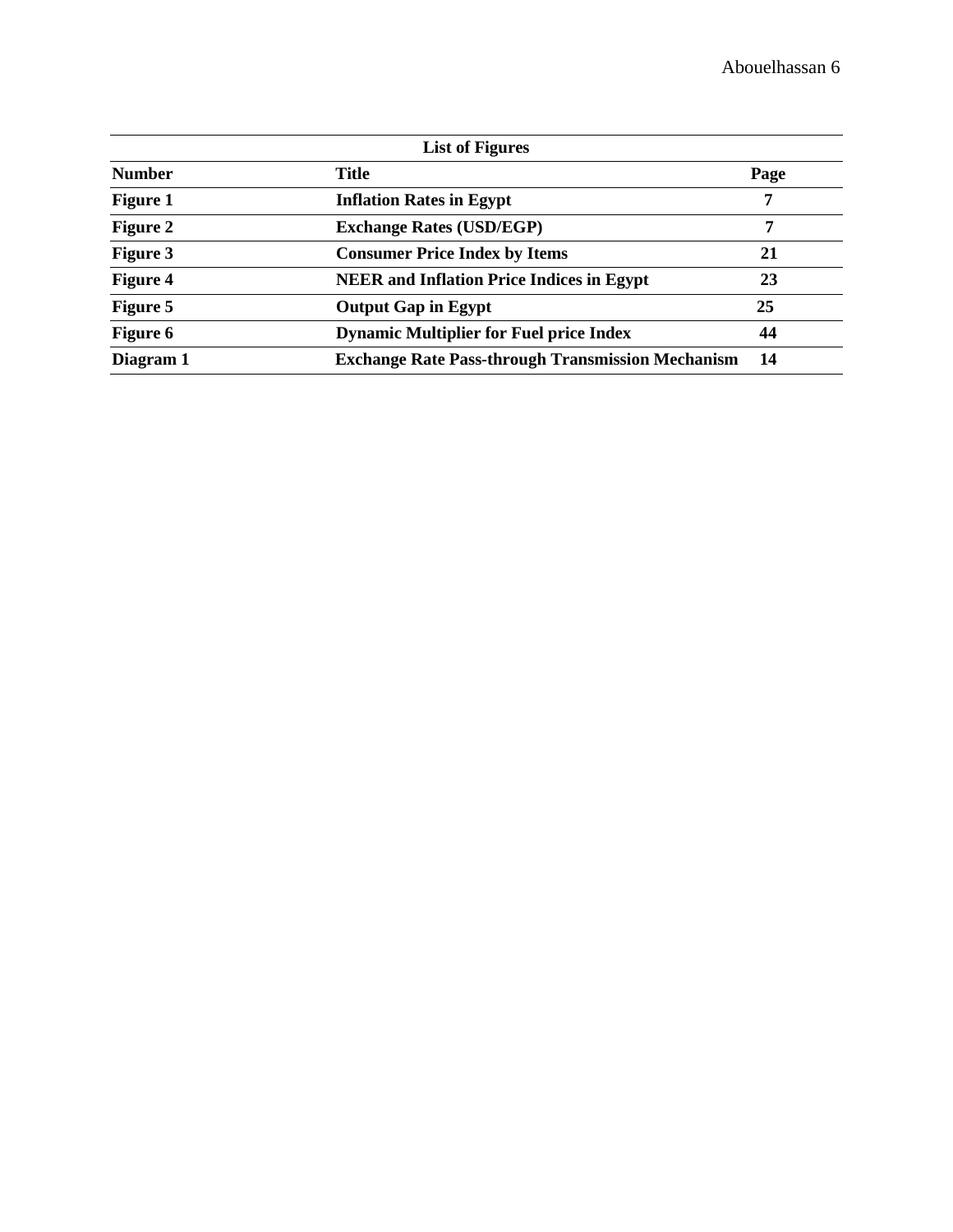### <span id="page-7-0"></span>**1. Introduction**

For many decades, the relationship between exchange rate and inflation has been a predominant topic of discussion in macroeconomic literature. Price stability can help emerging economies' (EMs) reach sustainable economic growth and all-inclusive development. Empirical research has documented the positive effects of low and stable inflation (Taylor, 2000). Countries with low inflationary pressures have lower and less persistent impact of pass-through shocks such as exchange rate and energy price movements. The pass-through effect is the measure of inflation responsiveness to a change in exchange rate movements (Goldberg and Knetter, 1997). Most policymakers in EMs have fear of moving towards a floating exchange rate regime due to existent high inflationary pressures. The phenomenon was first identified by Calvo and Reinhart (2002) as "fear of floating", where central banks fear large pass-through effects and liability dollarization more than inefficient allocation of resources.

Since 2003, Egypt has been suffering from a gradual rise in inflation rates. Inflation hikes in Egypt were usually preceded by a devaluation episode. Due to the persistence of these shocks, researchers predicted ERPT to be one of the major causes of inflation in Egypt (Massoud, 2014; Helmy, 2018). As shown on Figure 1 and 2, when the Egyptian pound was floated in November 2016, since then inflation gradually increased to reach 32% in 2017. Others attributed the rise in price levels to increases in food and energy prices. More specifically, as depicted in figure 3, the hike in fuel prices had a greater impact on the overall inflation level.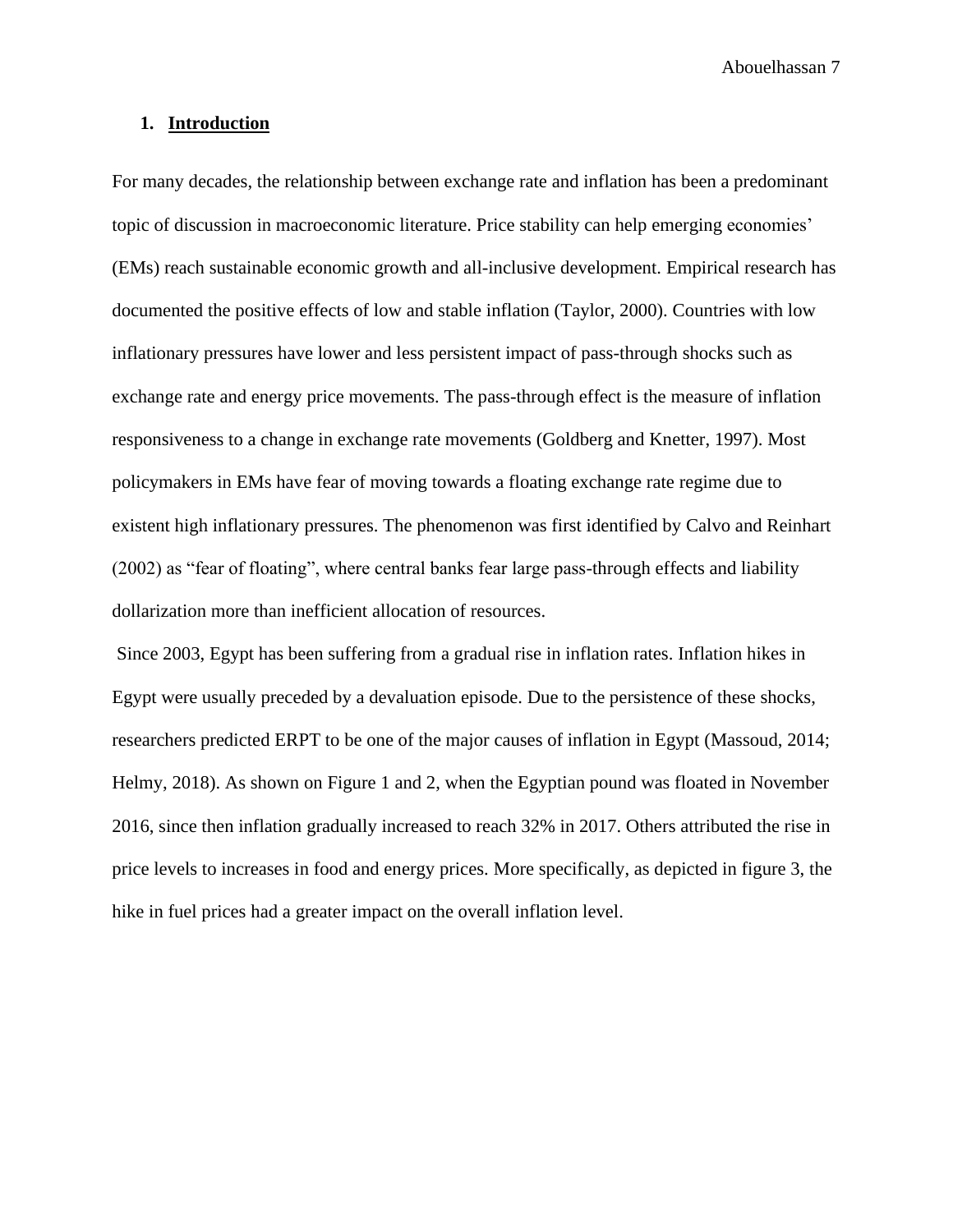

*Figure-1: Data source- Central Bank of Egypt (2020)*



*Figure-2: Data source- Central Bank of Egypt (2020)*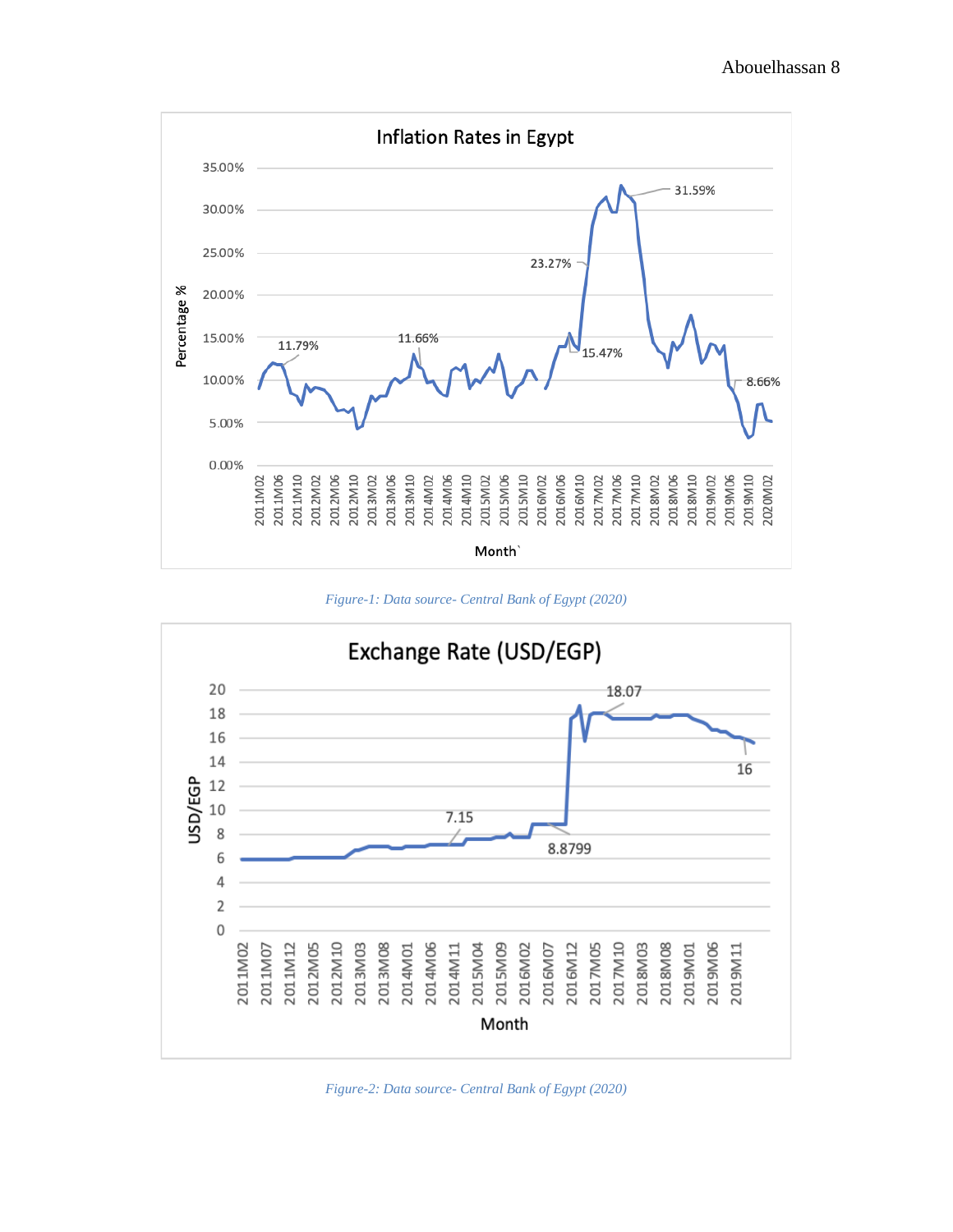In 2018, Government officials decided to undergo a new price mechanism to allow the Egyptian market to move with international prices (Amcham, 2018). This was after a prolonged period of administered prices making the transition even more difficult, furthermore, end users carried most of the burden. However, the cause of inflation is not the only factor to be analyzed. In fact, the prolonged period that the economy suffered before hitting single digits is another factor that should be considered. An important element that differentiates EMs from advanced markets is their vulnerability to terms of trade shock.

For many EMs, commodities account for a large share in exports and production which sometimes cause abrupt fluctuations in exchange rate movements. The influence of changes in the exchange rate on prices explains a substantial part of the gain in pricing power, especially in developing countries where import costs account for a large amount of final consumption and intermediate products (Zubaidi, 2017). Therefore, we predict that a rise in the price of imports will not cause an equal effect on inflation as a drop in the price of imports. Similarly, a depreciation in home currency might not have the same effect on inflation that an appreciation might have. The purpose of this study is as follows: (1) to relax the assumption of linearity or equally proportionate changes between price levels and pass-through shocks. (2) to examine the concept of asymmetric effects of exchange rate pass-through (ERPT) on inflation in Egypt. (3) to examine the effects of energy price movements on Inflation in Egypt. Literature on ERPT in Egypt found a weak and insignificant pass-through effect (IMF, 2004; Massoud, 2014; Helmy, 2018), which is mainly linked to the large portion of administered prices in the consumer price index. The methodology used in these studies ranged from a Vector-autoregression (VAR) to a structural VAR to examine ERPT; however, an extensive survey of the literature showed that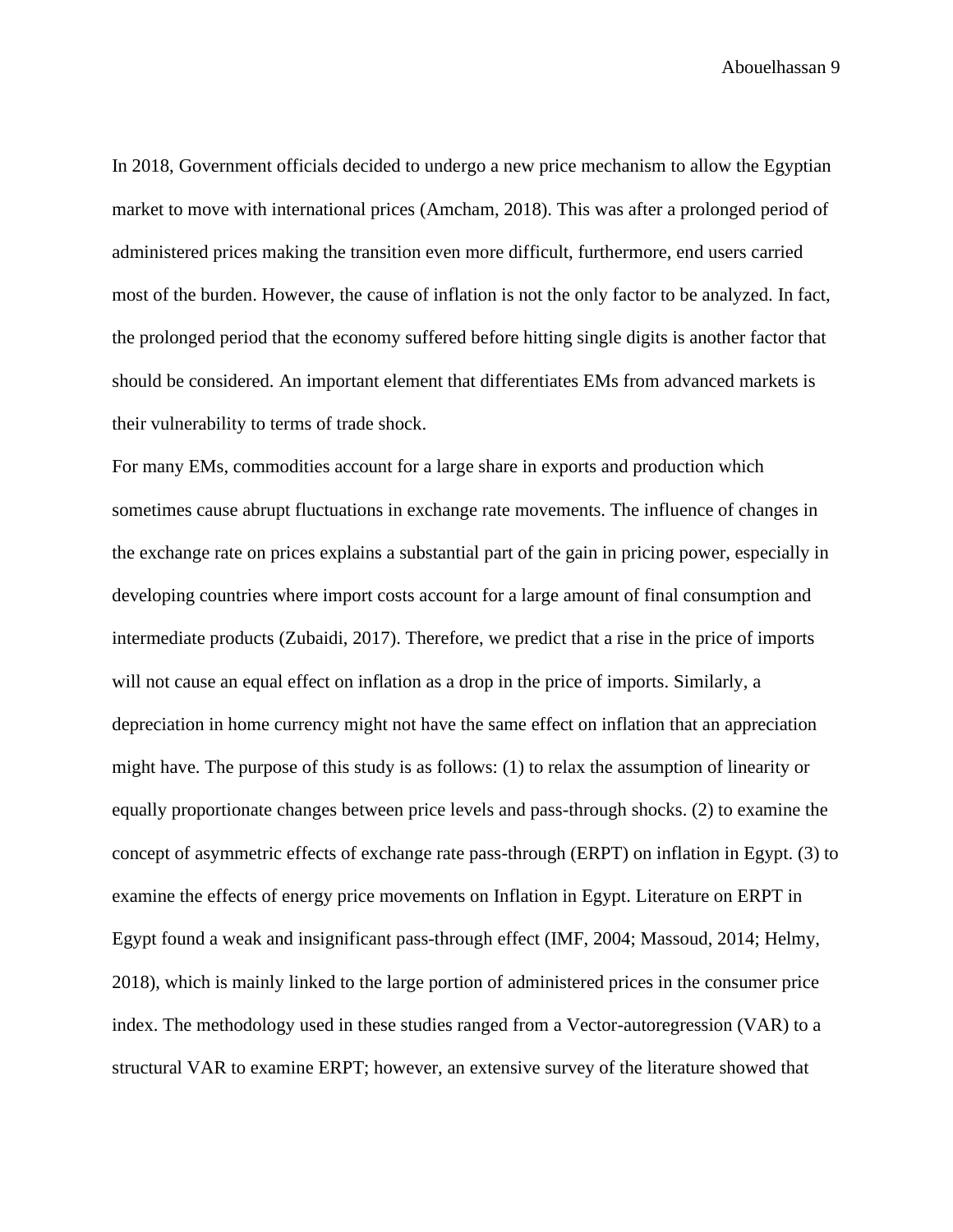pass-through effects were not examined non-linearly in Egypt. We find that the assumption of linear and symmetric pass-through effects on inflation is too restrictive for the case of Egypt. The aim of this thesis is to examine the asymmetries and non-linearities of pass-through effects on consumer and producer price inflation in Egypt. Adopting Delatte and Lopez-Villavicencio's Model, the study examines the aforementioned relationship using an Autoregressive-distributed lag model in a linear and non-linear form. Using quarterly data from 2006Q1-2020Q4, the model allows the researcher to identify asymmetrical effects by decomposing the variables under investigation into partial sums. To the best of my knowledge, this is the first study to adopt a nonlinear ARDL (NARDL) model to examine asymmetrical pass-through effects in Egypt. Nominal effective exchange rate and energy prices are the chosen variables of interest to assess for asymmetries in the long-run and short-run. Egypt has been experimenting with changing economic conditions such as devaluations, subsidy cuts, and most importantly new monetary policy strategies like inflation targeting. Correctly understanding the effect of pass-through shocks on domestic inflation will have important monetary policy implications. The rest of the paper is organized as follows: Section (2) sets out the review of the review of theoretical and empirical literature. Section (3) presents an overview of Inflation dynamic in Egypt. Section (4) reports the data specification and Section (5) presents the methodology. Section (6) discusses findings and analysis. Finally, Section (7) discusses the policy implications of the findings.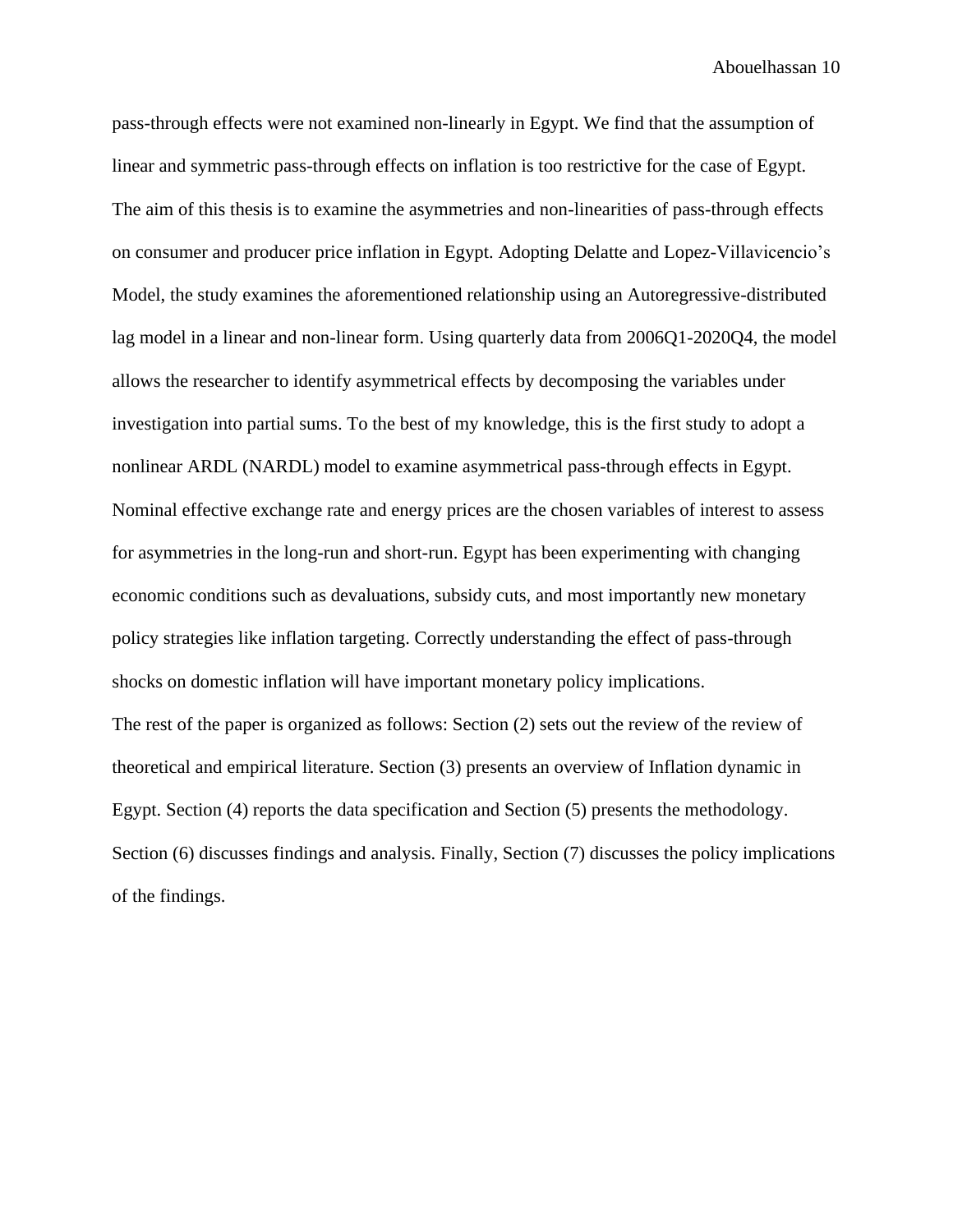### <span id="page-11-0"></span>**2. Literature review**

#### <span id="page-11-1"></span>**2.1 Conceptual Framework**

Inflation is re-emerging as a global challenge facing the world's economic performance and social welfare. There is currently growing consensus about the negative impacts of inflation globally and especially in EMs. Countries with high volatility in prices suffer from higher levels of macroeconomic instability. Inflation is a variable that is closely related to nominal exchange rates, real GDP and monetary policy. Similarly, Exchange rates highly impact these macroeconomic variables in open and integrated economies.

In an open economy, Exchange rate pass-through (ERPT) is known as the effect of exchange rate changes on domestic prices. In the scope of Microeconomics, the level of pass-through reflects the extent to which external shocks affect households and firms. At a Macroeconomic level, the degree of pass-through directly affects inflation, the primary goal of most central banks, that is directly linked to monetary policy (Janine, 2014). Given it's a key indicator to assess when adopting inflation targeting, ERPT has been the center of recent literature on EMs. Developing countries use indicators like pass-through to forecast inflation determinants and assess the effects of exchange rate shocks on the price level (Kotil, 2020).

By the late 1990s, a voluminous literature on ERPT that focused on industrialized economies had documented the impacts of exchange rate fluctuations on prices (Goldberg & Knetter, 1997; Menon, 1995). Earlier research had a microeconomic focus assessing the pricing strategies of monopolistic firms using exchange rates to aggregate trade prices. This line of literature led to the basic definition of ERPT of Goldberg  $\&$  Knetter (1997). It identifies the transmission of exchange rate's variation to prices of imports that are expressed in domestic currency; therefore, the concept of complete pass-through arises. Empirically, the concept of complete pass-through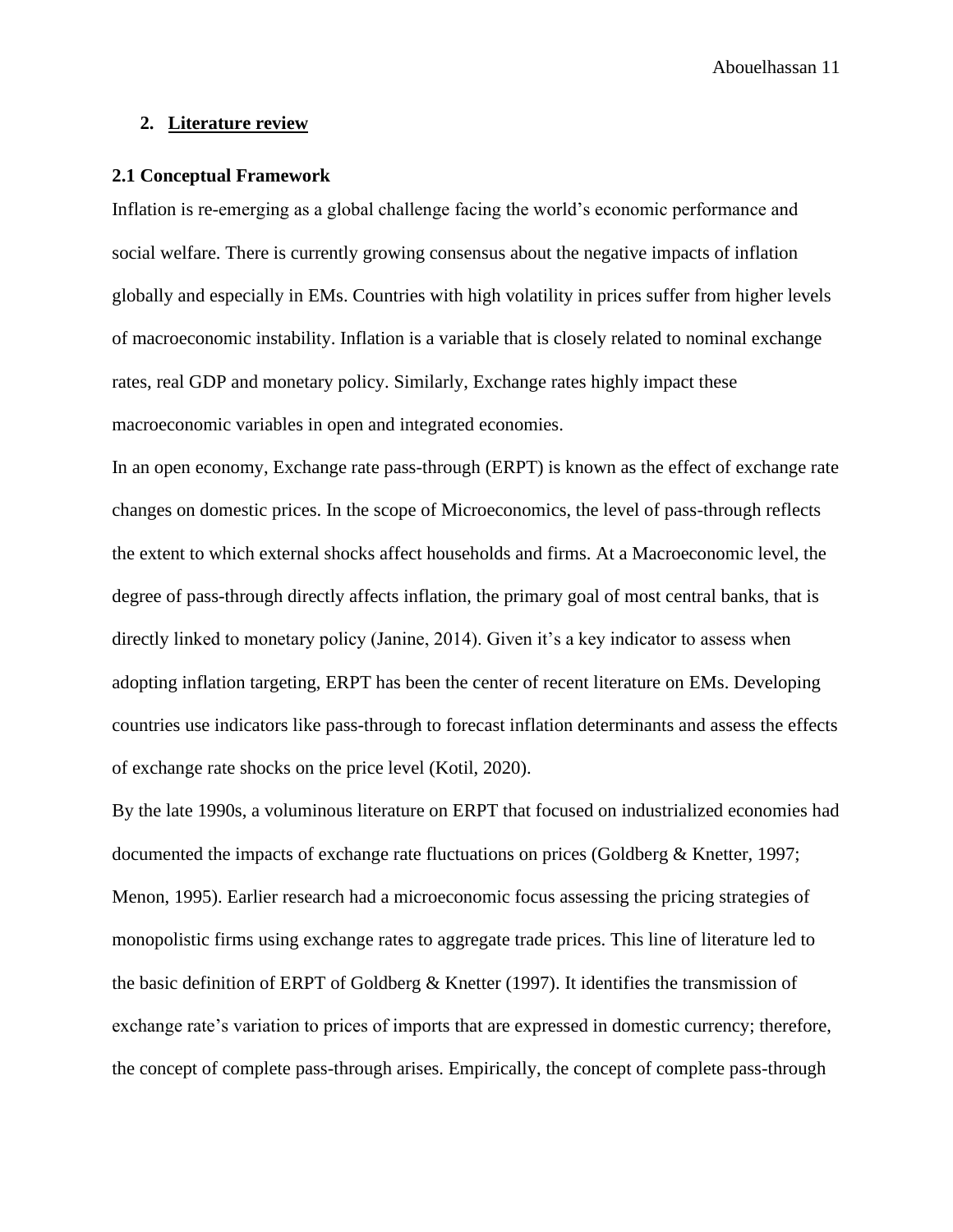is not valid in application especially in advanced economies as their weights affect world prices in international trade. The transition effect is said to be complete when exchange rate variations cause the same changes in the price-level and vice versa for an incomplete effect. More formally, ERPT was defined as the percentage change in domestic prices of imported goods caused by a 1% change in the nominal exchange rate between a country and their trading partner (Bailliu and Fujii, 2004; Goldberg and Knetter, 1997). Generally, ERPT is almost complete in the case of small open economies, which by definition are nowadays most emerging markets. Small open economies usually don't have a significant weight in world markets; thus, a currency depreciation wouldn't affect world prices and it would rather affect the country's inflation rate. Additionally, recent literature has shown that the responsiveness of these countries to currency fluctuations is extremely high, which causes a high degree of pass-through. Exchange rate shocks in small countries are large and highly persistent which can hinder the central bank's targeted policies (Janine, 2014). This galvanized interest in the field of macroeconomics to assess the role of ERPT in monetary policy. Persistent trade imbalances and volatility in exchange rates shifted the research to the *"New Open Macroeconomics"* to further study magnitude and speed of ERPT in Ems. Obstfeld (2002) put forth a theoretical catalyst for macroeconomic research on the concept of pass-through by linking *Inflation targeting* (IT) to ERPT. Taylor (2000) was the first economist to empirically investigate the incomplete and delayed ERPT for aggregate import and domestic prices. His study witnessed the declining ERPT in several advanced economies since the 1980s. Taylor's hypothesis states that countries with low inflationary environments have lower levels of EPRT. This correlation implied that ERPT itself is affected by the country's monetary policy regime. He proposed that IT should be used to reduce the effects of exchange rate variations on domestic inflation. The rationale is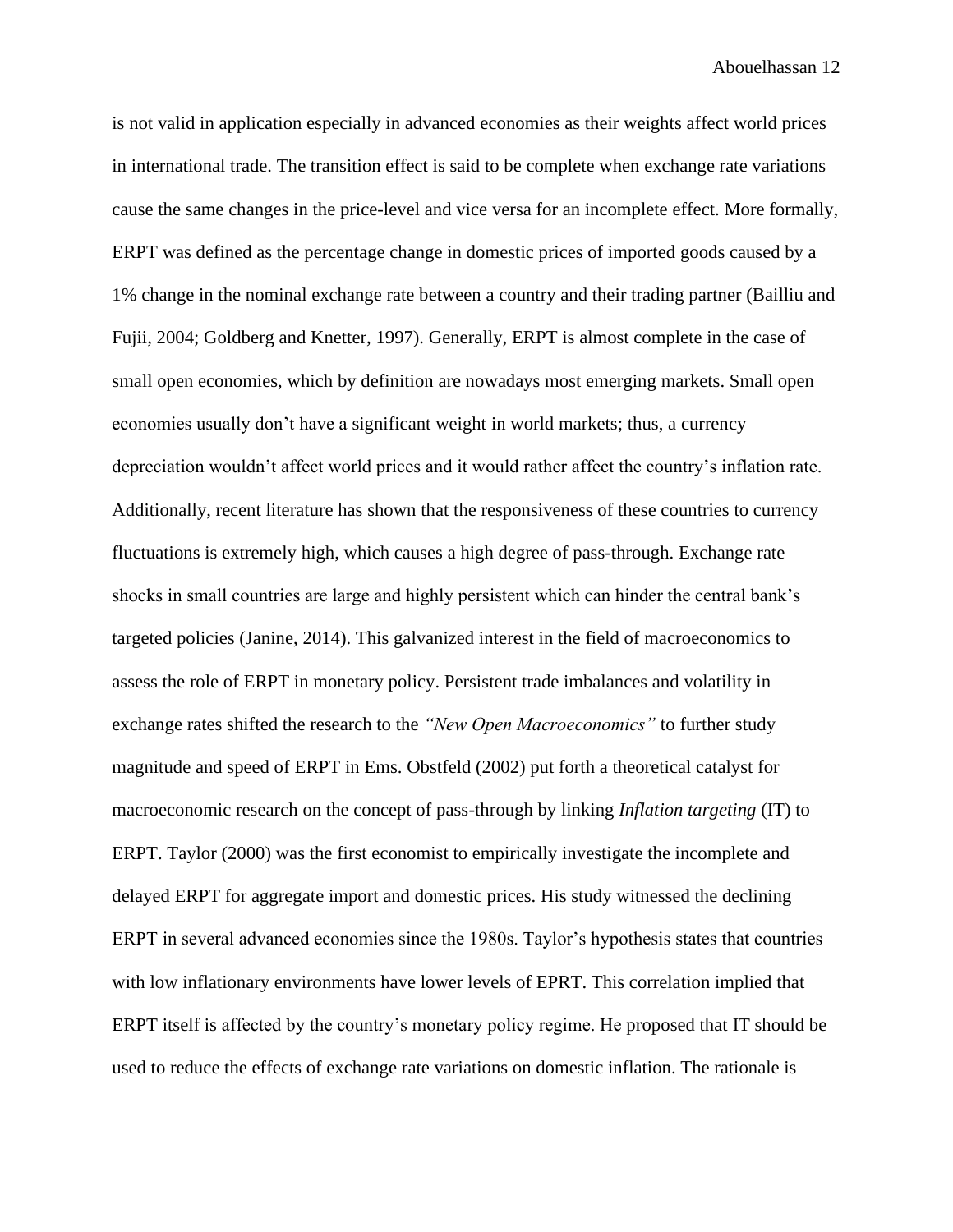based on adaptive market expectations; hence, economies that adopt IT succeed in keeping inflation low and stable through expectations of consistent low inflation. Firms are forced to keep their prices broadly constant in order to remain competitive in the market.

#### <span id="page-13-0"></span>**2.2 Exchange rate pass-through Transmission Mechanism**

As Taylor (2000) claimed IT results in a low inflationary environment which decreases firm pricing power that ultimately lowers the degree of ERPT. Since then, the definition of ERPT has been extended to the concept of *"overall ERPT"* that addresses the impact of exchange rate movements on consumer or producer prices. McCarthy (2000) and Edwards (2006) introduced the concepts of the direct and the indirect effects of exchange rate pass-through, in other words, the transmission mechanism of ERPT to domestic inflation. As depicted in Diagram 1, there are two types of ERPT namely, the direct and the indirect channel. Firstly, the direct effect known as the *tradeable pass-through* is transmitted to producer price index (PPI) and consumer price index (CPI) through the changes in importation prices. For example, an exchange rate depreciation will increase the prices of imported intermediate goods resulting in an increase in the cost of production. Simultaneously, the prices of finished imported goods increase; hence, this leads to an increase in aggregate domestic prices measured by PPI and CPI. Secondly, the *non-tradeable pass-through* or indirect effect associates with the competitiveness of goods in foreign markets. When a national currency depreciates, domestic goods become cheaper in foreign markets leading to an increase in domestic prices. Domestic demand for substitutes increases and world demand for export increases causing an overall rise in aggregate demand, and therefore, domestic prices increases measured by CPI. Given developing countries have higher shares of imports of their final consumption and intermediate goods, exchange rate changes have higher impacts on inflation leading to higher ERPT. A declining ERPT can encourage EMs to float their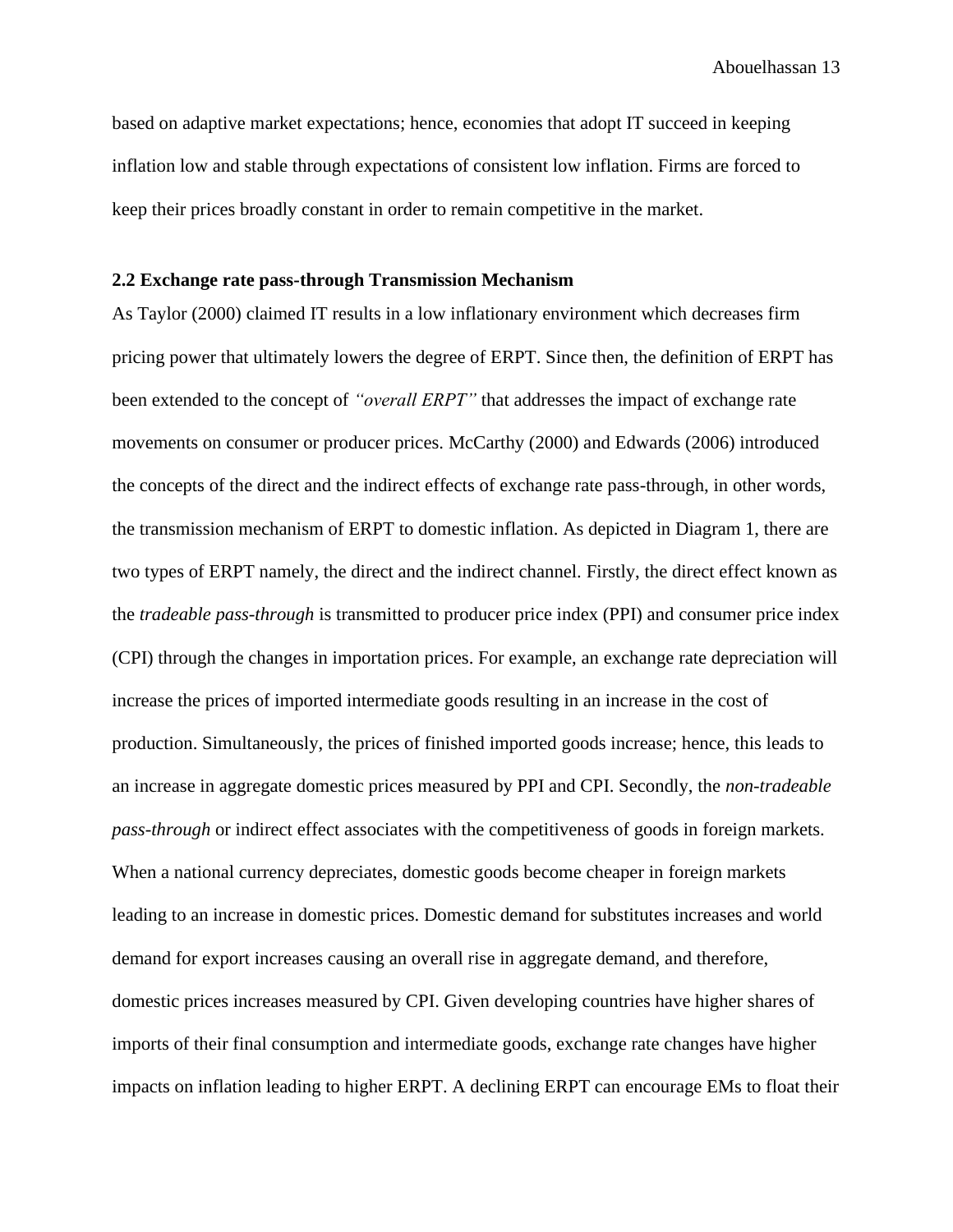currencies avoiding the so-called "Fear of floating". Central banks in countries with low ERPT may find it easier to use monetary policy to stabilize inflation and output.

While the magnitude of ERPT is important to investigate in EMs, it is essential to assess asymmetries in price responses to exchange rate fluctuations. Standard models assume a linear association between exchange rate and inflation. Recent literature identified important channels like export price downward rigidity and firm behavior that may result in asymmetries and nonlinearities (Bussière, 2007). The pass-through may be nonlinear where appreciation may result in a different proportionate price response than depreciation. Similarly, asymmetries may exist where larger fluctuations may elicit a different proportionate response to smaller fluctuations. Nonlinearities may result from downward price rigidity and strategic considerations. For instance, if the importing country's currency is depreciating against the exporting country, the exporting country may be able to absorb a small portion of the currency movement in their markup. This perceived because export prices are naturally downward rigid leading the exporting country to easily increase prices rather than decrease them. In most cases, EMs like Egypt with large import bills have higher pass-through effects. Size asymmetries may arise from "menu costs" linked to frequent price movements, where only small exchange rate movements are absorbed by firms, and therefore they pass through changes that exceed a certain threshold. Finally, there are several reasons suggesting that linear assumptions are too restrictive; thus, an extension needed to be studied in Egypt that accounts for asymmetrical effects of pass-through shocks using a nonlinear model.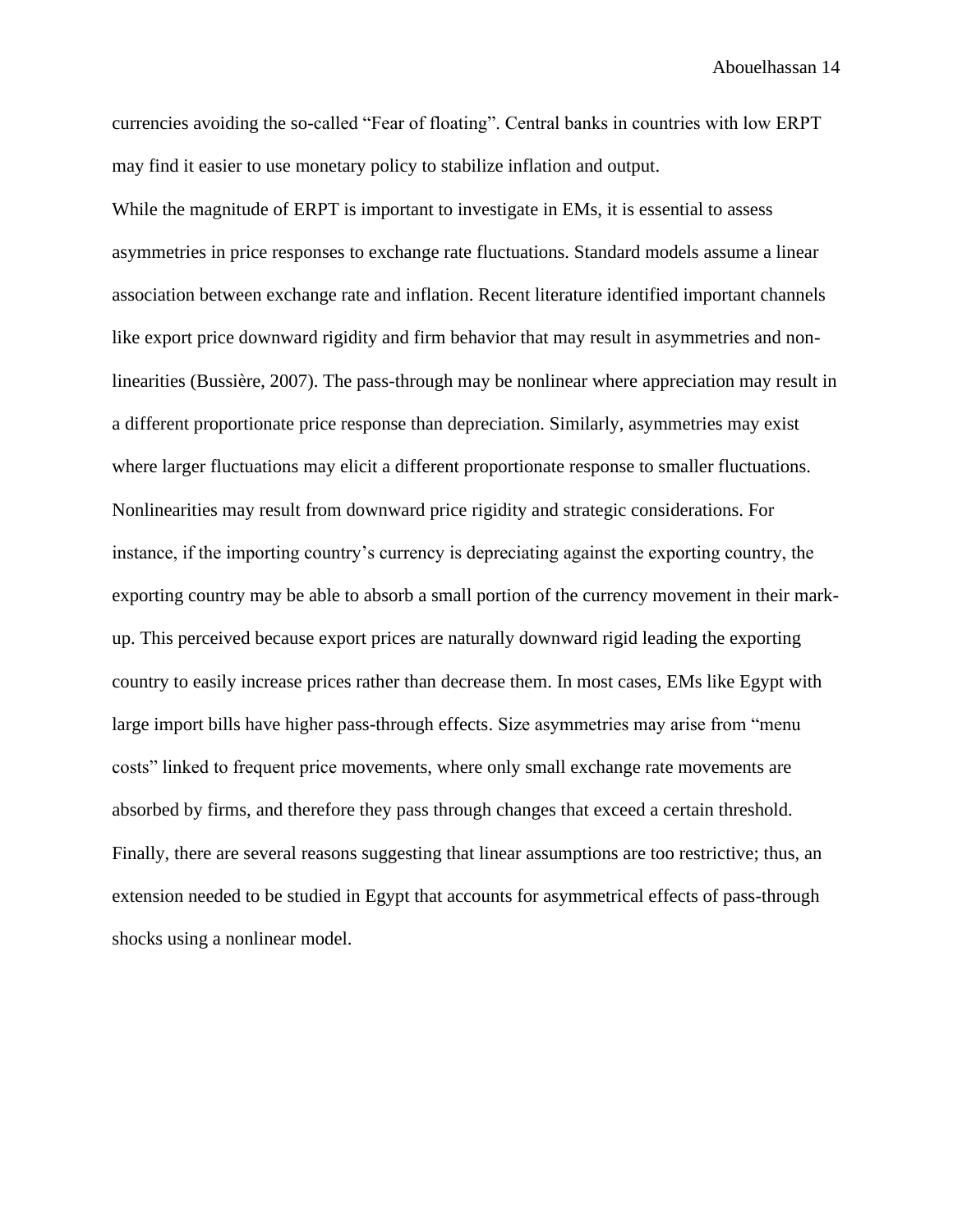

### **Exchange Rate Pass-through Transmission Mechanism**

*Diagram-1: Data source- The Author adopting MCcarthy's theory (1999)*

### <span id="page-15-0"></span>**2.3 Empirical Literature**

To begin with, Empirical studies on pass-through were concentrated on advanced economies until recently, when it started increasing rapidly for developing countries. Generally, empirical studies with a macroeconomic focus concentrated on assessing two main points. Firstly, the factors affecting the transition mechanism of ERPT. Secondly, the literature focused on the importance of the duration and magnitude of the pass-through. For the last two decades, several studies have investigated the magnitude of the effect of exchange rate fluctuations on domestic prices. Recently, studies obtained empirical evidence on the existence of non-linear and asymmetrical effects of exchange rate movements on domestic prices. This new line of research relaxed an assumption that was too restrictive and resulted in biased findings.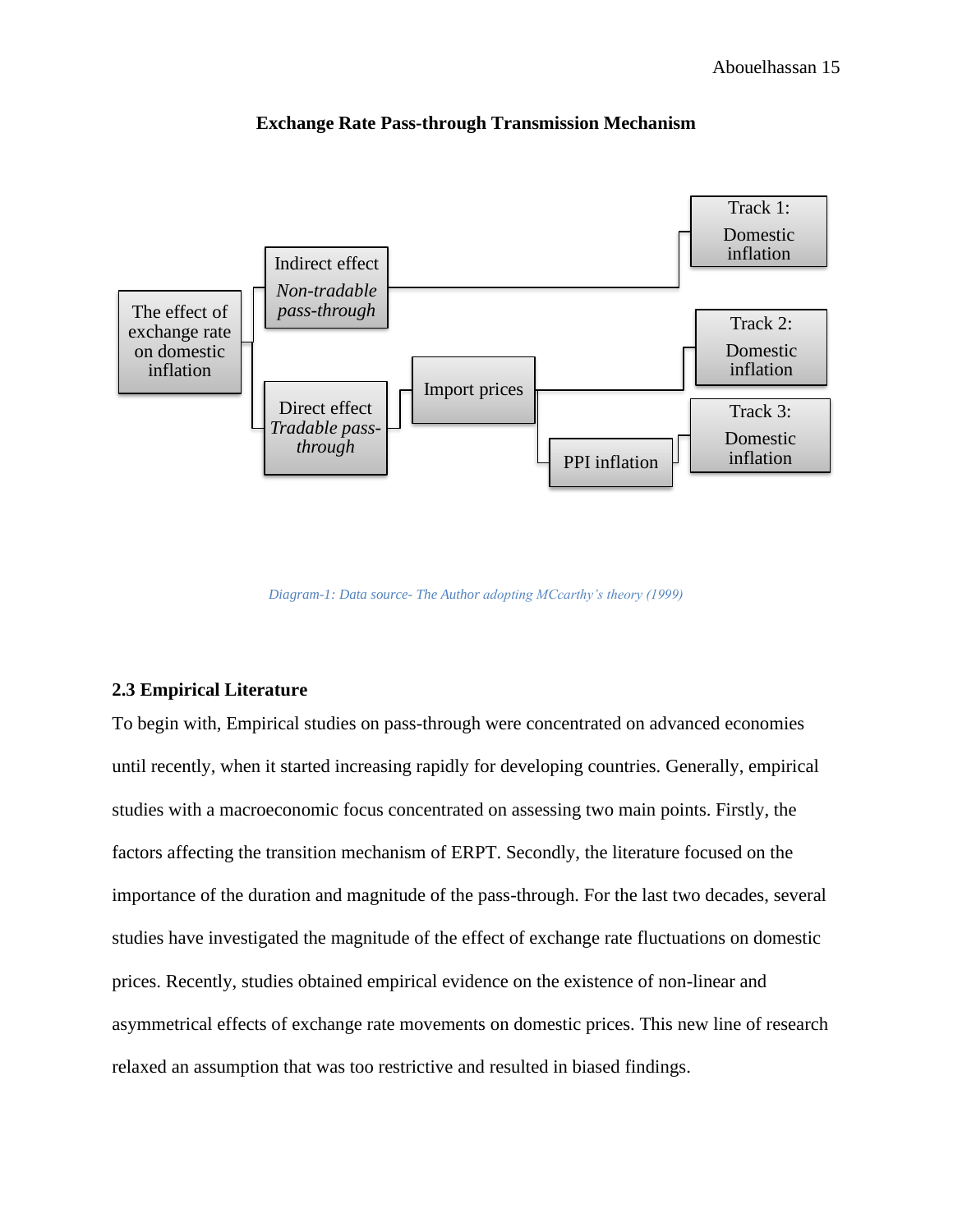Taylor (2000) investigated the evolution of ERPT in the United states based on a combination of micro and macroeconomic models. His hypothesis was the first to relate monetary policy to the magnitude of EPRT. The study found that countries with lower inflation levels that generally use inflation targeting have lower pass-through effects. Taylor suggested that firms set prices according to their expectations of future costs; hence, firms are more likely to increase prices given they predict a persistent episode of domestic currency depreciation.

Gagnon and Ihrig (2004) examine the role of inflation targeting in acting as a shock absorber for exchange rate movements in advanced countries. They estimated ERPT for 20 industrialized economies and found evidence that countries with higher price volatility experience higher inflation rates than countries with more stable inflation. Additionally, the results suggested that monetary policy had an important role in countries with declining ERPT. Central banks with higher credibility and transparency that operate under inflation targeting frameworks were able to minimize the effect of exchange rate shocks on domestic inflation. They suggested that agents understood the intentions of monetary policy and in turn were less likely to pass-through price increases resulting from exchange rate depreciation. Mishkin and Schmidt-Hebbel (2007), used panel vector autoregression on 21 industrial inflation targeting countries and 13 industrial non*targeters*. The study found that passthrough was declining for *targeters* and constant for *nontargeters.*

McCarthy (2007) examined the pass-through effect on a sample of nine industrialized economies using the Vector Autoregression (VAR) model. The study found that countries with a higher share of imported goods were associated with higher magnitude of ERPT. The findings were interesting, which shifted empirical studies' focus towards developing countries as they have higher shares of imported goods. The studies used different variables to test the effects on price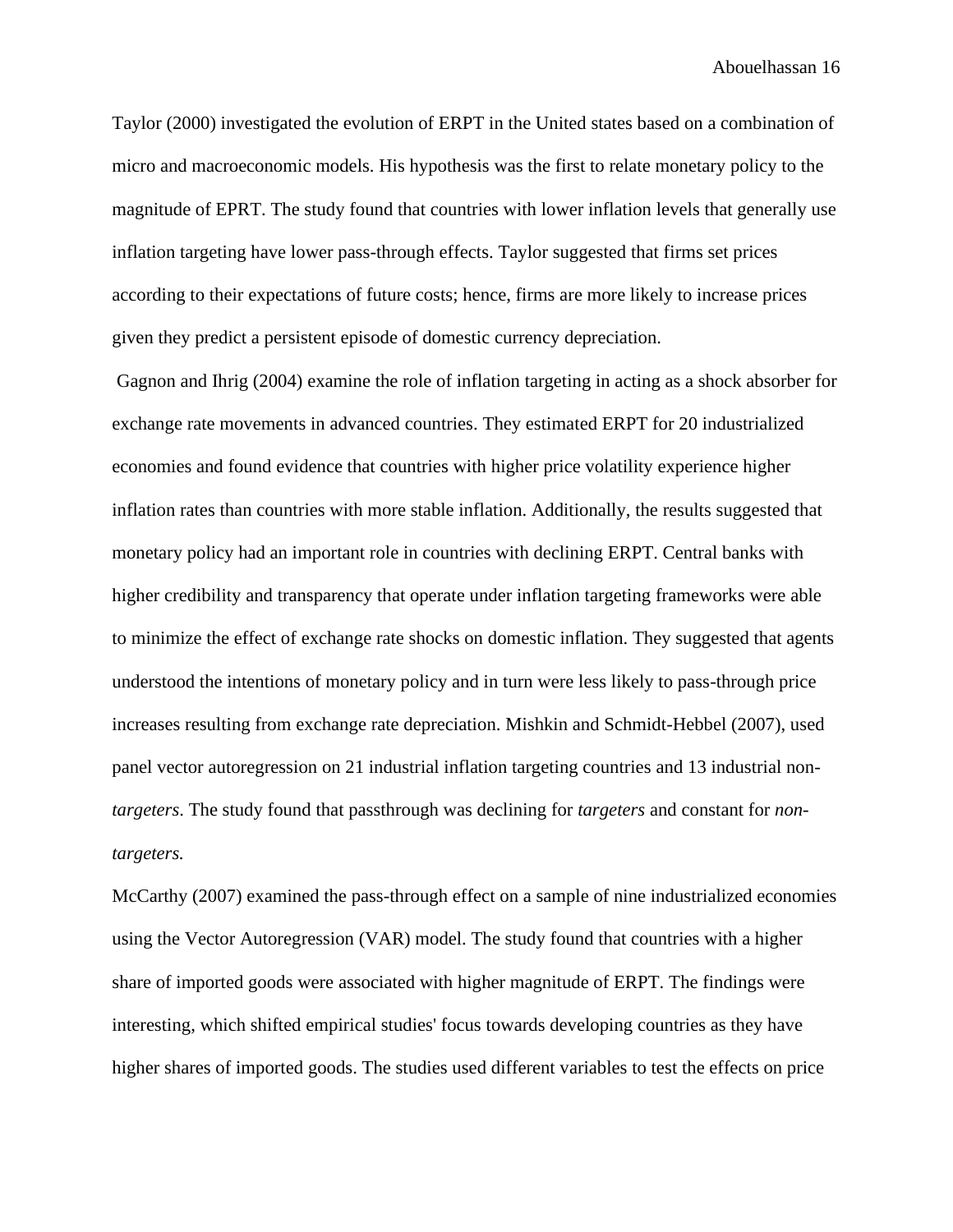level such as CPI, PPI, import prices (IP), and wholesale price index (WPI); In addition, they used different econometric methods to investigate incomplete pass-through effects. Ozyurt (2016), examined the speed and magnitude of pass-through effects in the Euro zone. The study found evidence of a partial and declining ERPT suggesting slow nominal adjustments of prices. Savastano et al. (2005) examined the ERPT in 8 emerging markets including Egypt based on the price chain method put forward by McCarthy (1999) via an estimated VAR model. They studied the pass-through effect from the 1990s-2004 using CPI and WPI as measures of price level. For Egypt, evidence suggested that ERPT to CPI was low and insignificant statistically. On the other hand, ERPT to WPI was statistically significant and much higher ranging from 30% to 60%. In addition, the speed of EPRT in Egypt was slow. Exchange rate fluctuations took between 6 to 12 months to have a significant effect on prices (WPI) and much longer (12-24 months) to impact CPI insignificantly. These results were much lower in Egypt than other emerging markets in the sample. Several studies attributed Egypt's odd results with a large share of administered prices in the consumer price basket (CPI). The study suggested that these administered prices would weaken the transmission of exchange rate movements to domestic prices and the markups would be compressed by firms along the distribution process.

Other studies on ERPT in Egypt followed the same distribution chain model by McCarthy (1999). Massoud (2014) and Helmy et al. (2018) analyze the impact of exchange rate movement on domestic inflation using a Structural vector autoregression model (SVAR), which is the method used to test the price chain model by McCarthy. This was the most popular method used to investigate ERPT as it uses economic theory to sort out contemporaneous connections between variables; additionally, the SVAR allows the researcher to use several equations with the number of variables needed. The study conducted by Massoud (2014) investigated ERPT in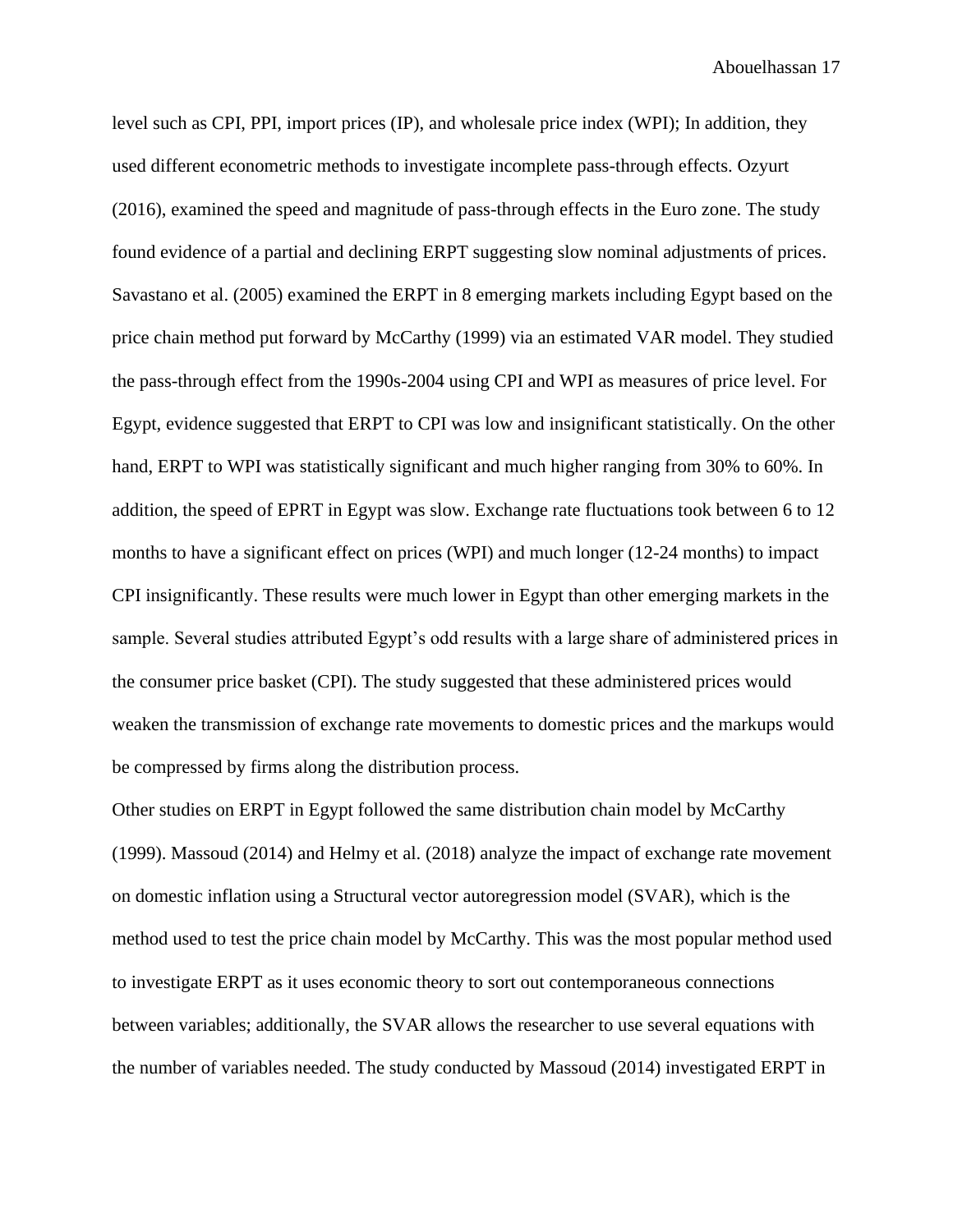Egypt between 2003 and 2013. The results found evidence of an incomplete pass-through for both variables used, namely: PPI and CPI. ERPT magnitude was modest for both variables; however, it was much larger for the CPI as the producer price index excluded imported goods. The effects of exchange rate movements were heavily reflected in the first 4 months and lasted between 9-11. Similarly, the study done by Helmy et al. (2018) covers the period 2003-2015 to examine ERPT in Egypt. The results were fairly consistent with Massoud's paper; thus, the impact of exchange rate shocks to PPI and CPI were fairly substantial but slow and incomplete. Helmy et al. (2018) also investigated the impact of the increase in import prices to domestic price level in comparison to the impact of exchange rate movements. The results were much higher for exchange rate movements reflecting that the indirect transmission channel is stronger than the direct pass-through channel. (Awad,2019) investigated the reasons behind the weak association between exchange rate shocks and inflation in Egypt that contradicts other emerging markets' results. The study relied on the SVAR and the Markov switching regression model to allow for structural breaks. The results were insignificant across the whole period (2006-2016). on the other hand, the results were significant for the sub-periods 2006-2014 and 2011-2016. The results were attributed to monetary policy intervention that affects the macroeconomic environment. Structural breaks are important to take into consideration while examining ERPT in Egypt due to changes in monetary policy regimes.

Earlier studies presumed that depreciations and appreciations are transmitted to the final price in the same magnitude. However, several recent studies have found evidence of asymmetries and non-linearities. They are widely transmitted to domestic inflation and they are mostly attributed to price rigidities meaning that prices are less sticky upwards than they are downwards. The new strand of empirical literature relaxes the assumption of a symmetric pass-through so as not to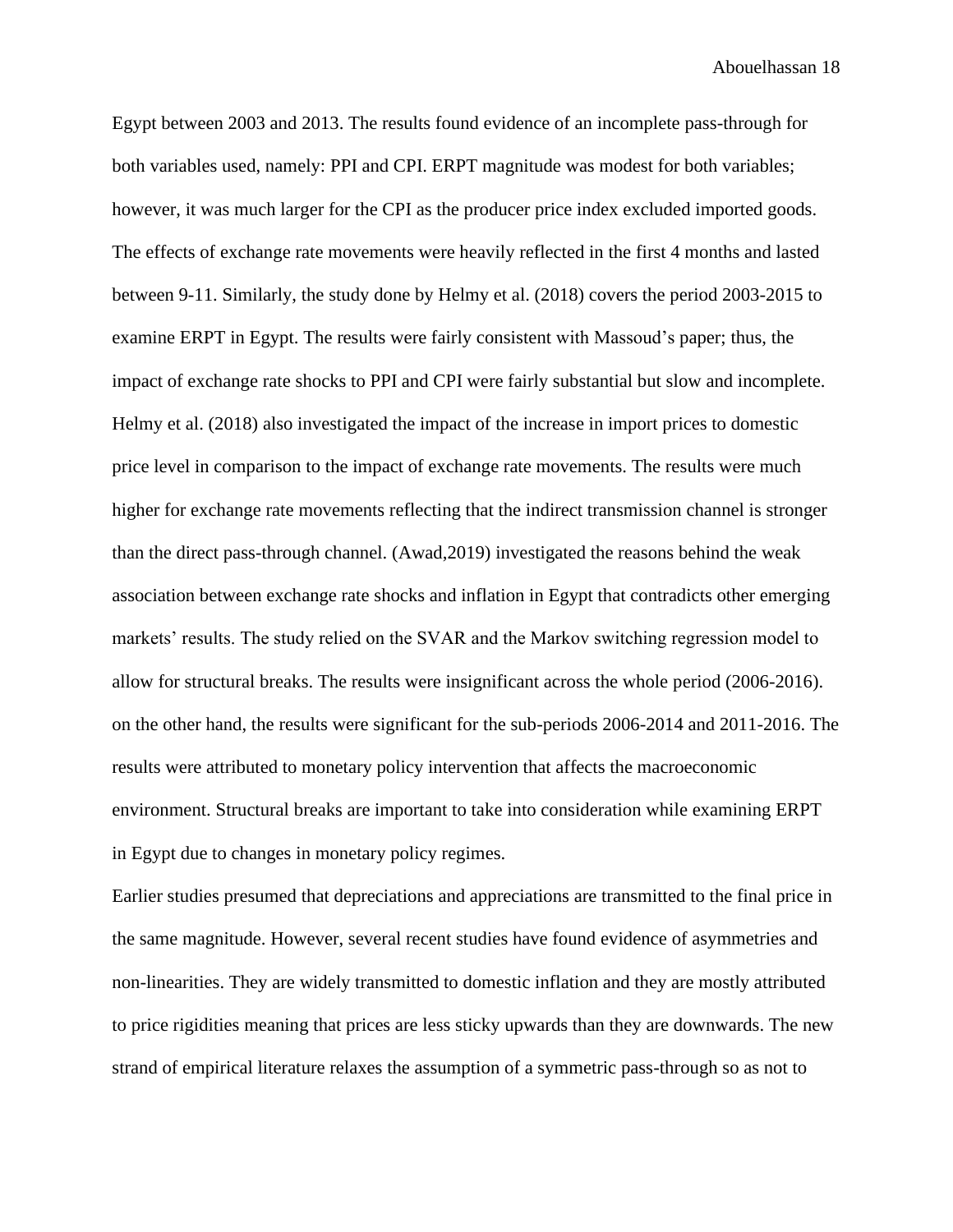distort the effects of monetary policies. Razafimahefa (2012) estimated ERPT for countries in Sub- Saharan Africa. The results of the pass-through were asymmetric, incomplete, and higher in magnitude after depreciation episodes than after appreciation. He found that EPPT declined since the 1990s as a result of improvement in political and macroeconomic environments. The results reinforce the Taylor hypothesis, which states that countries with flexible exchange rate, lower inflation environments, and efficient monetary policy tend to have lower ERPT.

Frankel et al. (2012) finds proportionately higher pass through effects for devaluation above 25%, identifying a threshold effect for large depreciations. The results reinforce the theory of downward price rigidity as he found that appreciations are not passed through compared to depreciation episodes. Caselli and Agustin Roitman (2016), used local projection techniques to examine ERPT in a panel of 28 emerging markets. The study finds significant evidence of nonlinarites for episodes of devaluation larger than 10% and 20%. They find ERPT coefficients equal to 18% and 25% compared to a coefficient of 6% in the linear case.

Delatte and Lopez-Villavicencio (2012), examine the impact of exchange rate changes in four major advanced countries using the Autoregressive distributed lag model (ARDL). Using the non-linear ARDL (NARDL), they found evidence that depreciation is passed through prices more than appreciation episodes. The study identifies the importance of adopting NARDL as it not only allows asymmetric cointegration so the research can assess the response of CPI inflation depending on the sign or direction of exchange rate movement, but also allows the investigation of the short-run and long-run asymmetries in the pass-through relationship. Baharumshah et al. (2017) examine the response of domestic prices to exchange rate variations using the NARDL in Sudan. The study confirms the existence of an asymmetric response of consumer prices to exchange rate movements in the long-run and short-run. Results suggest that inflation in Sudan is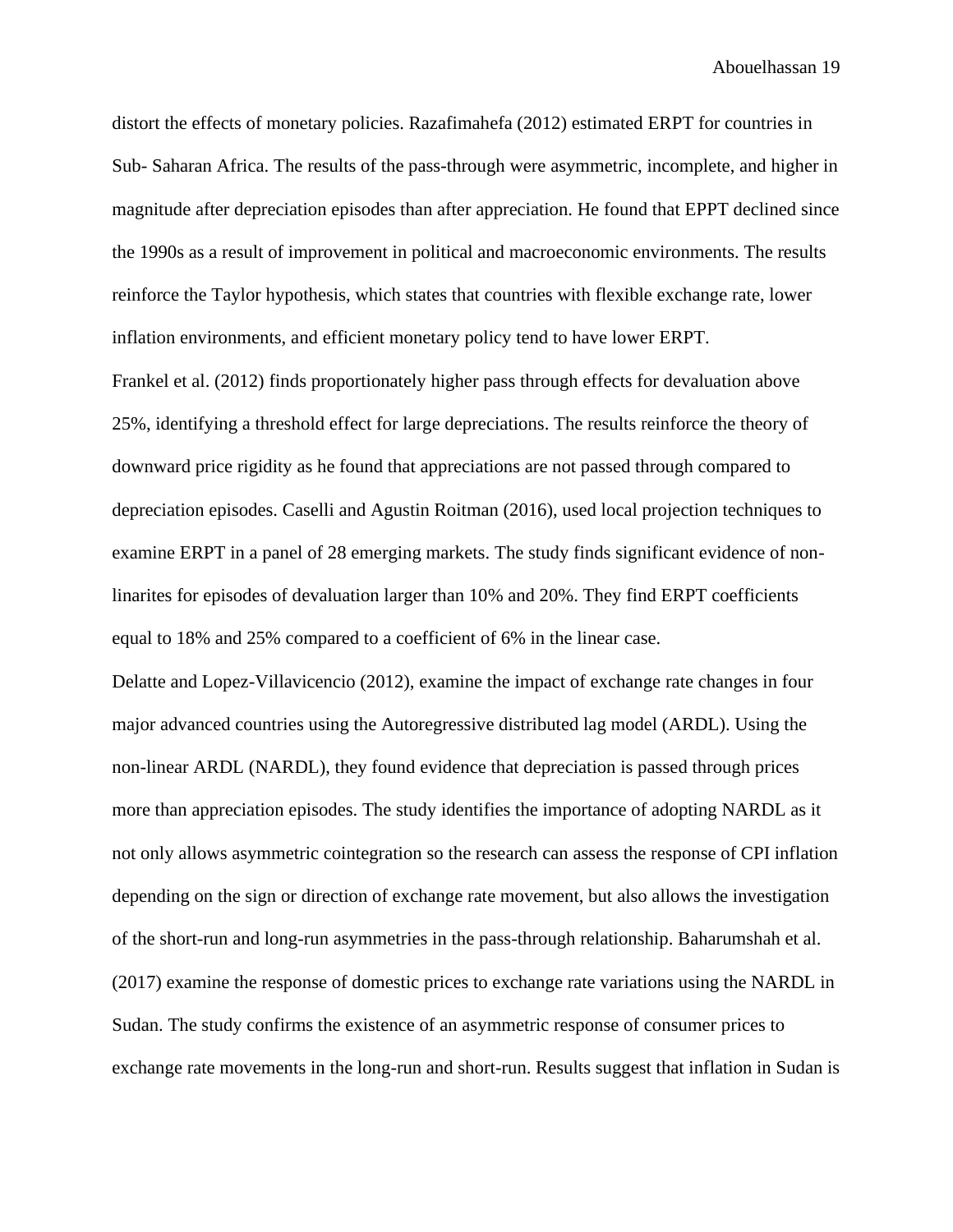largely driven by depreciation episodes rather than appreciation, implying the importance of monetary policy in mitigating the impact of sharp depreciations. Based on the above results, ERPT literature based on linear estimations tend to underestimate the effect of exchange rate changes on domestic inflation. To the best of my knowledge, there are no previous studies dedicated to examining asymmetric pass-through effects for Egypt. This thesis claims that assumption of symmetry needed to be relaxed for the complexity of the Egyptian case. The Egyptian pound was devalued by more than 80% in 2016, which is well above the threshold put forth by Frankel et al. (2012). The study will adopt the econometric model advocated by Shin et al. (2011) to examine the extent of pass-through to domestic prices over the following period (2006-2020). The NARDL model will be applied to estimate pass-through effects and identify the role of exchange rate variations in determining inflation in Egypt.

### <span id="page-20-0"></span>**3. Review of recent Inflation dynamics in Egypt**

Since the early 2000s, Egypt went through crucial reform programs that were based on increasing internal and external economic performance. Throughout this period, Inflation appeared to have a gradual increasing trend with multiple double-digit episodes. Since the Arab spring in 2011, the rise in consumer price index steadily increased. During this period of political unrest, the annual average inflation rate was approximately 10% that is well above the corresponding rate of 6%-7% in the entire Mena region (Atlantic Council, 2017). Researchers pointed out many factors that were attributed to the rise in inflation such as growing fiscal deficits, increased food prices, rise in worldwide oil prices and accelerated increase in the money supply (Helmy, 2018; Noureldin, 2021).

During 2016/2017, the image changed dramatically as inflation hiked to new levels. This sharp increase was associated with the Central bank of Egypt's (CBE) decision to devalue the pound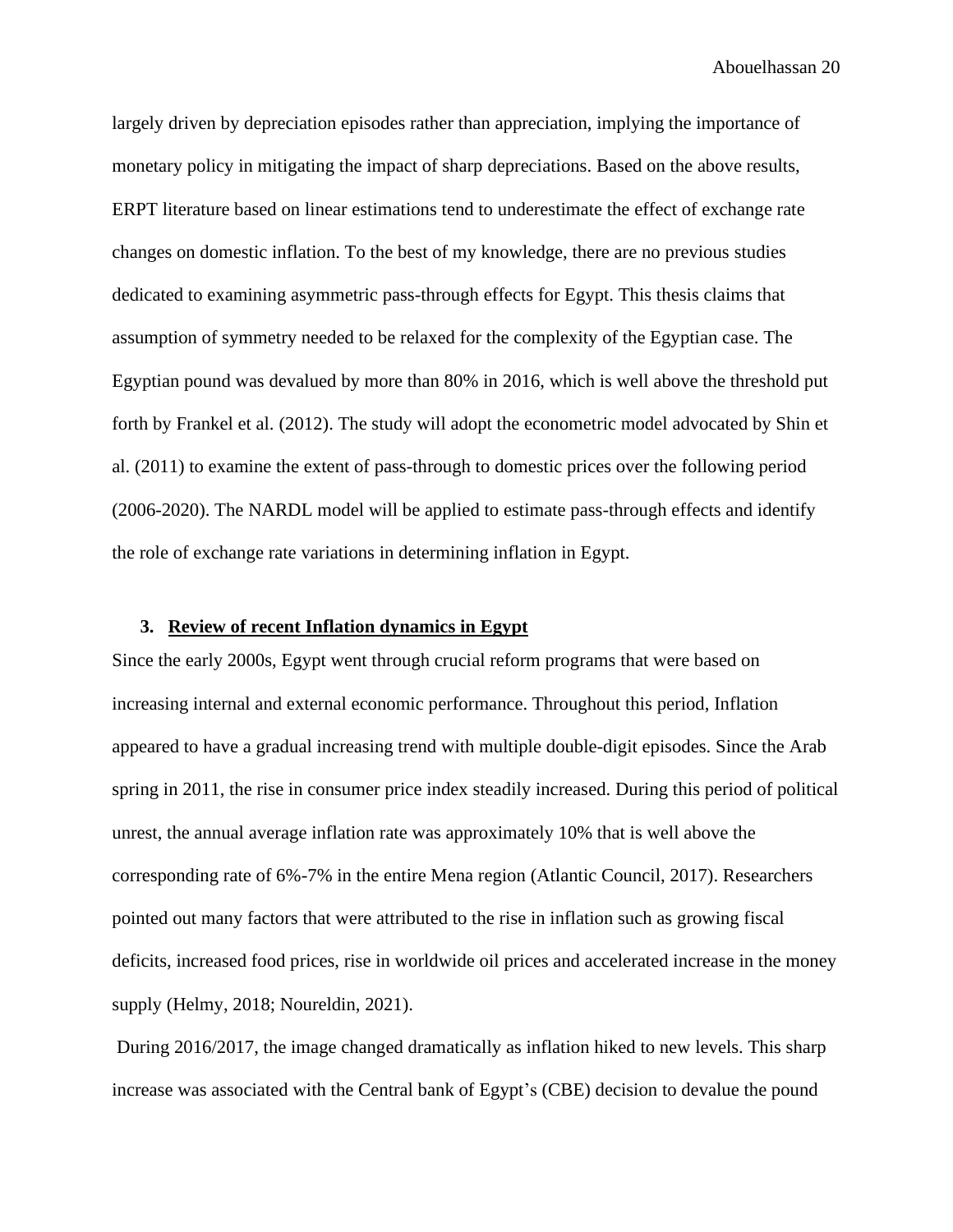by 13% to reach 8.8 EGP per US dollar. The CBE's decision was an attempt to relieve some of the foreign exchange pressures; however, the market differential, the difference between the official exchange rate market and the parallel black market, came close to 100% by the end of October. By the end of 2016, the CBE adopted a new managed float exchange rate regime, and therefore it finally allowed market forces to reflect its foreign currency value. Since then, the Egyptian pound started depreciating and stabilized to around 18 EGP per US dollar in November of 2016 as demonstrated by Figure 1. Following this devaluation episode, Figure  $2<sup>1</sup>$  illustrates an immediate jump in inflation rates from 10% to around 23% by the end of 2016. Four months later, Inflation in Egypt marked a historical high of 31% in April, 2017. According to the International Monetary fund (IMF), Egypt had reached the highest levels of inflation in the Mena region as a whole (IMF, 2016). The economy kept suffering from double-digit inflation for around 23 months. By the end of 2018, the economy demonstrated signs of recovery with inflation finally falling to single digits (8.8%).

At the time, experts were taken by surprise as they didn't predict the rapid hike in inflation for two main reasons. Firstly, economists predicted that the pass-through effect from exchange rate to inflation wouldn't be significant as imports represented a relatively small amount of the consumer's basket. Secondly, other economists claimed that some price increases already reflected in the value of the EGP in the parallel market before the flotation. In retrospect, both assumptions were clearly not valid because not only did inflation rates dramatically increase, but also the effects of the shock were relatively persistent.

<sup>1</sup> *Refer to page-6 section 1 for Figure-2*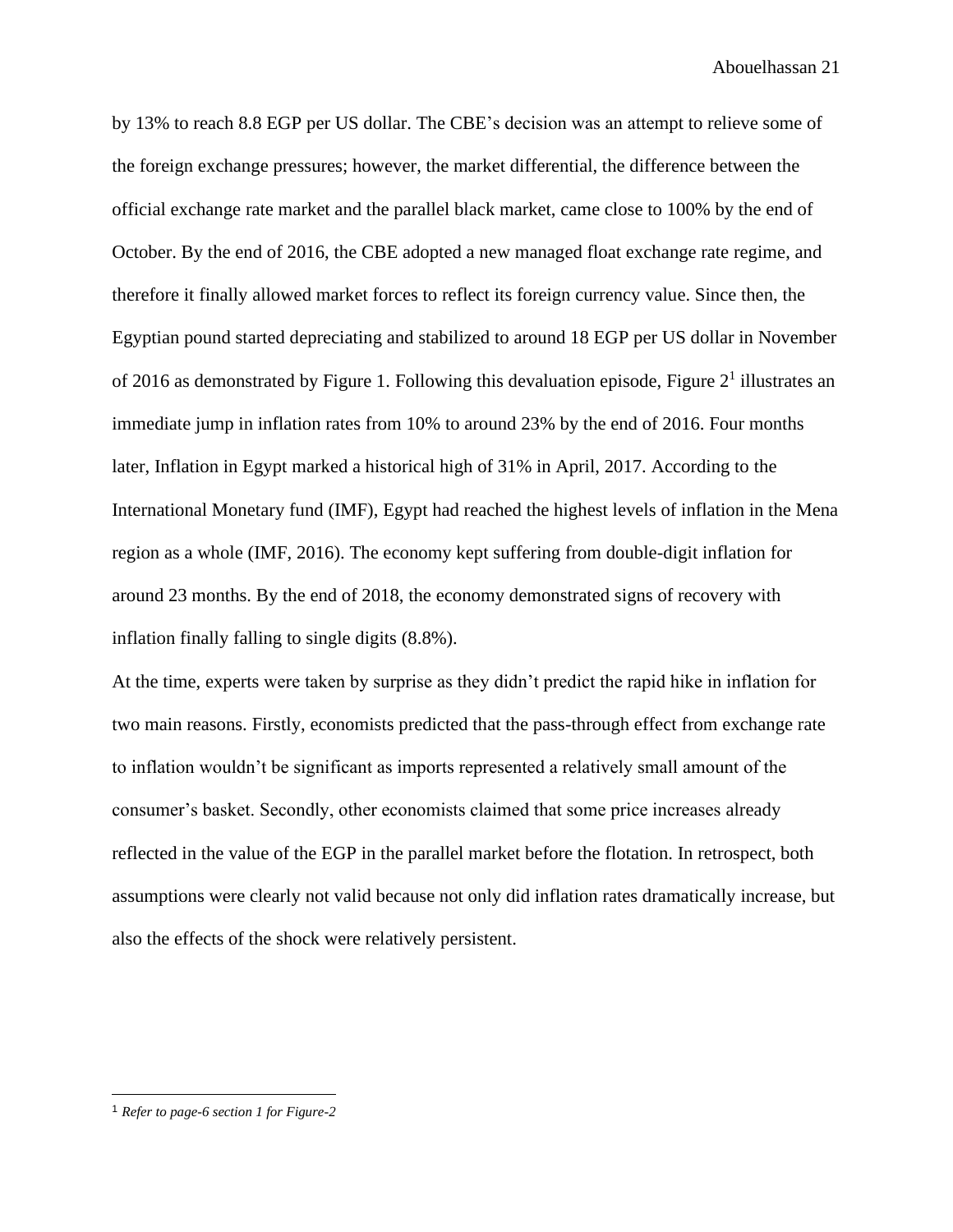### <span id="page-22-0"></span>**3.1 Insights on Inflation level after the devaluation episode of 2016**

The "2016 shock" is used as a case study to analyze the main reasons behind the increasing inflation trend in Egypt. As depicted in figure 3, food and transportation were the most affected items in the consumer basket. After the exchange rate devaluation, the increase in transportation as an item in the CPI more than doubled. one can predict that transportation was the main cause behind the hike in inflation rate; thus, this can be attributed to a corresponding rise in energy prices.



*Figure-3: Data source- Central Bank of Egypt (2020)*

In 2017/2018, Fuel prices started increasing in Egypt as part of a subsidy cut reforms laid out by the (IMF). Both the devaluation and subsidy cuts were under the economic reform plan said to be grown in Egypt (IMF, 2016). The IMF supported Egypt's economic reform plan by \$12 billion loan under the extended fund facility. Furthermore, Egypt has reduced the cost of gasoline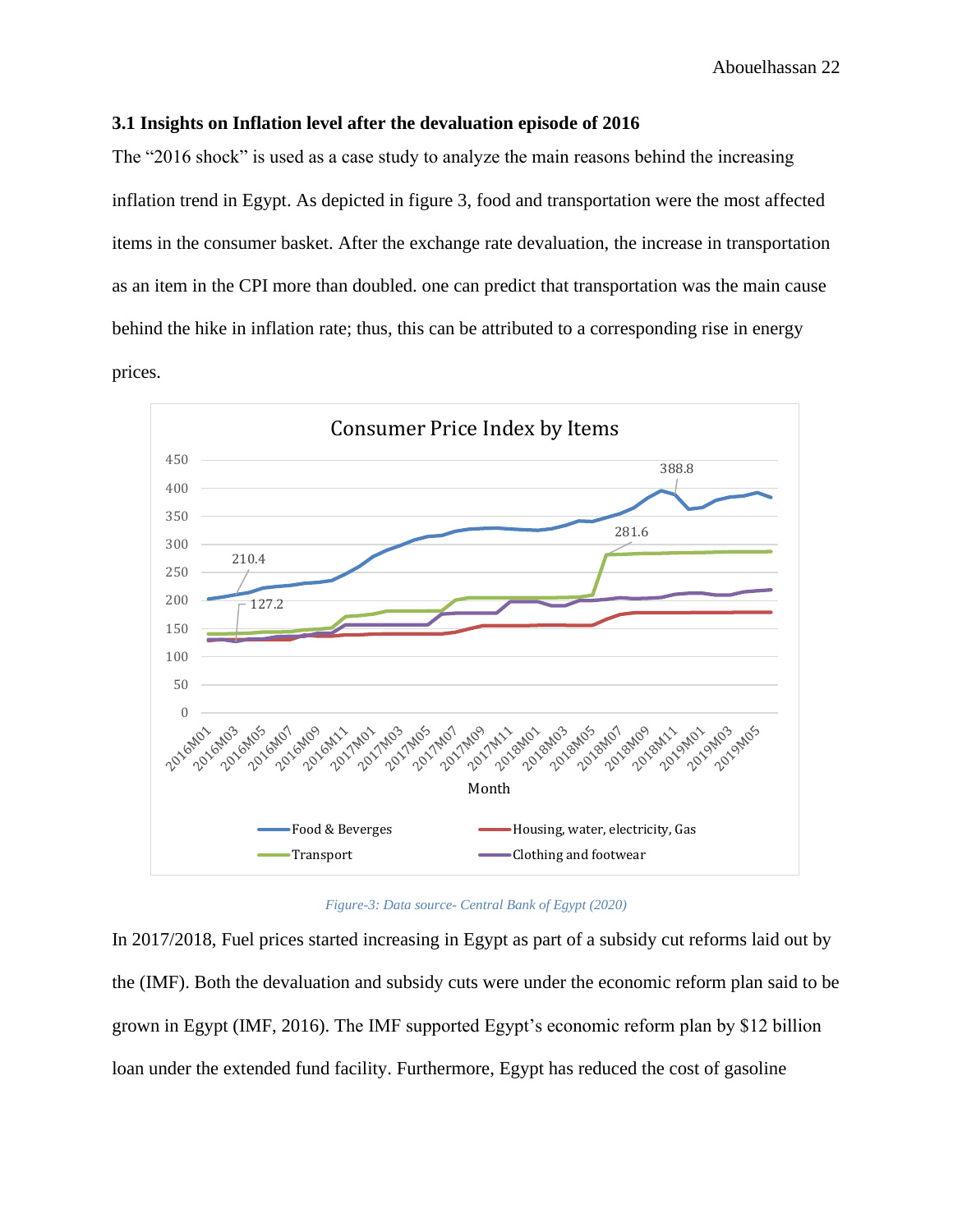subsidies from 3.3 percent of GDP in fiscal year (FY) 2016/2017 to 2.7 percent in fiscal year (FY) 2017/2018. It also proceeded with its plan to increase the prices even more in the following year (Amcham, 2018).

The most influential fuel subsidy cut was in June 2018, when officials raised fuel prices by 44 percent, bringing pre-tax price-to-cost ratios for gasoline, diesel, kerosene, and fuel oil to around 73 percent (Amcham, 2018). In June, 2018, government officials approved an automatic index mechanism to alter prices for diesel, gasoline, kerosene, and fuel oil based on changes in world pricing, currency rates, and domestic consumption of imported fuel to manage the fuel market efficiently. Many economists would see liberalizing energy prices as a progressive step to establish an efficient market. However, other experts would say that the government should have slowly introduced the new pricing system not to allow for greater pass-through of energy prices. When prices are changed dramatically, the burden is mostly passed through to end users creating high inflationary pressures.

Whether its pass-through, subsidy cuts or supply side shocks, Egypt has witnessed an increasing trend in inflation since the early 2000s. According to Noureldin (2021), increased variability in relative prices is an important factor that causes high inflationary environments in Egypt. Large adjustments in relative prices are mainly due to distorted price signals through administered prices. Countries with a history of administered prices will suffer from aggravated impacts on macroeconomic indicators such as inflation, unemployment and output due to limited domestic competition, nominal rigidities, asymmetric supply side shocks and high inflationary environments (Noureldin, 2021). As depicted in Figure 4, the nominal effective exchange rate (NEER) has been stable for a long period of time until finally declining in 2016. For this reason, the impact on inflation was aggravated as inflation expectations were already increasing leading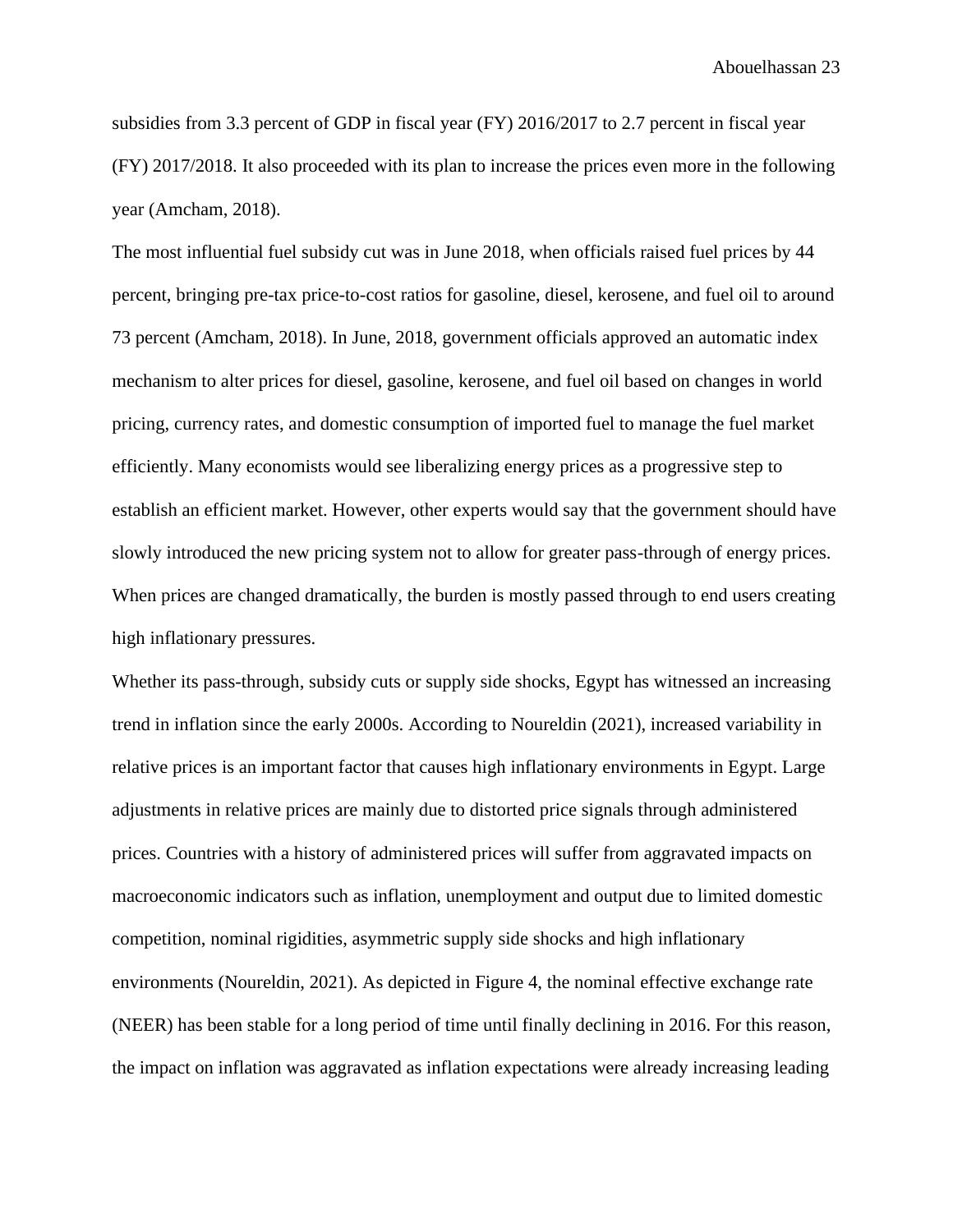to market uncertainty and inefficient allocation of resources. Furthermore, asymmetric effects of exchange rate shocks and supply side shocks have to be examined in Egypt. The high inflationary environment creates a market where a positive price shock (price increase) is easier to implement/pass-through as opposed to a negative price shock (price decrease).



*Figure-4: Data source- Central Bank of Egypt (2020) and Bruegel (2020)*

### <span id="page-24-0"></span>**4. Data specifications**

The study uses Quarterly data for the period 2006Q1-2020Q4. The data is extracted from the Central Bank of Egypt time series dataset for both price indices (CPI and PPI). For the Nominal Exchange rate, Bruegel's database, economic think tank based in Brussels, was used. NEER data was extracted for EGP currency against 120 countries. For the purpose of this dataset, the NEER is defined as the foreign currency price of one unit of domestic currency. Therefore, an appreciation would imply an increase in the NEER and a depreciation would reflect a decrease in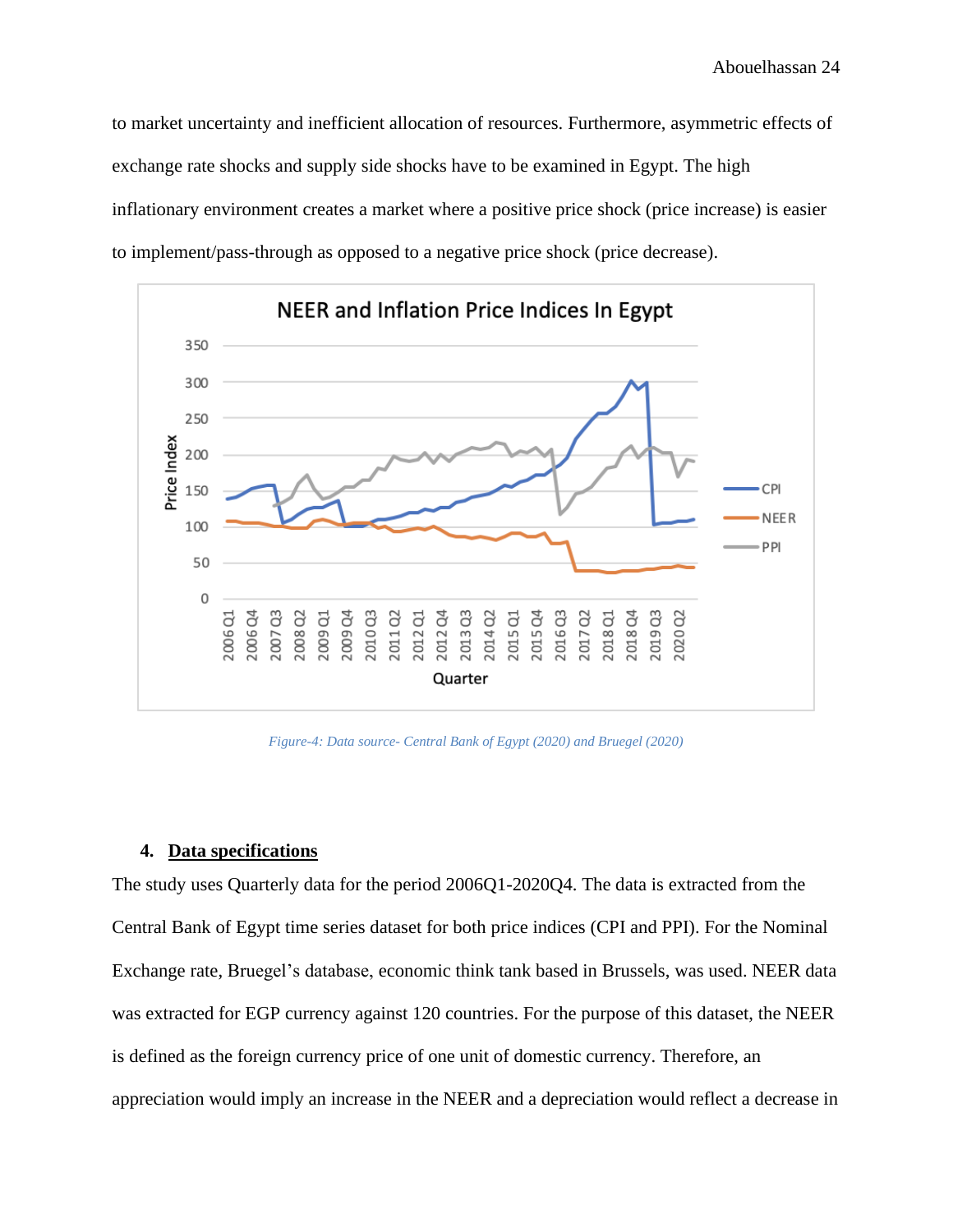the index. For FUEL prices, the energy price index from the IMF IFS database was implemented, which includes a basket of energy products such as crude oil, Natural gas, and propone. For the output gap, Real GDP data from the Central bank of Egypt times series dataset was extracted. We used Real GDP data to compute the output gap via the Hodrick Perscott filter. Given that GDP grows exponentially, the latter is converted into log form to detrend it. The final variable was used in a percentage form to compute the following:

Output Gap = 
$$
\frac{RGDP_{actual} - RGBP_{potential}}{RGDP_{potential}}
$$

For the purposes of the model, this technique is used twice in an identical manner: once to construct CYCLE1 using RGDP as measured by expenditure, and again to produce CYCLE2 using RGDP as assessed by factor cost. As demonstrated in Figure 5, the output gap is the difference between the actual RGDP and the potential RGDP trend created by filter, and therefore, it reflects the fluctuations in the economy's business cycle.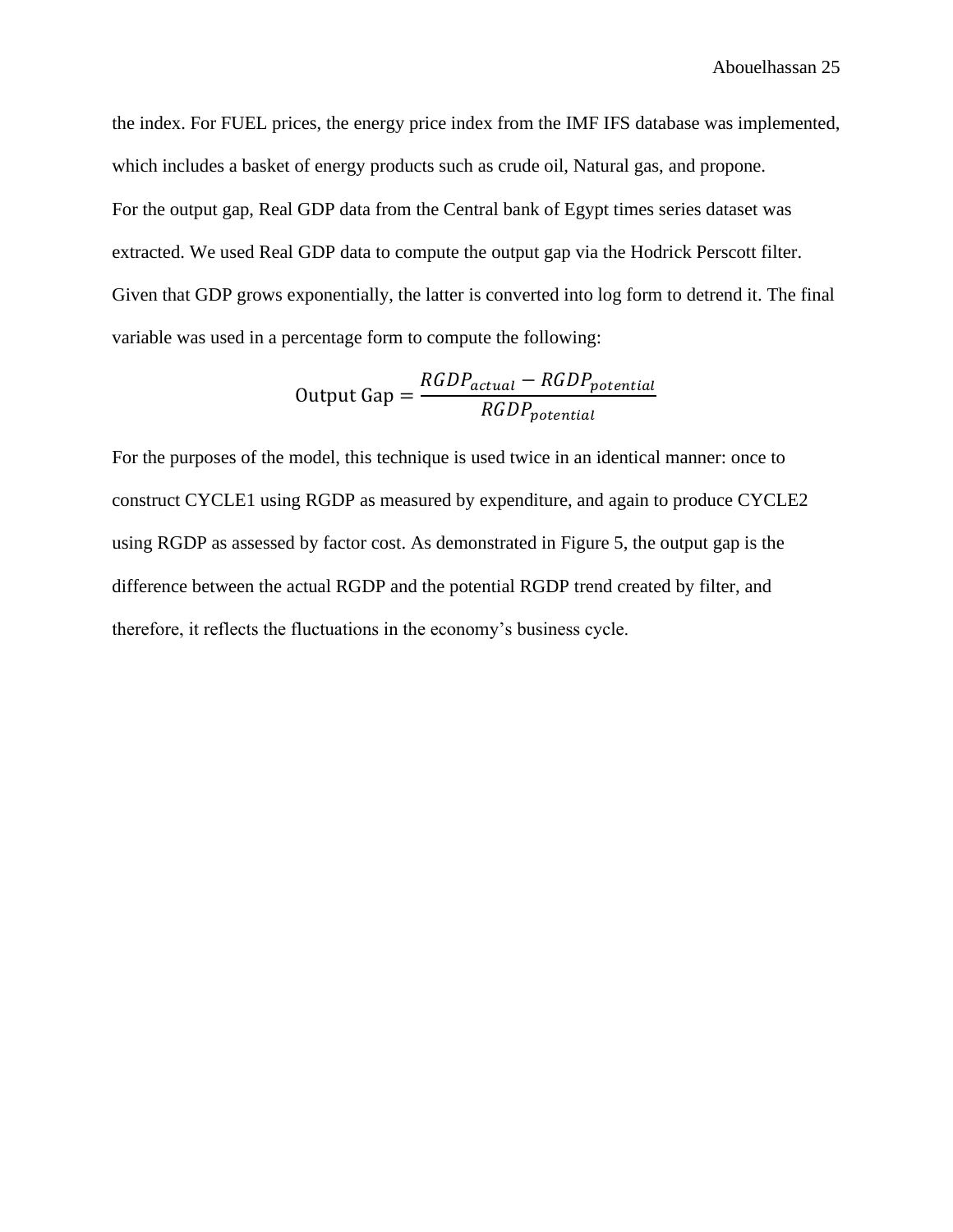

**Output Gap in Egypt**

*Notes: The graph shows the real output of Egypt during the reported period (2006Q1-2020Q4) demonstrated by the blue line. The red line represents the potential output, which is most efficient level of employment for the economy. Finally, the green line is the output gap is measured as the difference between the actual and potential output, which shows positive/ negative value depending on the business cycle.*

In line with the literature, all the variables in the model are used in first difference form via natural log transformations. This helps in the examination of coefficients as it transforms the variable from their units (indices) to percentage form. Also, it's efficient in canceling out the effects of extreme values leading to a "well-behaved" model. Finally, Exchange Rate passthrough is defined as the following equation:

$$
ERPT = \frac{\% \Delta \text{ Domestic prices}}{\% \Delta \text{ exchange rate}}
$$

In our specific model, this refers to the coefficient of the NEER. The following table summarizes the variables and how they are adopted in the model:

*Figure-5: Data source- Author's Calculations based on the Central Bank of Egypt's database*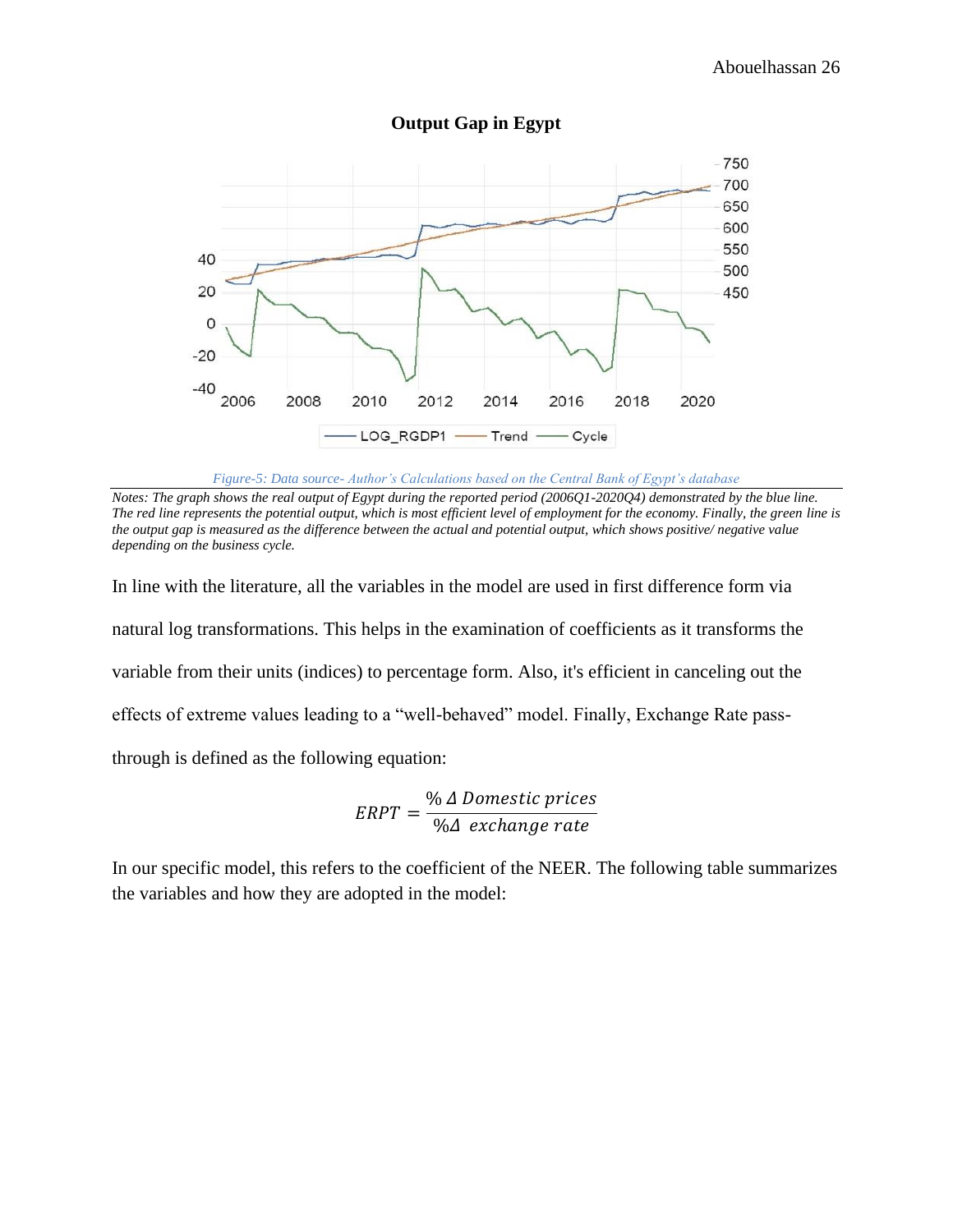### **Table 1**

| <b>Variable</b>   | <b>Consumer</b><br><b>Price Index</b><br>(CPI)                                                                                                                  | <b>Producer Price</b><br><b>Index</b><br>(PPI)                                                                             | <b>Nominal</b><br><b>Effective</b><br><b>Exchange</b><br><b>Rates</b><br>(NEER)                            | <b>Output Gap</b><br>(CYCLE)                                                         | <b>Energy Price Index</b><br>(FUEL)                                                                                         |
|-------------------|-----------------------------------------------------------------------------------------------------------------------------------------------------------------|----------------------------------------------------------------------------------------------------------------------------|------------------------------------------------------------------------------------------------------------|--------------------------------------------------------------------------------------|-----------------------------------------------------------------------------------------------------------------------------|
| <b>Type</b>       | Dependent<br>Variable (1)                                                                                                                                       | Dependent<br>Variable (2)                                                                                                  | Independent<br>Variable $(1)$                                                                              | Independent variable<br>(2)                                                          | Independent Variable (3)                                                                                                    |
| <b>Definition</b> | Measures the<br>change in the<br>cost of a fixed<br>basket of goods<br>and services<br>that are<br>purchased by a<br>representative<br>sample of<br>households. | Measure average<br>change over time<br>in the prices<br>received by<br>domestic<br>producers for<br>goods and<br>services. | The value of<br>a currency<br>against a<br>weighted<br>average of a<br>basket of<br>foreign<br>currencies. | Difference between an<br>actual output in an<br>economy and the<br>potential output. | Fuel (Energy) Index,<br>$2016 = 100$ , includes<br>Crude oil (petroleum),<br>Natural Gas, Coal Price<br>and Propane Indices |
| <b>Source</b>     | <b>Central Bank</b><br>of Egypt Time-<br><b>Series Datasets</b>                                                                                                 | Central Bank of<br><b>Egypt Time-Series</b><br><b>Datasets</b>                                                             | <b>Bruegel</b><br>database                                                                                 | Central Bank of Egypt<br><b>Time-Series Datasets</b>                                 | IMF (IFS data)                                                                                                              |

### <span id="page-27-0"></span>**5. Methodology**

### <span id="page-27-1"></span>**5.1 Baseline regression model**

The empirical setting to estimate ERPT to prices is based on a reduced-form Philips curve (Chen,

2009). We adopt the Autoregressive distributed lag model (ARDL) of Pesaran and Shin (1999)

and Pesaran *et al*. (2001). The specification of the model is described as follows:

$$
y_{t} = \alpha_{0} + \sum_{i=1}^{p} \alpha_{1i} y_{t-i} + \sum_{j=0}^{q} \beta_{j} X_{t-j} + \varepsilon_{t},
$$
\n(1)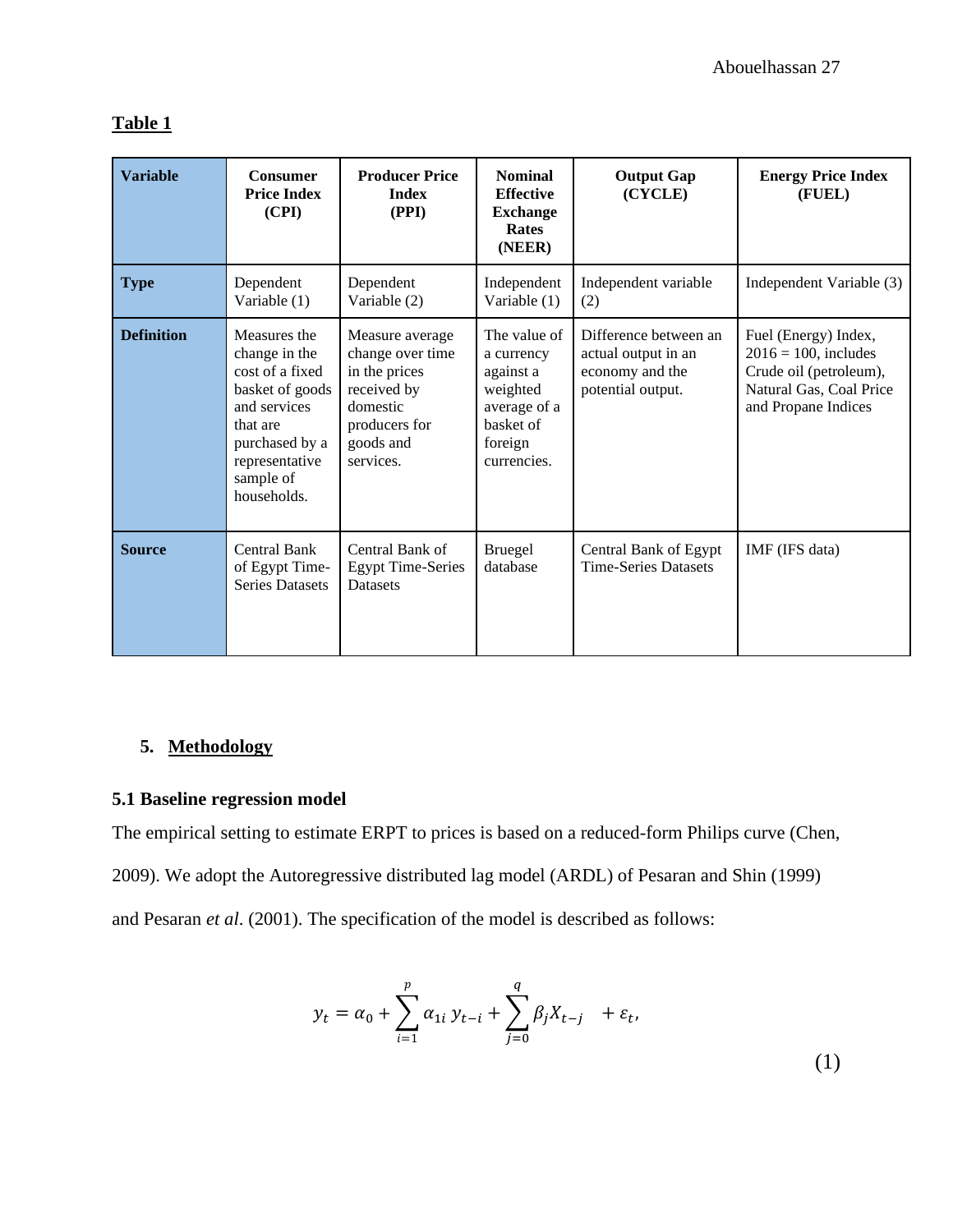Where  $Xt$ , the regressors, is a vector of independent dynamic variables,  $yt$  is the dependent variable and  $\varepsilon t$  is an uncorrelated error term with mean zero. More specifically, the following model is used:

$$
CPI_t = \alpha_0 + \sum_{i=1}^p \alpha_{1i} CPI_{t-i} + \sum_{i=0}^{q_1} \beta_{1i} N EER_{t-i} + \sum_{i=0}^{q_2} \beta_{2i} CYCLE_{1,t-i} + \sum_{i=0}^{q_3} \beta_{4i} FUEL + \varepsilon_t
$$

$$
(2)
$$

$$
PPI_{t} = \alpha_{0} + \sum_{i=1}^{p} \alpha_{1i} PPI_{t-i} + \sum_{i=0}^{q1} \beta_{1i} N EER_{t-i} + \sum_{i=0}^{q2} \beta_{2i} CYCLE_{2,t-i} + \sum_{i=0}^{q=3} \beta_{4i} FUEL + \varepsilon_{t}
$$
\n(3)

Where the dependent variable is the measure of inflation (CPI/PPI) and the explanatory variables used in the model are nominal effective exchange rate (NEER), the output gap (CYCLE), and finally energy prices (FUEL). Given that  $\alpha_i$  is the vector of estimated coefficients,  $\alpha_1$  is the estimate of ERPT and is predicted to be bounded between zero that indicates zero-pass-through and 1 that symbolizes complete pass-through. The study uses two different price indices to test the pass-through in Egypt. Given that import prices', pass-through channel, data are not available in Egypt, two measures of inflation are used as dependent variables in two separate models to provide a better indication of the pass-through channels of price hikes.

Under the model's specific framework in eq(2), consumer price index (CPI) is the dependent variable and the explanatory variables used in the model are nominal effective exchange rate (NEER) , the output gap (CYCLE), and finally world energy prices (FUEL). Similarly, for eq(3), we keep all the models controlled and change the dependent variable to be the producer price index (PPI) to check if the results are altered. We utilize the NEER instead of the bilateral nominal exchange rate because, unlike the nominal bilateral exchange rate, it takes into account any adjustments with Egypt's trading partners over time. For the study's dataset, a decrease (increase) in the NEER implies a depreciation (appreciation) of home's currency (Egypt);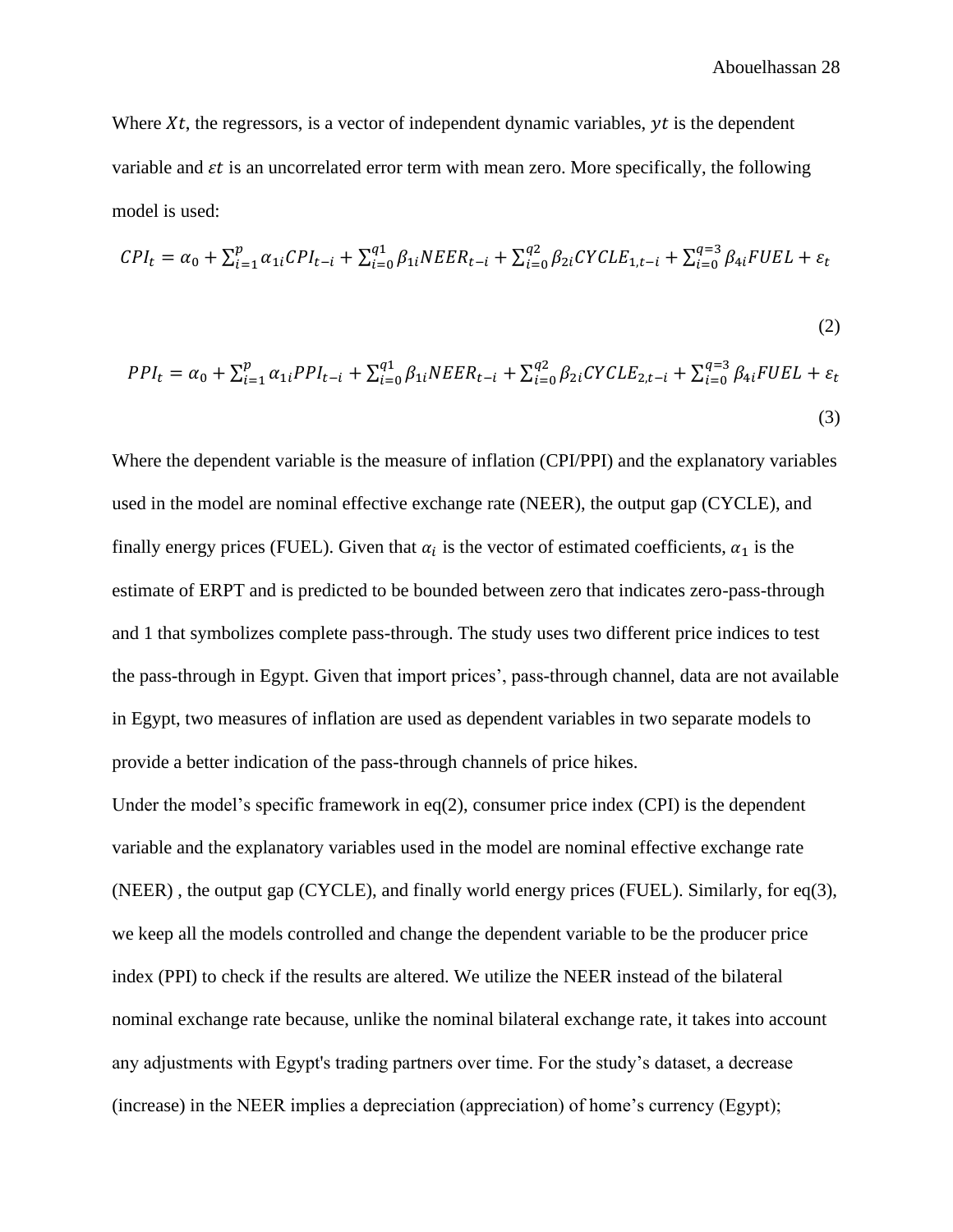therefore, a negative sign is expected to reflect the impact of exchange rate movements on inflation.

Following the work of Delatte and Lopez-Villavicencio (2012), the output gap (CYCLE) is included in the model as a short-run determinant to take into account the dynamics of the Phillips curve framework. The use of this variable allows us to create a model where we can examine the dynamics of both prices and inflation in a single framework. The study uses two measures for the output gap as Gross domestic product is calculated in different manners. In eq(2) where CPI is the regressand, CYCLE1 is calculated using GDP measured by expenditure to give a better representation of consumption. In eq(3), CYCLE2 is calculated utilizing GDP at factor cost to reflect the economy's production. A positive sign is expected for both variables as a positive output gap usually spurs inflation because labor costs and prices of goods increase in response to the increased demand.

The Fuel price index is included as an independent variable due to the fact that it's an essential input for production. Given that Egypt imports energy products such as coal and peat, world energy prices should impact overall price levels. Therefore, FUEL is used to capture supply side shocks and to examine the pass-through of energy prices to inflation. An increase in energy prices will raise production costs, resulting in an increase in domestic inflation, which we predict to lead to a positive coefficient.

The regressors are allowed to have various lag structures denoted by  $p$  and  $qi$ ,  $i=1,2,3$ . We use the Schwarz information criterion for the choice of the lags (p, q1, q2, q3) given its consistent model selection property in finite-dimensional models Shao (1997). The ARDL (p,q,q,q) model for  $\text{CPI}_t / \text{PPI}_t$ ,  $\text{NEER}_t$ ,  $\text{CYCLE}_t$ , and  $\text{FUEL}_t$  provides a few advantages compared to the VAR that is widely used for ERPT's studies in Egypt. The most well-known edge offered by the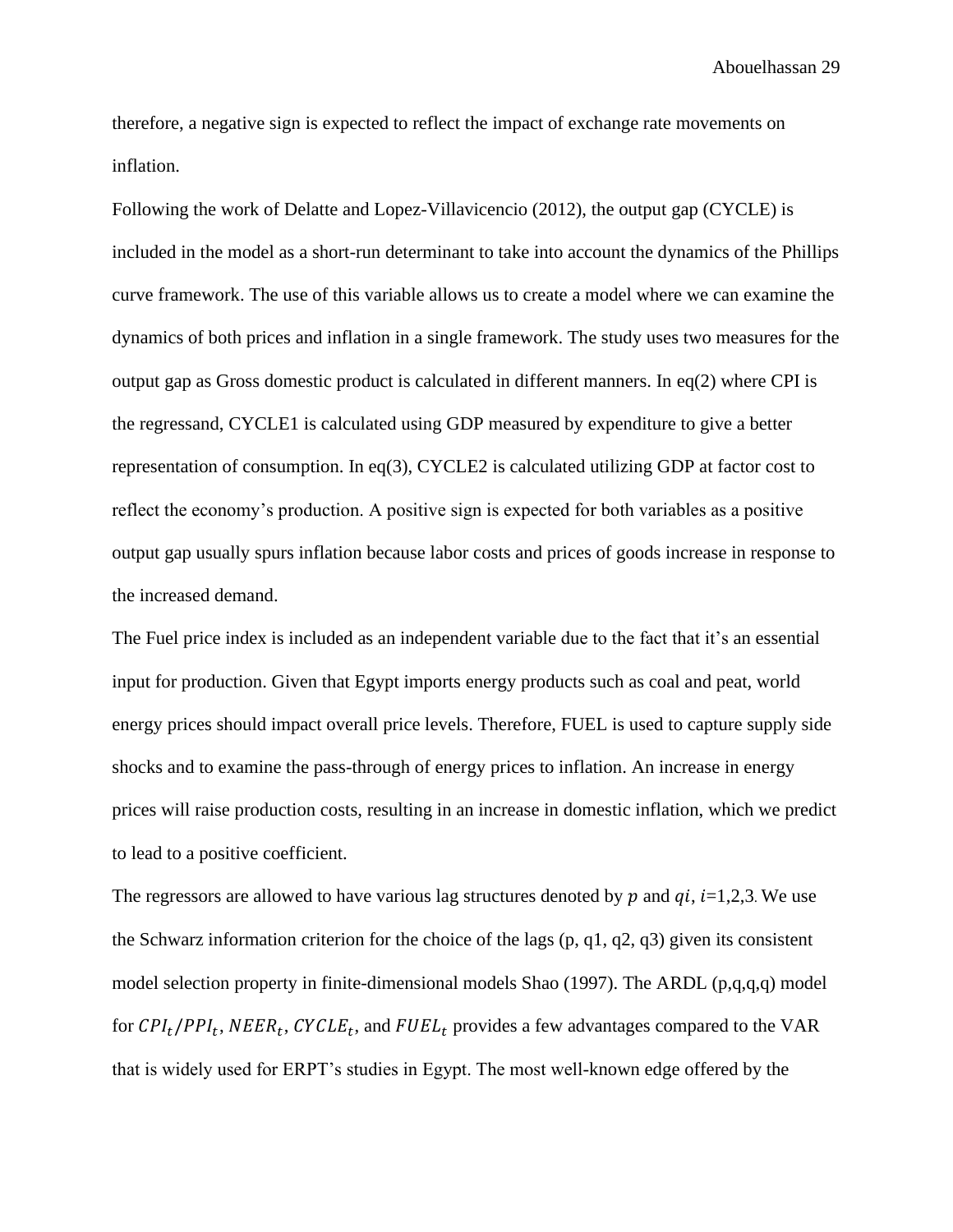ARDL is that it can combine I(0) AND I(1) variables, in addition to fractionally integrated series. The VAR model requires that variables to be integrated of the same order. This requirement creates a "pre-test bias" where a variable of a different integration can't enter the model. Unit root tests are inconclusive regarding the stationarity of a time series. This is particularly relevant in the study as we use short time series data, where the variables used are subject to structural breaks.

ARDL based on Pesaran (1999) entirely covers both the short-term and long-relationships of the variables being tested. This approach has interesting characteristics compared to the standard ECM approach. Firstly, the original Engle-Granger is a two-step approach that is likely to be less efficient than the ARDL bounds test one-step solution. Secondly, the long-run relationship test procedure, used below, differs from conventional multivariate cointegration techniques as it performs better on small samples. Whereas, usual cointegration procedures are more useful with large samples only. Given that this approach can allow for a mix of I(0) and I(1) variables in a long-run relationship instead of a cointegrating relationship, The "bounds test" methodology is more appropriate for this study. The bounds test is conducted via the following regression:

$$
\Delta CPI_t = \alpha_0 + \sum_{i=1}^p \alpha_{1i} \Delta CPI_{t-i} + \sum_{i=0}^{q1} \beta_{1i} \Delta NEER_{t-i} + \sum_{i=0}^{q2} \beta_{2i} CYCLE_{1,t-i} + \sum_{i=0}^{q3} \beta_{4i} \Delta FUEL + \varepsilon_t
$$

$$
(\mathbf{4})
$$

$$
\Delta PPI_t = \alpha_0 + \sum_{i=1}^p \alpha_{1i} \Delta PPI_{t-i} + \sum_{i=0}^{q_1} \beta_{1i} \Delta N EER_{t-i} + \sum_{i=0}^{q_2} \beta_{2i} CYCLE_{2,t-i} + \sum_{i=0}^{q_3} \beta_{4i} \Delta FUEL + \varepsilon_t
$$
\n(5)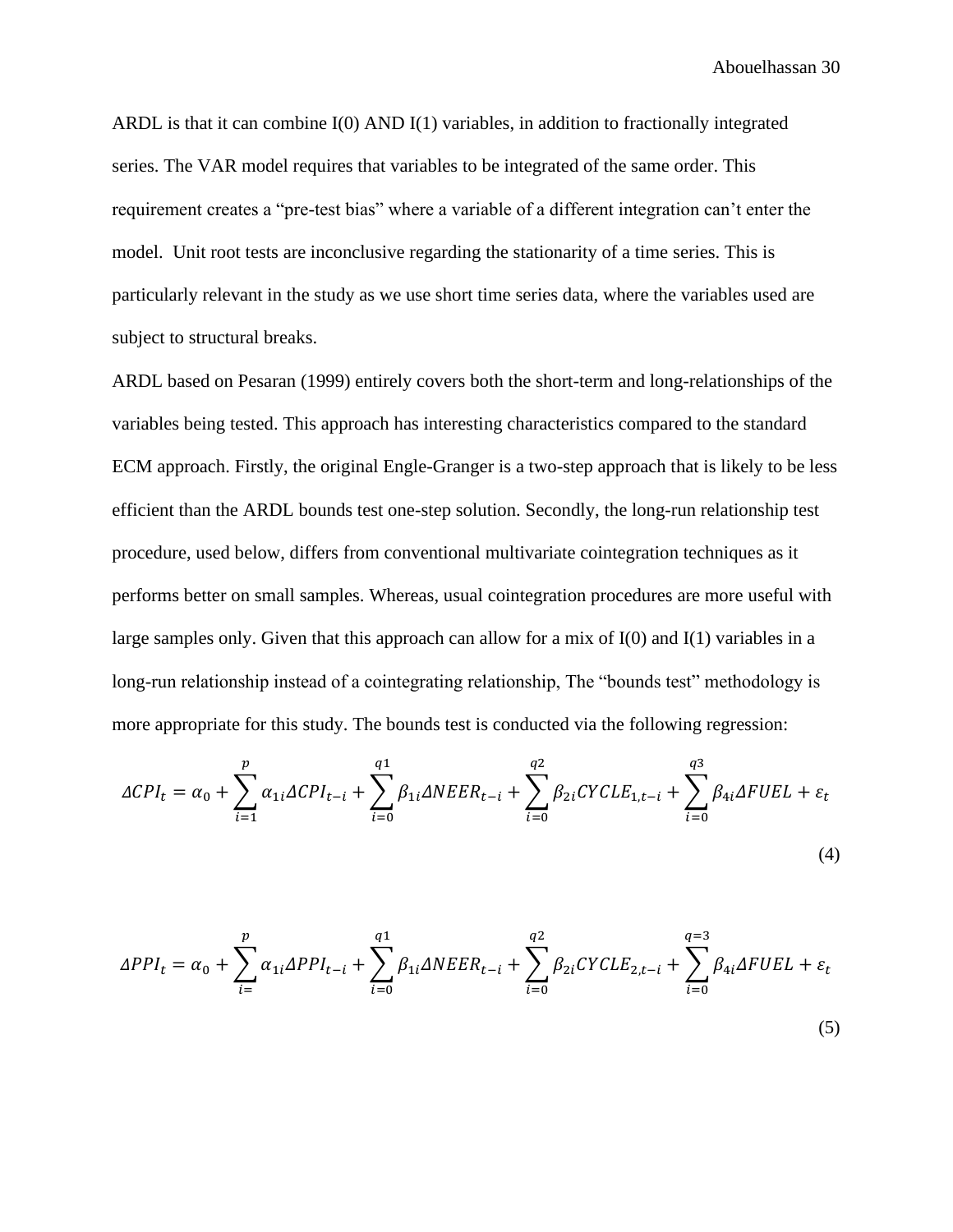The bounds test is used to examine the long-run relationship given it's the most appropriate in our context. It's a test for cointegration based on a F-test of the null hypothesis that the coefficients on the level variables are jointly equal to zero  $H_0: \delta_0 = \delta_1 = \delta_2 = \delta_3 = 0$ . The results reflect a long-run relationship among the variables given that the null hypothesis is rejected.

This test provided by Pesaran et al. (2001) includes two asymptotic critical value bounds. The test provides an upper and lower bound regardless of whether the regressors are  $I(0)$ ,  $I(1)$  or mutually integrated. If the computed statistic is higher than the upper critical values, there is evidence of a long-run relationship irrespective of the variables' order of integration. However, if it's below the upper bound, then we can't reject the null hypothesis of no long-run relationships. Finally, if the computed statistic lies between the bounds, inconclusive inferences may be implied depending on the order of integration of the variables. If there is evidence of cointegration, an error correction model (ECM) can be estimated, where the variations in  $\mathcal{CPI}_t$ and  $PPI_t$  are related to the previous period's disequilibrium and any changes triggered by fluctuations in the determinants of inflation for both equations respectively. The ECM term would be the lagged residual ( $\varepsilon_{t-1}$ )from the long run regression and its coefficient would be the speed of adjustment parameter. The ECM coefficient is expected to be negative and it should have a value that is less than 1. It's important to examine because it reflects how the dependent variable returns to equilibrium after short-run deviations.

#### **5.2 Asymmetry under the ARDL framework**

Literature on ERPT suggests that the symmetric linear combination,  $eq(2)$  and (3), of stochastic variables described above may be too restrictive. For this issue to be addressed, this study adopts a nonlinear ARDL (NARDL) following the recent empirical work of Delatte and Lopez-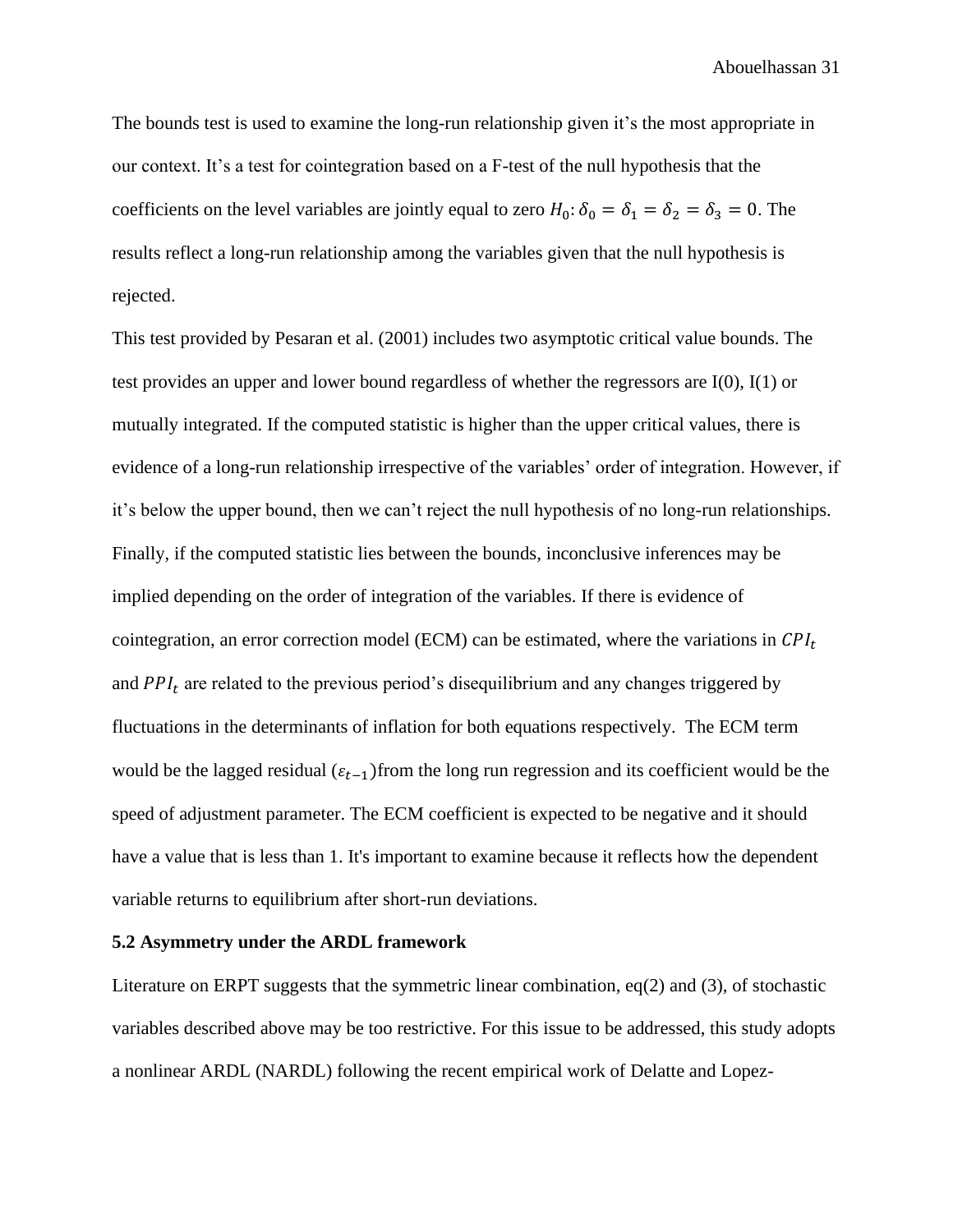Villavicencio (2012) & Baharumshah et al. (2017). This model suggested by Shin et al. (2011) accounts for asymmetric effects by including partial sums of the regressor under assessment. The times series  $NEER_t$  is decomposed into positive ( $NEER_t^+$ ) and negative ( $NEER<sub>t</sub><sup>-</sup>$ ) partial sums, where NEER+ indicates an appreciation and NEER- implies a

depreciation. For this specific model, it will correspond to:

$$
NEER_t^+ = \sum_{j=1}^t \Delta NEER_j^+ = \sum_{j=1}^t \max(\Delta NEER_j, 0), \sum_{j=1}^t \Delta NEER_j^- = \sum_{j=1}^t \min(\Delta NEER_j, 0)
$$
\n(6)

Where ( $REER_t^+$ ) and ( $REER_t^-$ ) are the partial sum processes of appreciations and depreciations respectively. Partial sums for the price of energy (FUEL+) and (FUEL-) are utilized as the results of the linear model implied the existence of fuel prices pass-through. FUEL+ will reflect energy price hikes and FUEL- will imply price drops; thus, the following model:

$$
FUEL_{t}^{+} = \sum_{j=1}^{t} \Delta FUEL_{j}^{+} = \sum_{j=1}^{t} \max (\Delta FUEL_{j}, 0), \sum_{j=1}^{t} \Delta FUEL_{j}^{-} = \sum_{j=1}^{t} \min (\Delta FUEL_{j}, 0)
$$
\n(7)

Therefore, we check for asymmetric effects for both variables. Eq(4) and (5) can be modified using the partial sums computed from eq(6) and (7) to allow for asymmetric level relationships. The relationship defined in the following equation will allow a long-run relationship between prices and negative and positive variations of the exchange rate, controlling for the rest of the underlying regressors.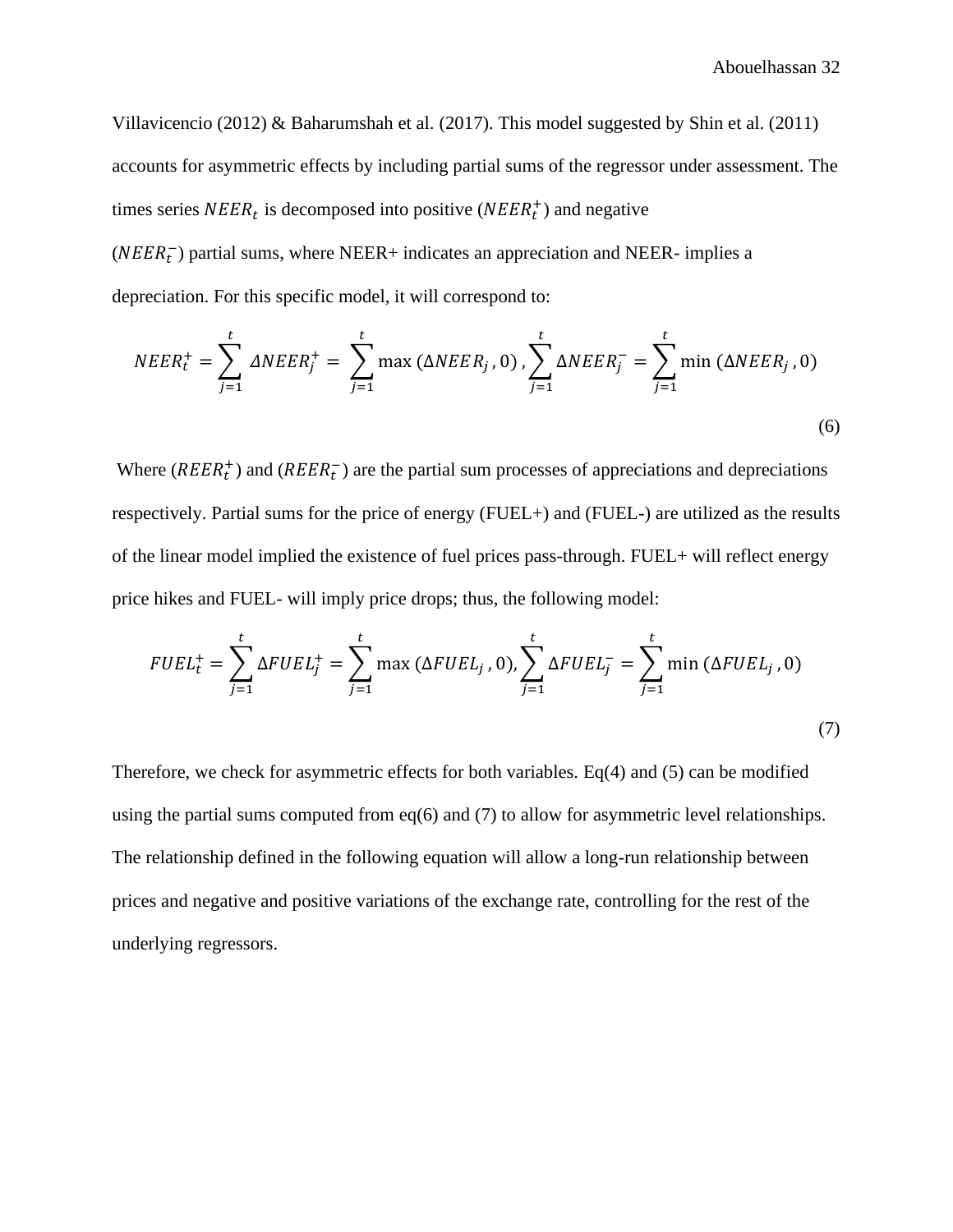$$
\Delta CPI_{t} = \alpha_{0} + \sum_{i=1}^{p} \alpha_{1i} \Delta CPI_{t-i} + \sum_{i=0}^{q1} \beta_{1i}^{+} \Delta NEER_{t-1}^{+} + \sum_{i=0}^{q1} \beta_{2i}^{-} \Delta NEER_{t-1}^{-} + \sum_{i=0}^{q2} \beta_{3i} \Delta CYCLE1_{t-i} + \sum_{i=0}^{q1} \beta_{4i}^{-} \Delta FUEL_{t-1}^{+} + \sum_{i=0}^{q1} \beta_{5i}^{-} \Delta FUEL_{t-1}^{-} + \varepsilon_{t}
$$
\n(8)

$$
\Delta PPI_{t} = \alpha_{0} + \sum_{i=1}^{p} \alpha_{1i} \Delta PPI_{t-i} + \sum_{i=0}^{q1} \beta_{1i}^{+} \Delta NEER_{t-1}^{+} + \sum_{i=0}^{q1} \beta_{2i}^{-} \Delta NEER_{t-1}^{-} + \sum_{i=0}^{q2} \beta_{3i} \Delta CYCLE2_{t-i} + \sum_{i=0}^{q1} \beta_{4i}^{+} \Delta FUEL_{t-1}^{+} + \sum_{i=0}^{q1} \beta_{5i}^{-} \Delta FUEL_{t-1}^{-} + \varepsilon_{t}
$$
\n(9)

As in the linear case, the model may exhibit asymmetries over both the long run and the short run or only one of either. For the long-run test procedure, the bounds test will be conducted following the same explained methodology testing for a linear regression.

Finally, Long-run symmetries can be tested using the Wald test with the addition of the new multipliers in eqs(6) and (7). If long-run symmetry is not rejected which means  $\beta_1^+ = \beta_2^-$ , then there is no evidence of asymmetrical effects in the model. This is used as a robustness to check whether the ARDL or NARDL model is more appropriate for both regressions.

### <span id="page-33-0"></span>**5.3 Dynamic Multipliers**

Given that the study finds evidence of asymmetric effects, one can derive an interesting pattern of asymmetry from the NARDL laid out in eq(8) and (9) using the positive and negative partial sums of NEER and FUEL.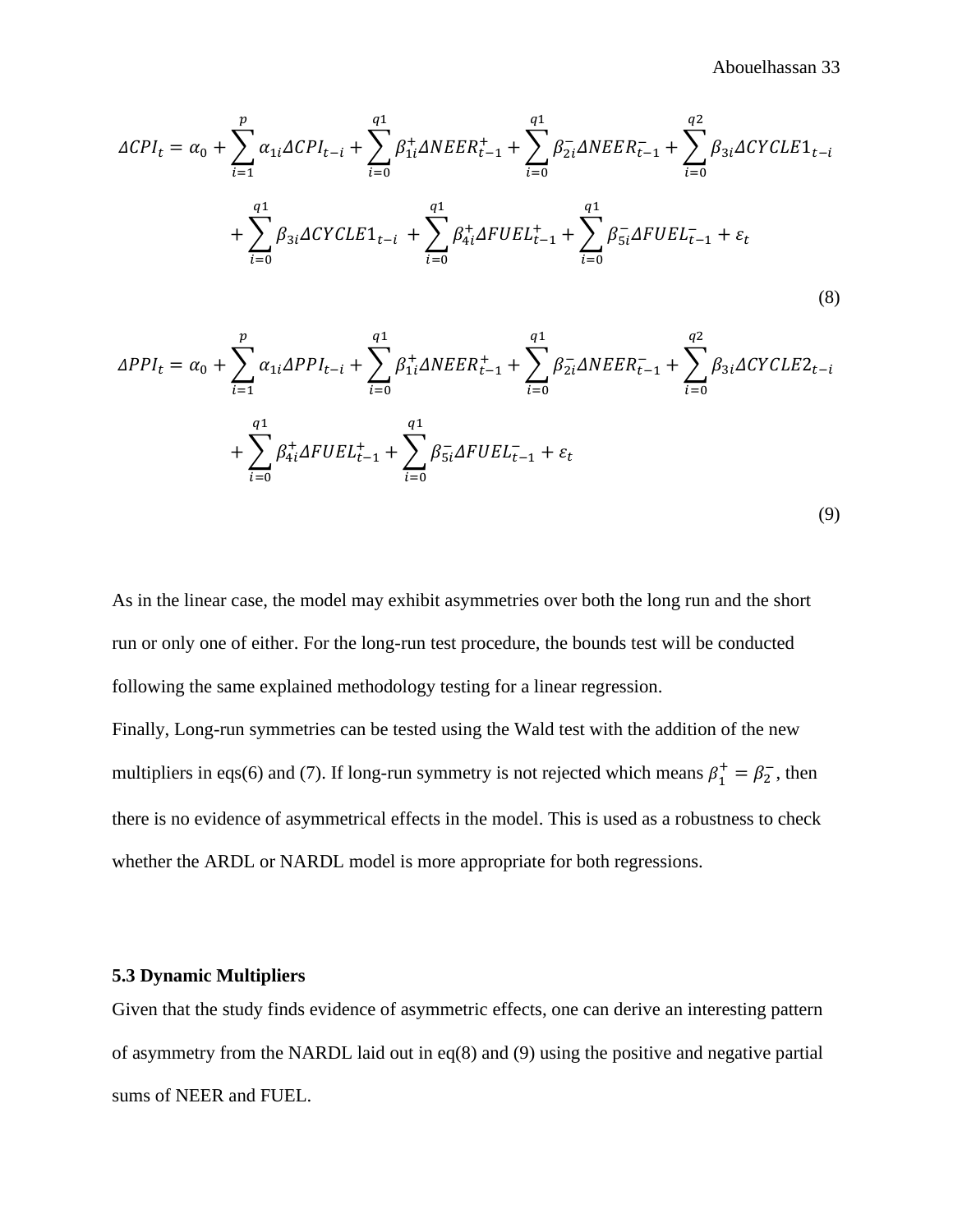$$
m_h^+ = \sum_{j=0}^h \frac{dp_{t+j}}{dNEER_t^+}, \qquad m_h^- = \sum_{j=0}^h \frac{dp_{t+j}}{dNEER_t^-}, \quad h=0,1,2.\dots
$$
  

$$
m_h^+ = \sum_{j=0}^h \frac{dp_{t+j}}{dFUE_t^+}, \qquad m_h^- = \sum_{j=0}^h \frac{dp_{t+j}}{dFUE_t^-}, \quad h=0,1,2.\dots
$$

By model construction, as  $h \to \alpha$ ,  $m_h^- \to \beta_2^-$  and  $m_h^+ \to \beta_1^+$  where  $\beta_2^-$  and  $\beta_1^+$  are the negative and positive asymmetric long-run coefficients. The same applies for  $\beta_4^-$  and  $\beta_5^+$  for the FUEL coefficients. The multipliers, as noted by Shin et al. (2011), allow us to see unequal adjustment routes and/or durations of disequilibrium, providing vital information to both long- and short-run asymmetry. As a result, after an economic shock, the multipliers describe patterns of adjustment from the initial equilibrium to the new equilibrium (i.e., a depreciation or appreciation). The multipliers are derived from the error correction coefficient (ECM term coefficient) and the impact and reaction asymmetries.

### <span id="page-34-0"></span>**6. Results and discussion**

In this section, the researcher uses two tests for checking the stationarity of the time series, namely the Augmented Dicky-Fuller test and the Phillips-Perron (PP) test. We then estimate an ARDL model in the linear and the nonlinear form (NARDL) using Consumer price Index (CPI) as the dependent variable as shown in Table 3. Afterward, we test for the existence of cointegration among all variables using the bounds test. Similarly, we estimate the same models, ARDL and NARDL, using Producer price Index as the regressand and the same tests are used to check for long-term and short-term relationships among all variables. Finally, Wald tests are utilized to check for the existence of asymmetrical effects and to examine which model (ARDL/NARDL) is more appropriate for the specified regression.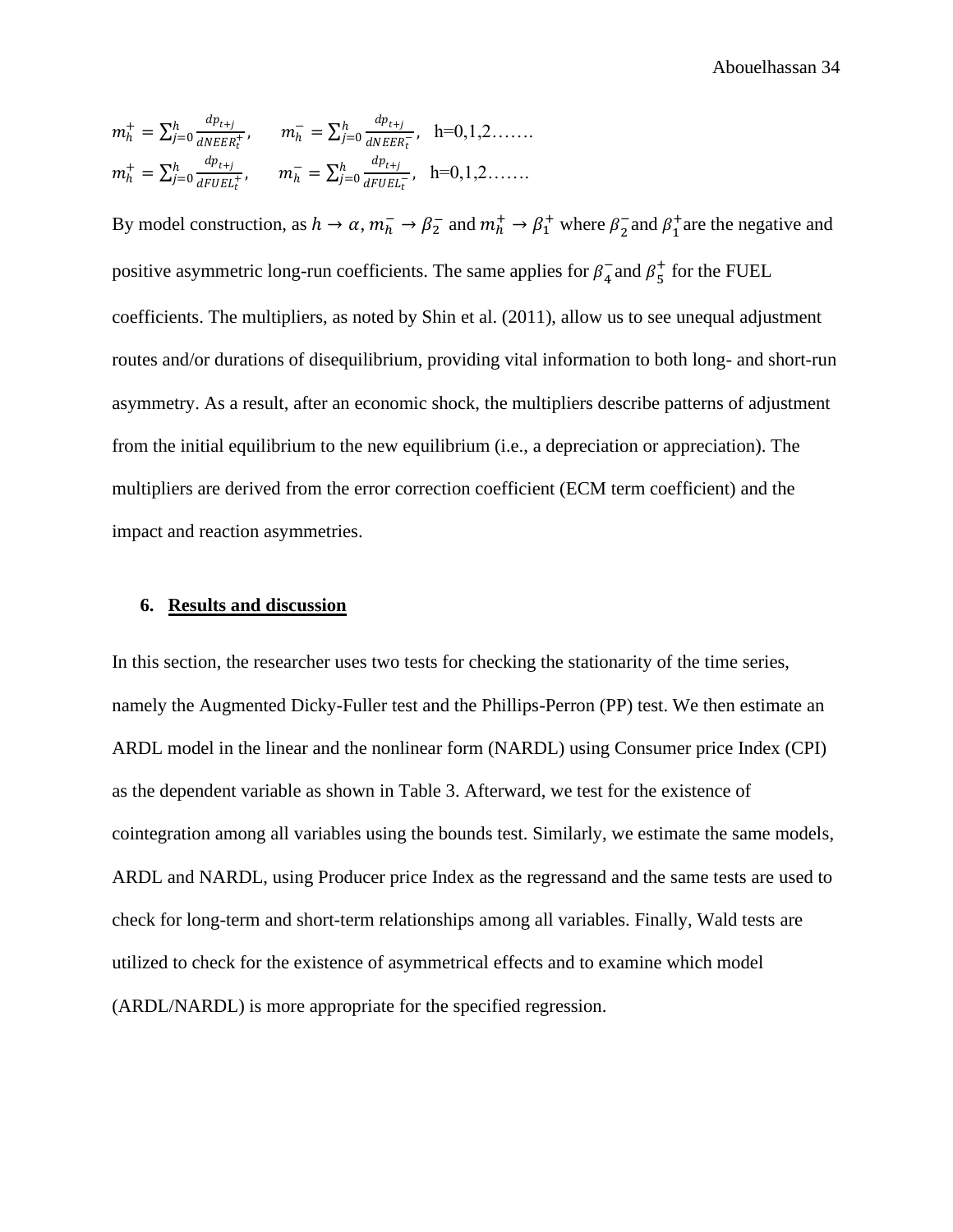### <span id="page-35-0"></span>**6.1 Unit Root test**

Firstly, Table 2 demonstrates the results of the ADF and PP tests for the presence of a unit root. The results indicate that all variables are stationary in the first difference except for the output gap, CYCLE1 and CYCLE2, that is stationary in level. Moreover, none of the variables are I(2) and there is a mix of I(1) and I(0). Based on the evidence presented, the ARDL model appears to be appropriate for this dataset. The model is proven successful with inflation dynamics in Egypt due to high levels of price variability, which lead to high inflationary environments (Noureldin, 2021). Given the ARDL includes lags of both the dependent and the independent variables, the model is most suitable for the study. Literature on ERPT suggests that NARDL can be used to allow for asymmetries in the effects of exchange rate shocks on domestic inflation (Delatte and Lopez-Villavicencio, 2012). Moreover, it easily allows for that by decomposing the targeted regressors into partial sums.

| Table 2: AUGMENTED DICKEY-FULLER (ADF) AND PHILLIPS PERRON<br>(PP) UNIT ROOT TESTS |                            |                         |                          |                         |            |  |  |  |
|------------------------------------------------------------------------------------|----------------------------|-------------------------|--------------------------|-------------------------|------------|--|--|--|
|                                                                                    | First difference<br>Levels |                         |                          |                         |            |  |  |  |
| Variable<br>Name                                                                   | Intercept (no<br>trend)    | Intercept $\&$<br>trend | Intercept (no<br>trend)  | Intercept $\&$<br>trend | Conclusion |  |  |  |
| <b>CPI</b>                                                                         | $-1.853$                   | $-1.873$                | $-7.632***$              | $-7.66***$              | I(1)       |  |  |  |
| <b>PPI</b>                                                                         | $-2.758$                   | $-2.77$                 | $-8.518***$              | $-8.546***$             | I(1)       |  |  |  |
| <b>NEER</b>                                                                        | $-2.082$                   | $-0.644$                | $-7.757***$              | $-7.808***$             | I(1)       |  |  |  |
| <b>FUEL</b>                                                                        | $-2.534$                   | $-1.916$                | $-6.726***$              | $-6.746***$             | I(1)       |  |  |  |
| <b>CYCLE1</b>                                                                      | $-3.313***$                | $-3.28***$              | $-7.591***$              | $-7.469***$             | I(0)       |  |  |  |
| CYCLE <sub>2</sub>                                                                 | $-3.116***$                | $-3.087***$             | $-7.341***$              | $-7.277***$             | I(0)       |  |  |  |
|                                                                                    |                            |                         |                          |                         |            |  |  |  |
|                                                                                    |                            |                         | <b>PP Unit Root Test</b> |                         |            |  |  |  |

|                  | Levels                  |                         | First difference        |                         |            |
|------------------|-------------------------|-------------------------|-------------------------|-------------------------|------------|
| Variable<br>Name | Intercept (no<br>trend) | Intercept $\&$<br>trend | Intercept (no<br>trend) | Intercept $\&$<br>trend | Conclusion |
| <b>CPI</b>       | $-2.024$                | $-1.906$                | $-7.632***$             | $-7.66***$              | I(1)       |
| <b>PPI</b>       | $-2.69$                 | $-2.77$                 | $-8.573***$             | $-8.591***$             | I(1)       |
| <b>NEER</b>      | $-2.214$                | $-0.656$                | $-7.756***$             | $-7.806***$             | I(1)       |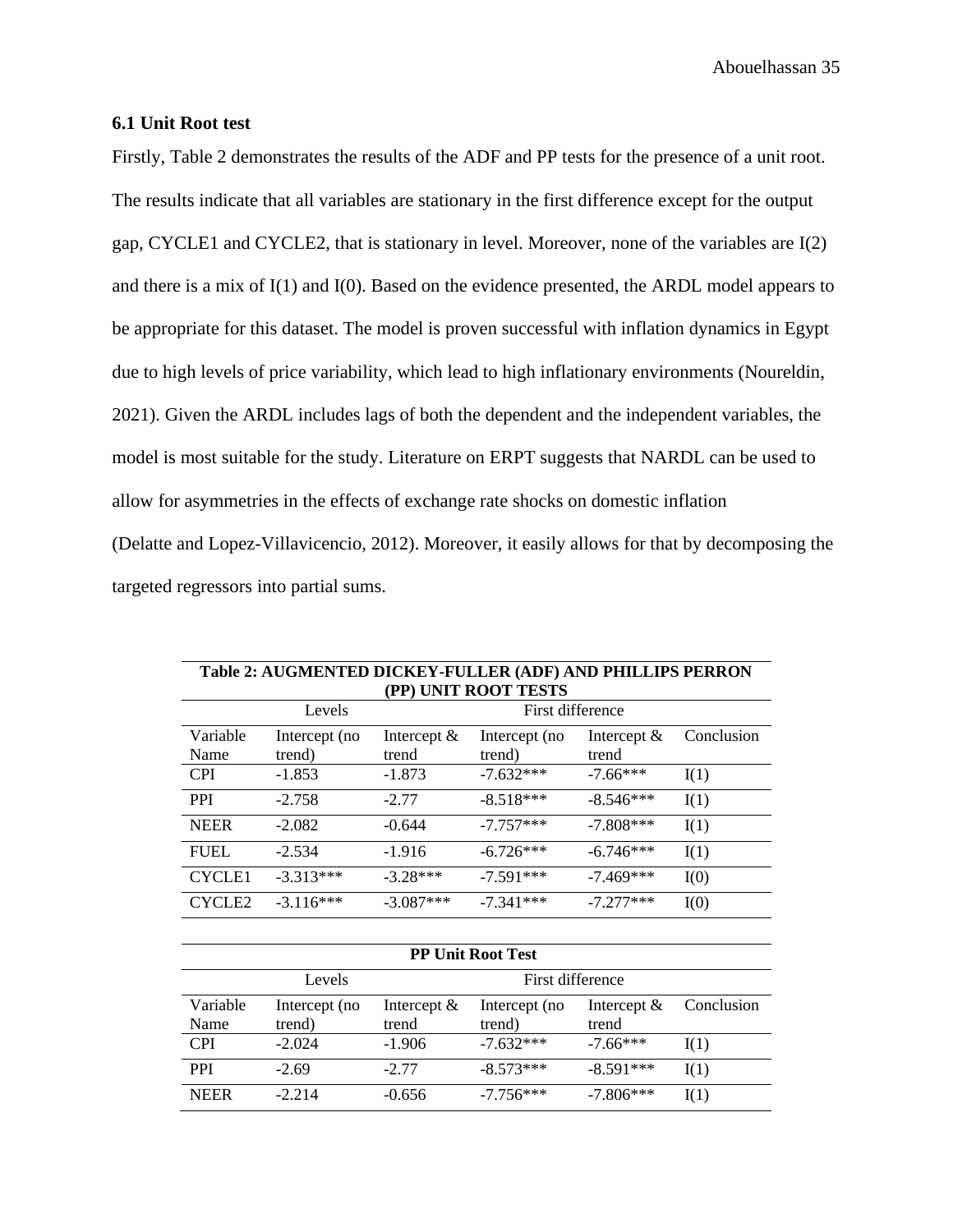| <b>FUEL</b>        | $-2.646$    | $-2.091$    | $-6.835***$ | $-6.773***$ | I(1) |
|--------------------|-------------|-------------|-------------|-------------|------|
| CYCLE1             | $-3.41***$  | $-3.376***$ | $-795***$   | -7.961***   | I(0) |
| CYCLE <sub>2</sub> | $-3.273***$ | $-3.245***$ | $-7.676***$ | $-7.583***$ | I(0) |

*Notes: the SIC is used for lag selection is used for the ADF test. For the PP test, automatic bandwidth selection is implemented using the Newey-West bandwidth selection. The variables are consumer price (CPI), producer price index (PPI), nominal effective exchange rate (NEER), Fuel price index (FUEL), and the output gap (CYCLE1 and CYCLE2). \*\*\*, \*\*, and \* respectively mark statistical significance at the 1, 5, and 10 percent levels of significance.*

### <span id="page-36-0"></span>**6.2 ARDL and NARDL models for CPI inflation**

In table 2, the estimates for the linear and nonlinear regression with CPI as the dependent variable are presented. According to the SIC, the chosen lag structure is ARDL (1, 0, 0, 0) for the variable's CPI, NEER, CYCLE1, and FUEL respectively. This lag structure minimizes the SIC to a value of -0.524, suggesting compatibility with a parsimonious model. One lag was chosen for the dependent variable, CPI, and zero lags for the independent variables.

| Table 3: Autoregressive Distributed Lag Model-Estimates using CPI as Regressand |             |             |                    |                                |             |  |  |  |
|---------------------------------------------------------------------------------|-------------|-------------|--------------------|--------------------------------|-------------|--|--|--|
| <b>Linear Model (ARDL)</b>                                                      |             |             |                    | <b>Nonlinear Model (NARDL)</b> |             |  |  |  |
| Variable Name                                                                   | Coefficient | t-statistic | Variable Name      | Coefficient                    | t-statistic |  |  |  |
| $CPI(-1)$                                                                       | 0.852       | $9.841***$  | $CPI(-1)$          | 0.861                          | 8.709***    |  |  |  |
| <b>NEER</b>                                                                     | $-0.052$    | $-0.707$    | $\triangle NEER+$  | $-1.211$                       | $-1.344$    |  |  |  |
| <b>CYCLE1</b>                                                                   | 0           | $-0.721$    | $\triangle$ NEER-  | $-0.132$                       | $-1.066$    |  |  |  |
| <b>FUEL</b>                                                                     | 0.028       | 0.412       | <b>CYCLE1</b>      | $\Omega$                       | $-0.228$    |  |  |  |
|                                                                                 |             |             | $\triangle$ FUEL + | 0.036                          | 0.411       |  |  |  |
|                                                                                 |             |             | <b>AFUEL-</b>      | $-0.129$                       | $-0.905$    |  |  |  |

*Notes: the sample period utilized for estimation is 2006Q1-2020Q4. The variables are consumer price (CPI), nominal effective exchange rate (NEER), Fuel price index (FUEL), and the output gap (CYCLE1). For the nonlinear model, NEER and FUEL variables are decomposed into partial sum to check for evidence of asymmetries. NEER+ reflects an appreciation of the EGP while NEER- reflects a depreciation in the EGP. For the FUEL, FUEL+ imply prices increases while FUEL- imply price decreases. The SIC is used for lag selection of both models. \*\*\*, \*\*, and \* respectively mark statistical significance at the 1, 5, and 10 percent levels of significance*

The findings revealed that changes in Egypt's exchange rate doesn't significantly affect consumer price inflation either in the linear or non-linear regression. Although ERPT is not significant, the coefficient has the expected sign. A negative ERPT coefficient indicates that a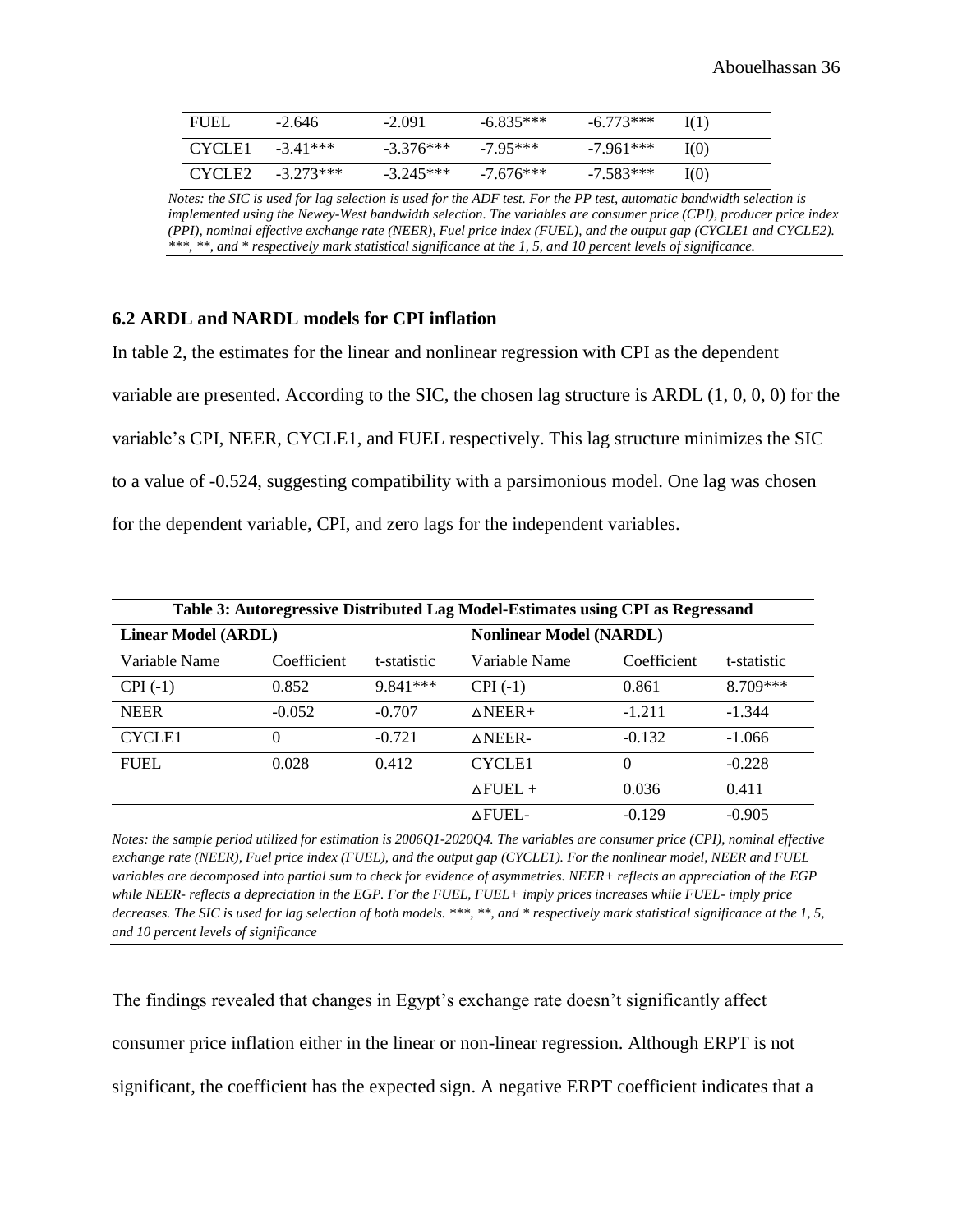1% decrease in nominal effective exchange rate caused an increase in the consumer price index of 5.2%. This is consistent with Savastano et al. (2005) research suggesting a weak relationship between exchange rate shocks and the CPI in Egypt. The large share of administered prices in Egypt's CPI may have contributed to this result. A substantial fraction of items with administered prices would tend to compress markups along the distribution process and impede the transmission of exchange-rate shocks, at least briefly, along the price chain represented by diagram 1 presented in section 2.1.

Another finding was the positive and highly significant lag of the inflation level, which demonstrated persistence over time. As Taylor (2000) points out, this could be a sign of the economy's high inflationary environment. The rest of the regressors (CYCLE 1 and FUEL) are insignificant. The results indicate that the pass-through effects of fuel prices are not significant, and therefore fuel price movements don't have a significant effect on Inflation. This result is inconsistent with the economy's trade dynamics as Egypt is a net importer of hydrocarbons, Thus, movements in energy prices should increase/decrease Egypt's import bills and lead to a corresponding effect on domestic inflation.

In terms of the model's diagnostics test, the LM test statistic returned a p-value of 0.8407, which indicates that the residuals are free from serial correlation. The errors of the model are homoscedastic according to the Breusch-Pagan-Godfrey heteroskedasticity test, which returned a p-value of 0.199. The model as a whole is significant with an R2 of 76.6% and an adjusted R2 of 74.8% for the symmetric ARDL. It's interesting to notice that the R2 increased in the NARDL model to 77.3%. The Bounds test returned an F-statistic of 0.874 using both models (ARDL/NARDL) which is lower than the lower bound I(0) at all significance levels. In this case,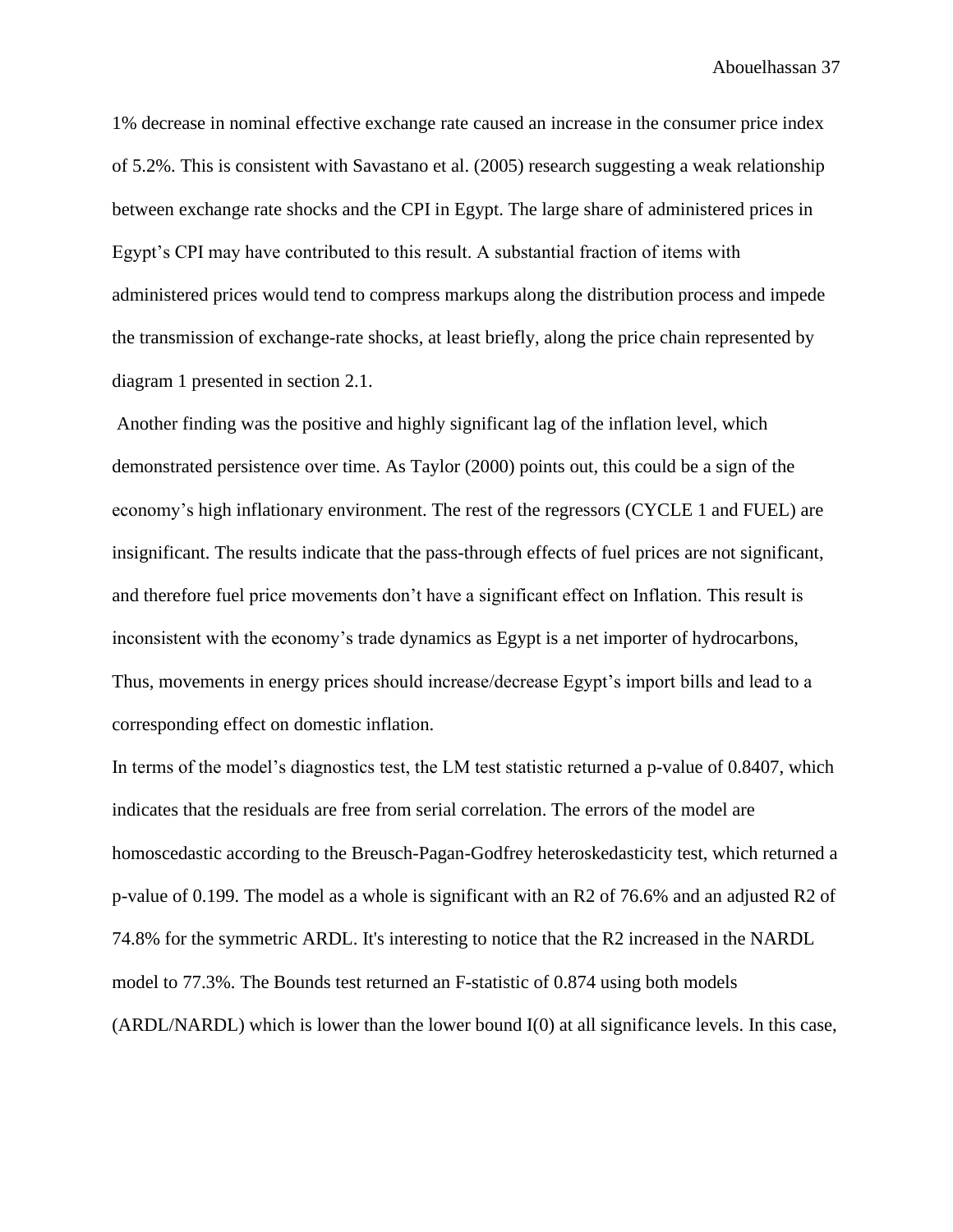we fail to reject the null hypothesis and we can't run the conditional ECM regression, thus, there is no evidence of cointegration in the long-run as depicted in Table 4.

The findings suggest that a major cause for the hike in consumer price index is caused by adaptive expectations or "Built-in Inflation". Given that Egypt consistently suffers from high inflation rates, economic agents expect inflation rates to continue increasing in the long run. When the price of goods and services increases, worker's predict higher prices and demand higher wages to maintain their standards of living. The rise in wages leads to a further increase in prices of goods and services, and therefore the spiral continues to become a vicious trap for Egyptian economy.

| <b>Table 4: Bounds Test</b> |                            |                |                   |                                |                |                |                   |  |  |
|-----------------------------|----------------------------|----------------|-------------------|--------------------------------|----------------|----------------|-------------------|--|--|
|                             | <b>Linear Model (ARDL)</b> |                |                   | <b>Nonlinear Model (NARDL)</b> |                |                |                   |  |  |
| Level of<br>significance    | Lower<br>limit             | Upper<br>limit | $F-$<br>statistic | Level of<br>significance       | Lower<br>limit | Upper<br>limit | $F-$<br>statistic |  |  |
| 10%                         | 2.08                       | 3              | 0.874             | 10%                            | 2.08           | 3              | 0.874             |  |  |
| 5%                          | 2.39                       | 3.38           |                   | 5%                             | 2.39           | 3.38           |                   |  |  |
| 2.50%                       | 2.7                        | 3.73           |                   | 2.50%                          | 2.7            | 3.73           |                   |  |  |
| 1%                          | 3.06                       | 4.15           |                   | 1%                             | 3.06           | 4.15           |                   |  |  |

*Notes: The bounds test is utilized to test for cointegration among the variables. The variables are consumer price (CPI), nominal effective exchange rate (NEER), Fuel price index (FUEL), and the output gap (CYCLE1). An F-statistic lower than the lower limit means that we fail to reject the null hypothesis.* 

### <span id="page-38-0"></span>**6.3 ARDL and NARDL models for PPI inflation**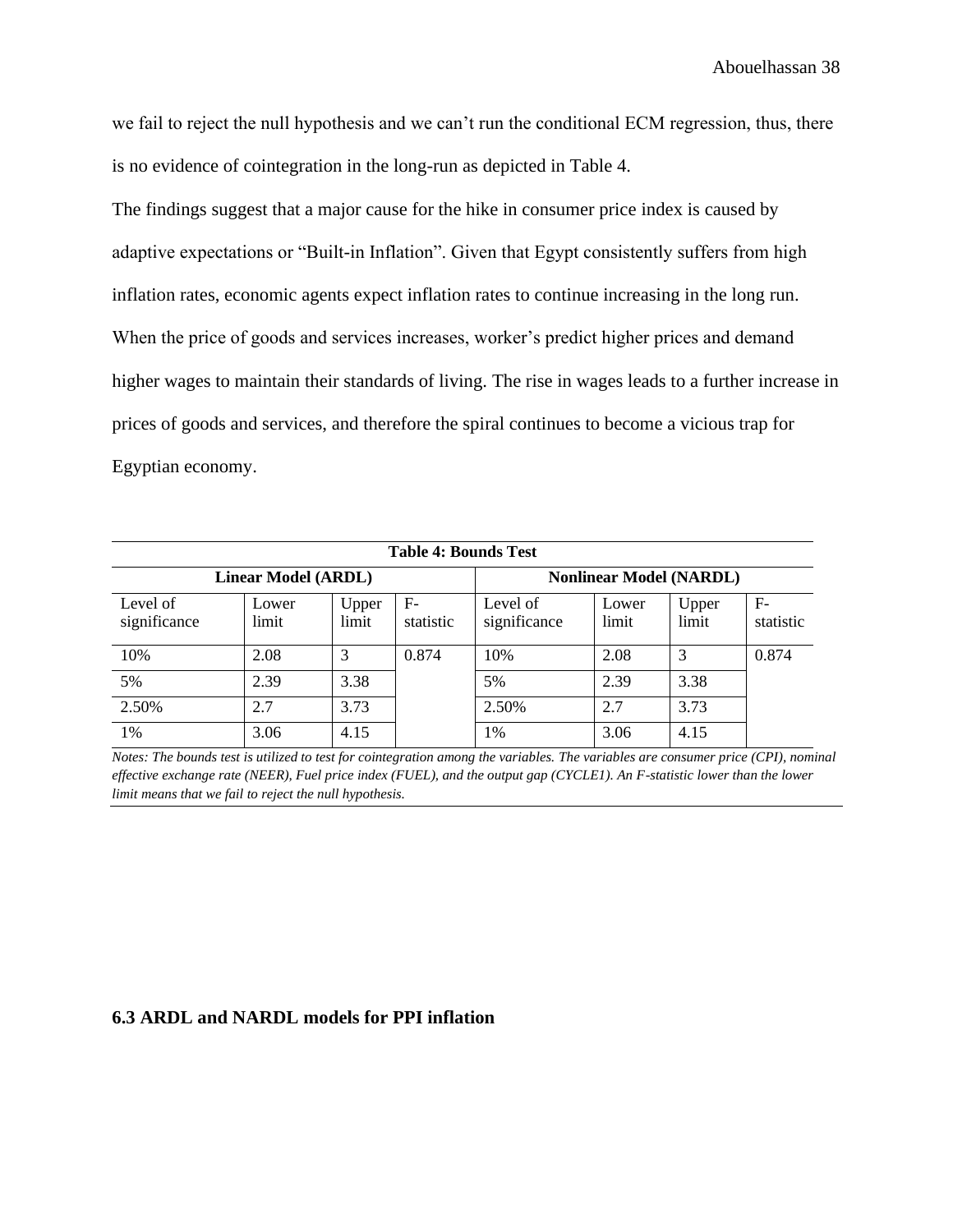Table 4, we report the estimates for the ARDL and NARDL regressions using the PPI as a measure of inflation. The results of this regression put forth some differences between the linear and nonlinear models. Firstly, the chosen lag structure for the linear model according to the SIC is ARDL (1, 0, 0, 2) for the variables PPI, NEER, CYCLE2, AND FUEL respectively. On the other hand, the chosen lag structure for the nonlinear model is NARDL  $(1, 0, 0, 0, 2, 0)$  for the variables PPI, NEER+, NEER-, CYCLE2, FUEL+, FUEL- respectively. The difference in lag structure gives preliminary results that indicate the persistence and significance of positive energy price shocks over negative energy prices movements.

| Table 5: Autoregressive Distributed Lag Model-Estimates using PPI as Regressand |             |             |                                |             |             |  |  |  |
|---------------------------------------------------------------------------------|-------------|-------------|--------------------------------|-------------|-------------|--|--|--|
| <b>Linear Model (ARDL)</b>                                                      |             |             | <b>Nonlinear Model (NARDL)</b> |             |             |  |  |  |
| Variable Name                                                                   | Coefficient | t-statistic | Variable Name                  | Coefficient | t-statistic |  |  |  |
| $PPI(-1)$                                                                       | 0.763       | $9.637***$  | $PPI(-1)$                      | 0.621       | $5.124***$  |  |  |  |
| <b>NEER</b>                                                                     | $-0.093$    | $-2.56**$   | $\triangle NEER+$              | $-0.272$    | $-0.47$     |  |  |  |
| CYCLE <sub>2</sub>                                                              | $\Omega$    | 0.296       | $\triangle$ NEER-              | 0.011       | 0.158       |  |  |  |
| <b>FUEL</b>                                                                     | 0.211       | $3.584***$  | CYCLE <sub>2</sub>             | $\Omega$    | 0.449       |  |  |  |
| $FUEL$ $(-1)$                                                                   | $-0.228$    | $-3.026***$ | $\triangle$ FUEL+              | 0.394       | $2.661**$   |  |  |  |
| $FUEL$ $(-2)$                                                                   | 0.15        | $2.431**$   | $\Delta$ FUEL+ $(-1)$          | $-0.506$    | $-2.494*$   |  |  |  |
|                                                                                 |             |             | $\Delta$ FUEL+ (-2)            | 0.356       | $2.537**$   |  |  |  |
|                                                                                 |             |             | <b>AFUEL-</b>                  | 0.115       | 1.335       |  |  |  |

*Notes: the sample period utilized for estimation is 2006Q1-2020Q4. The variables are consumer price (PPI), nominal effective exchange rate (NEER), Fuel price index (FUEL), and the output gap (CYCLE2). For the nonlinear model, NEER and FUEL variables are decomposed into partial sum to check for evidence of asymmetries. NEER+ reflects an appreciation of the EGP while NEER- reflects a depreciation in the EGP. For the FUEL, FUEL+ imply prices increases while FUEL- imply price decreases. The SIC is used for lag selection of both models. \*\*\*, \*\*, and \* respectively mark statistical significance at the 1, 5, and 10 percent levels of significance.*

We can observe that the use of the PPI altered the results of the model for both regressions. The results revealed a negative and statistically significant impact of exchange rate fluctuations on producer price inflation. These results are in line with the findings of the Savastano et al. (2005), which shows Egypt to be a special case when it comes to ERPT. According to the conceptual framework, exchange rates have more of a direct effect on PPI as opposed to CPI, thus, ERPT is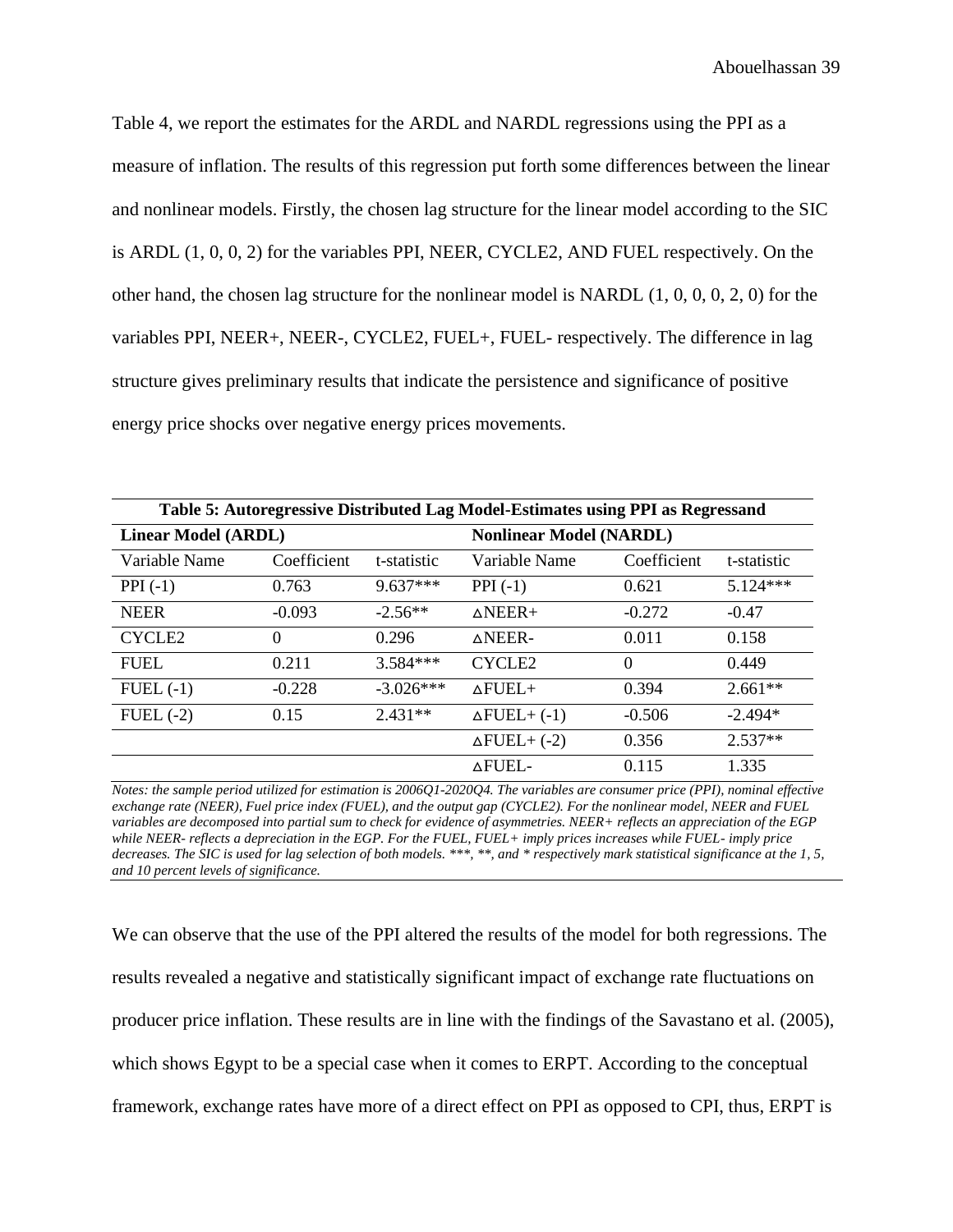higher and statistically significant on producer price inflation. The NEER returned a coefficient of -0.093, which implies that the ERPT in Egypt is around 9.3%. CYCLE2 or the output gap is not significant. Energy shocks exhibit a positive and significant impact on producer price inflation. The results indicate a positive pass-through of 20.1% on inflation level, which means that a 1% increase in fuel prices caused a 20.1% rise in producer price inflation. This is an expected result as Egypt is an oil importing country and oil price movements should lead to macroeconomic instability such as inflation. Both lags of the FUEL variable are significant, which indicates a persistent effect on inflation level. This is consistent with the recent Egyptian government's decision to remove energy subsidies. This plan started as part of a \$12 billion loan program with the IMF to reform the economy in 2016. The removal of subsidies has increased fuel prices steadily over the past years as demonstrated in section 3.

To get a deeper understanding of the impact of the shocks under investigation, the NARDL model is utilized for further analysis. Both positive and negative values of the NEER are statistically insignificant, which indicates that the ERPT is not statistically significant using this model. However, the coefficients of both variables increase in comparison with the linear model. For appreciation episodes, the ERPT is around 27.2%, while a 1% depreciation of the Egyptian pound affects producer inflation by 1.1%. For exchange rate shocks, the results are in favor of the linear ARDL model.

The findings revealed the presence of asymmetric effects for energy shocks. FUEL+, Fuel price hikes, has a positive and statistically significant coefficient equals 39.4%, while FUEL- has a positive and statistically insignificant coefficient. The results indicate that an increase in energy prices caused an increase in producer price inflation. On the other hand, a decrease in fuel prices caused a corresponding decrease in inflation level. Fuel price hikes have a higher coefficient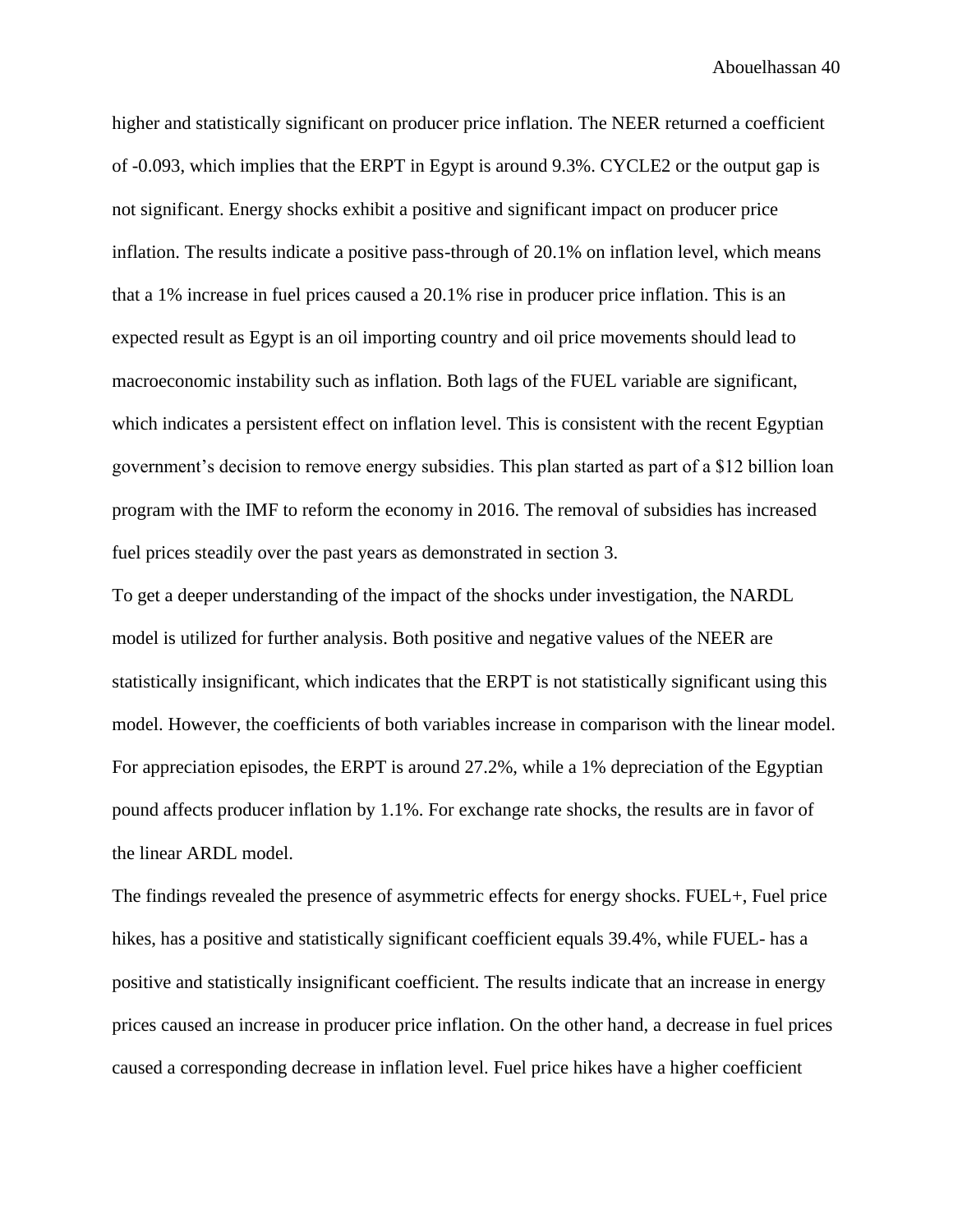compared to FUEL- that returned a value of 11.5%; Additionally, the lags of FUEL+ are significant with high coefficients. The findings are consistent with our hypothesis that positive shocks are transmitted to inflation level more than negative shocks. Moreover, Within the Egyptian economy, producers find it easier to pass-through price hikes episodes rather than drops in price level.

The same diagnostic tests are applied to the estimates. The LM-test statistic returned a p-value of 0.727, which suggests that the residuals are free from serial correlation. The Breusch-Pagan-Godfrey test returned a p- value of 0.812 suggesting homoscedastic errors. The whole model is significant with an R2 of 75.6% and an adjusted R2 of 72.4%. Table 6 reports the Bounds test that returned an F-statistic of 3.435 in the ARDL and 3.596 in the NARDL model. For the ARDL, the F-statistic is higher than the  $I(1)$  upper bound at the 10% significance level; therefore, we can observe evidence of a stable long-run relation between the variables. Also, the NARDL exhibits evidence of a long-run relation among variables as the F-statistic exceeds the upper bound at the 5% and 10% significance levels. This may suggest that the NARDL's ECM regression is a better forecasting model.

| Table 6: Bounds Test       |       |       |           |              |                                |       |           |  |  |
|----------------------------|-------|-------|-----------|--------------|--------------------------------|-------|-----------|--|--|
| <b>Linear Model (ARDL)</b> |       |       |           |              | <b>Nonlinear Model (NARDL)</b> |       |           |  |  |
| Level of                   | Lower | Upper | $F-$      | Level of     | Lower                          | Upper | $F-$      |  |  |
| significance               | limit | limit | statistic | significance | limit                          | limit | statistic |  |  |
| 10%                        | 2.37  | 3.2   | 3.435     | 10%          | 2.08                           | 3     | 3.596     |  |  |
| 5%                         | 2.79  | 3.67  |           | 5%           | 2.39                           | 3.38  |           |  |  |
| 2.50%                      | 3.15  | 4.08  |           | 2.50%        | 2.7                            | 3.73  |           |  |  |
| 1%                         | 3.65  | 4.66  |           | 1%           | 3.06                           | 4.15  |           |  |  |

*Notes: The bounds test is utilized to test for cointegration among the variables. The variables are consumer price (PPI), nominal effective exchange rate (NEER), Fuel price index (FUEL), and the output gap (CYCLE2). An F-statistic lower than the lower limit means that we fail to reject the null hypothesis*

The cointegration relationship reported in table 7 is useful in forecasting the determinants of producer price inflation for both models. NEER and FUEL in the linear model are slightly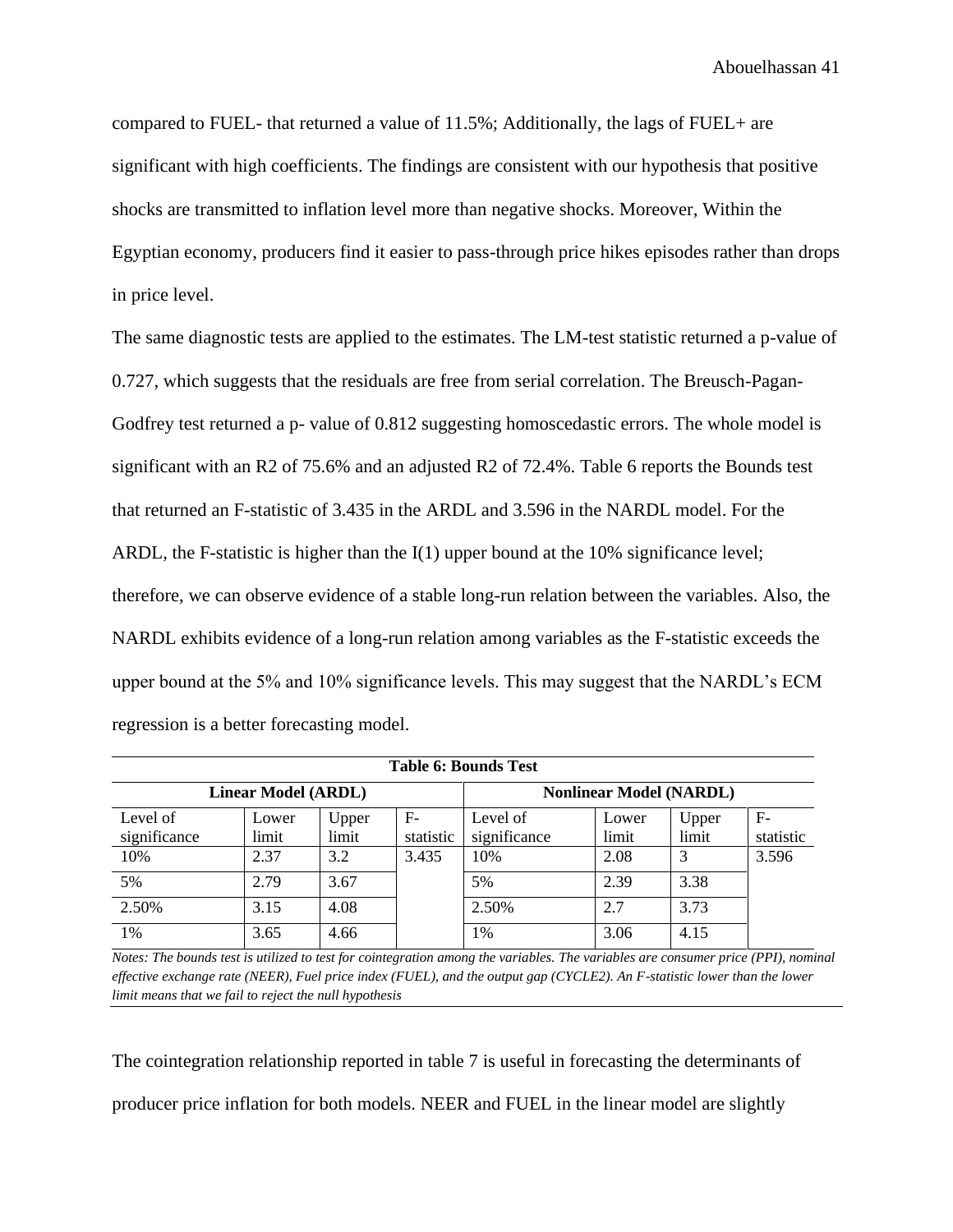significant determinants of PPI over the long term. This is consistent with the Taylor hypothesis suggesting that high inflationary environments like Egypt, an emerging market, have more persistent episodes of inflation after pass-through shocks. The study demonstrates that oil price shocks are important determinants of inflation levels in Egypt. For the NARDL, FUEL+ is the only significant determinant of producer price inflation over the long run. This is expected as the pass-through of oil shocks to oil-importing countries is high. Furthermore, the effect has been aggravated by the recent subsidy removal program for fuel prices in Egypt. Given that FUEL- is insignificant, the findings of the long run model are consistent with short run results for the presence of asymmetric effects on inflation. The result is compatible with the concept of export price rigidity and firm behavior introduced by (Bussière, 2007). The exporting countries of energy such as fuel and hydrocarbons might absorb a small portion of price movement in their mark up. In this scenario, the prices of energy, the export, are downward rigid meaning that exporting countries easily increase prices rather than decrease them. Therefore, Egypt pays the bill of the international price shocks leading to a persistent effect on producer price inflation. The NEER is insignificant in the nonlinear model, which implies that the symmetric ARDL is a better fit for exchange rate shocks. The error correction model is reported in table 8 to check the stability of long-term parameters. The coefficient of the ECM term in both models is negative and between zero and 1, which indicates that the variables return to long-run equilibrium following short run deviations. In the ARDL, the ECM term is -0.236 and is statistically significant with a p-value 0.000. The small magnitude of the coefficient proposes slow correction for past equilibria reflecting the strong persistence of PPI after exchange rate and fuel price shocks. For the NARDL model, the ECM term is -0.378 and is statistically significant with a p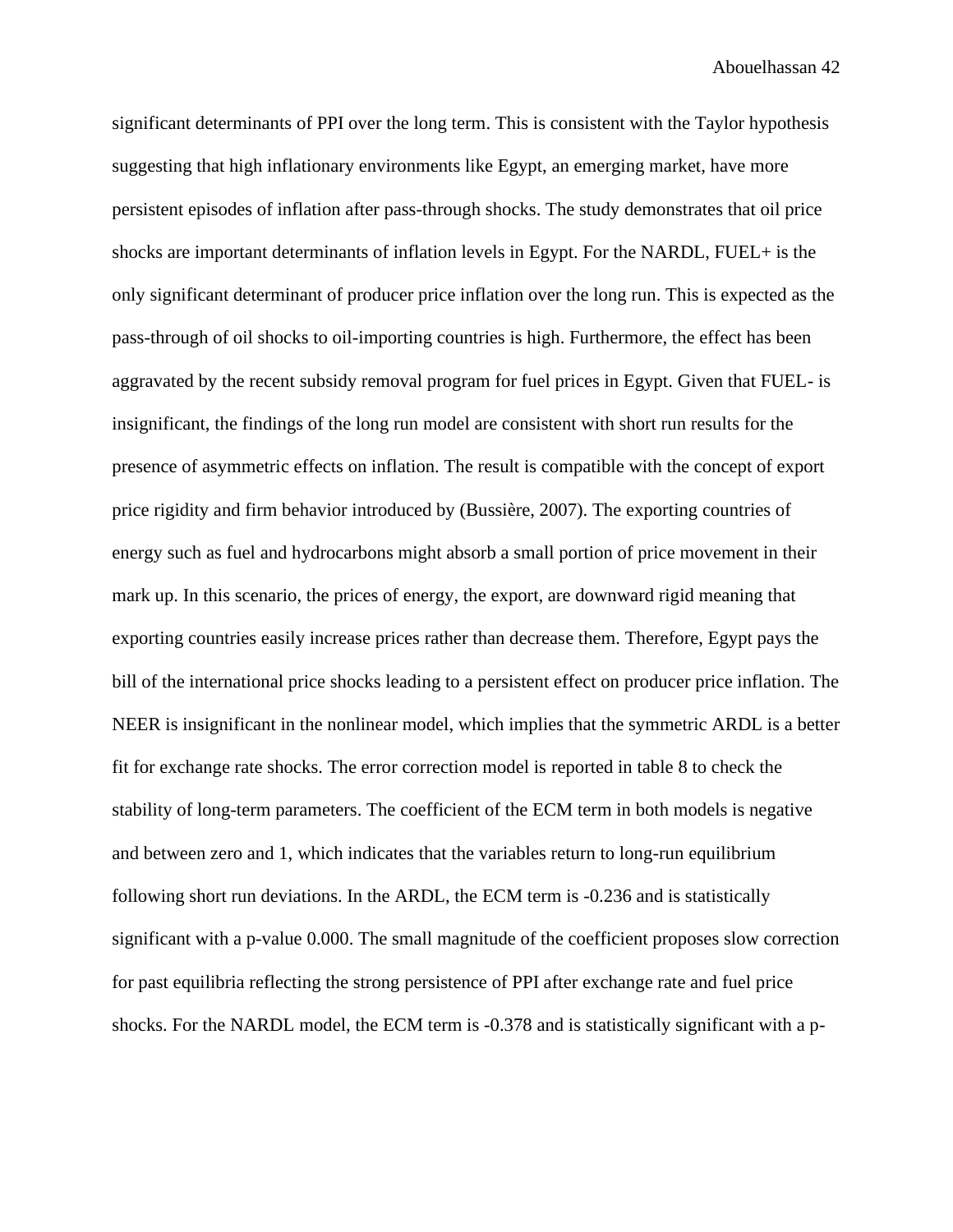value 0.000. Similarly, the small magnitude suggests the persistence of inflation after energy shocks.

| <b>Table 7: Long-run Estimates</b> |             |             |                                |             |             |  |  |  |
|------------------------------------|-------------|-------------|--------------------------------|-------------|-------------|--|--|--|
| <b>Linear Model (ARDL)</b>         |             |             | <b>Nonlinear Model (NARDL)</b> |             |             |  |  |  |
| Variable Name                      | Coefficient | t-statistic | Variable Name                  | Coefficient | t-statistic |  |  |  |
| <b>NEER</b>                        | $-0.369$    | $-2.104*$   | $\triangle$ NEER+              | $-0.719$    | $-0.45$     |  |  |  |
| CYCLE <sub>2</sub>                 | 0.001       | 0.302       | $\wedge$ NEER-                 | 0.03        | 0.163       |  |  |  |
| <b>FUEL</b>                        | 0.563       | $2.18**$    | <b>CYCLE2</b>                  | 0.001       | 0.454       |  |  |  |
|                                    |             |             | $\triangle$ FUEL+              | 0.646       | $3.088***$  |  |  |  |
|                                    |             |             | <b>AFUEL-</b>                  | 0.305       | 1.358       |  |  |  |

*Notes: the sample period utilized for estimation is 2006Q1-2020Q4. The variables are consumer price (PPI), nominal effective exchange rate (NEER), Fuel price index (FUEL), and the output gap (CYCLE2). For the nonlinear model, NEER and FUEL variables are decomposed into partial sum to check for evidence of asymmetries. NEER+ reflects an appreciation of the EGP while NEER- reflects a depreciation in the EGP. For the FUEL, FUEL+ imply prices increases while FUEL- imply price decreases. \*\*\*, \*\*, and \* respectively mark statistical significance at the 1, 5, and 10 percent levels of significance.*

| <b>Table 8: Estimations of Error Correction Model (ECM)</b> |             |                                |                   |             |             |
|-------------------------------------------------------------|-------------|--------------------------------|-------------------|-------------|-------------|
| <b>Linear Model (ARDL)</b>                                  |             | <b>Nonlinear Model (NARDL)</b> |                   |             |             |
| Variable Name                                               | Coefficient | t-statistic                    | Variable Name     | Coefficient | t-statistic |
| $PPI(-1)$                                                   | $-0.236$    | $-2.933***$                    | $PPI(-1)$         | $-0.378$    | $-3.118***$ |
| <b>NEER</b>                                                 | $-0.093$    | $-2.56**$                      | $\triangle NEER+$ | $-0.272$    | $-0.47$     |
| CYCLE <sub>2</sub>                                          | $\Omega$    | 0.296                          | $\triangle$ NEER- | 0.001       | 0.158       |
| $FUEL$ $(-1)$                                               | 0.133       | $2.83***$                      | CYCLE2            | $\Omega$    | 0.449       |
| D(FUEL)                                                     | 0.211       | $3.584***$                     | $\Delta$ FUEL+(1) | 0.244       | 3.093***    |
| $D(FUEL (-1))$                                              | $-0.15$     | $-2.431**$                     | <b>AFUEL-</b>     | 0.115       | 1.335       |
| <b>ECM</b>                                                  | $-0.236$    | $-4.32***$                     | $D(FUEL) +$       | 0.394       | $2.661**$   |
|                                                             |             |                                | $D(FUEL (-1)) +$  | $-0.356$    | $-2.537**$  |
|                                                             |             |                                | <b>ECM</b>        | $-0.378$    | $-5.348***$ |

*Notes: the sample period utilized for estimation is 2006Q1-2020Q4. The variables are consumer price (PPI), nominal effective exchange rate (NEER), Fuel price index (FUEL), and the output gap (CYCLE2). For the nonlinear model, NEER and FUEL variables are decomposed into partial sum to check for evidence of asymmetries. NEER+ reflects an appreciation of the EGP while NEER- reflects a depreciation in the EGP. For the FUEL, FUEL+ imply prices increases while FUEL- imply price decreases. \*\*\*, \*\*, and \* respectively mark statistical significance at the 1, 5, and 10 percent levels of significance.*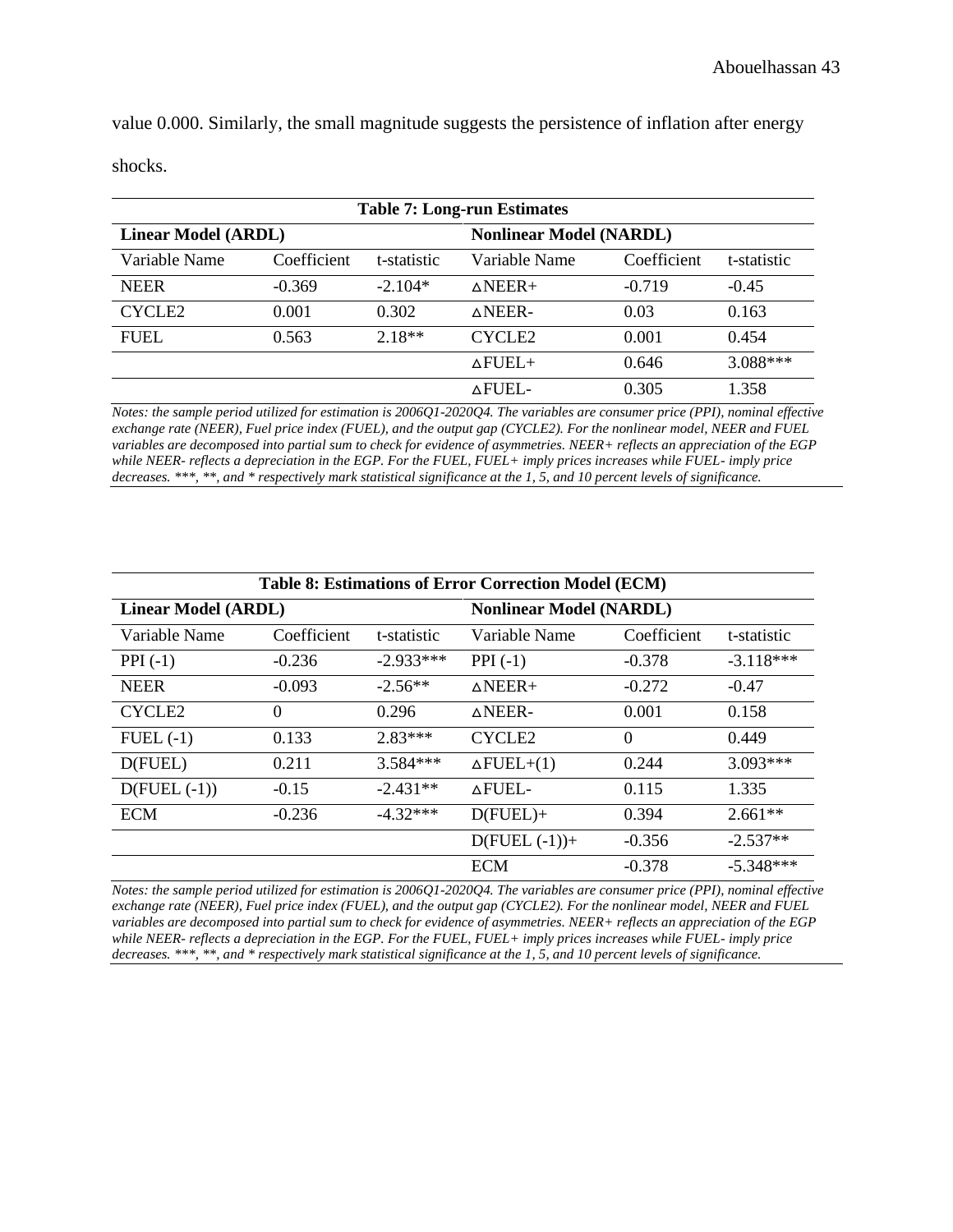### <span id="page-44-0"></span>**6.4 Robustness check**

For robustness purposes, we use the Wald test to check if the results are consistent with the choice of models. We check the existence of asymmetry effects of exchange rate and fuel prices in the short run. The Wald test is utilized in the short-run only for the model using PPI as the regressand. The test wasn't done for long run symmetry nor for the model using CPI as the findings were insignificant. Based on the models, the findings suggest that the ARDL is too restrictive using eq(3). The Wald test reported in table 9 suggests that the NARDL is the most suitable model for energy price shocks (FUEL). This conclusion is made because FUEL is shown to have asymmetric effects on producer price inflation. With regards to NEER multipliers, we fail to reject the null hypothesis of symmetry implying that a linear ARDL is the preferred model.

Based on the above findings, Figure 6 demonstrates the dynamic multipliers for FUEL based on  $eq(9)$ . The multiplier shows the new equilibrium for PPI following the positive and negative shocks of Fuel prices for up to 15 years. Given that zero is inside the confidence interval for the illustrated multiplier, the results of the calculations are inferred to be insignificant. Although one can observe that the positive component (FUEL+) has a stronger impact on inflation compared to FUEL-, the diagram is insignificant. The short time period under study may have contributed to the insignificance of the multiplier. Indeed, the results should be carefully analyzed as the dataset under investigation is a short-interval relative to other time-series analysis.

| <b>Table 9: Short-run Symmetry Test</b>                                                                                          |                   |                  |            |  |  |
|----------------------------------------------------------------------------------------------------------------------------------|-------------------|------------------|------------|--|--|
| Variable                                                                                                                         | Type of asymmetry | Wald/F-statistic | Conclusion |  |  |
| <b>NEER</b>                                                                                                                      | Short-run         | 0.231(0.632)     | Symmetry   |  |  |
| <b>FUEL</b>                                                                                                                      | Short-run         | 5.257(0.026)     | Asymmetry  |  |  |
| Notes, Eartha NEED, the E statistic of the Wald test is not significant, which means that we fail to voicet short was groundtown |                   |                  |            |  |  |

*Notes: For the NEER, the F-statistic of the Wald test is not significant, which means that we fail to reject short-run symmetry: NEER+=NEER-. For FUEL, the F-statistic of the Wald test is significant, implying that there is evidence of asymmetry: FUEL+*≠*FUEL-*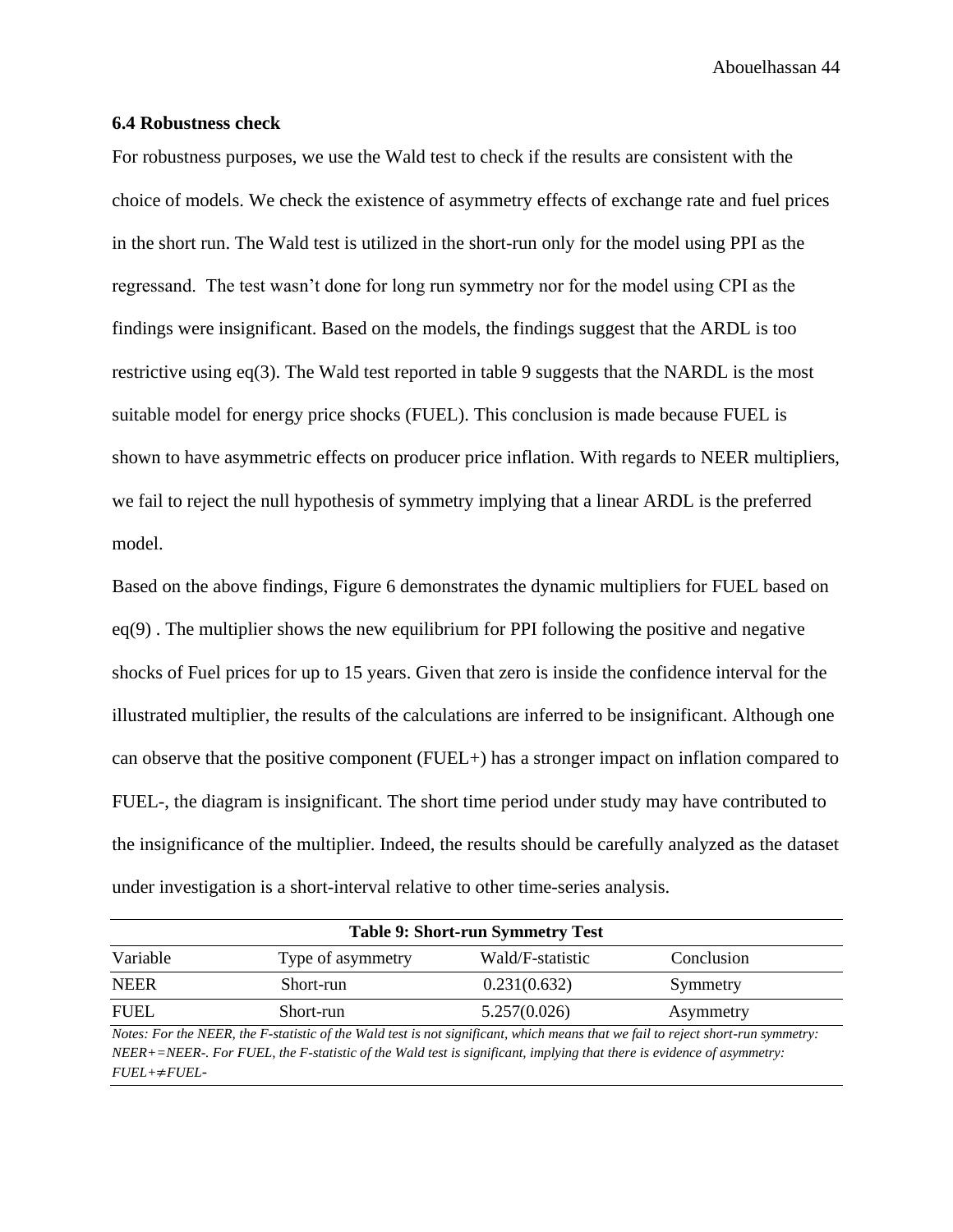

*Figure-6: Data source- The Author's Calculations based on data on the IMF IFS database*

$$
CPI_t = \alpha_0 + \alpha_1 NEER_t + \alpha_2 CYCLE_{1,t} + \alpha_3 FUEL_t + \alpha_4 TRADE BALANCE + \varepsilon_t
$$
\n
$$
PPI_t = \alpha_0 + \alpha_1 NEER_t + \alpha_2 CYCLE_{2,t} + \alpha_3 FUEL_t + \alpha_4 TRADE BALANCE + \varepsilon_t
$$
\n(14)

To ensure that our findings are consistent with the complexity of the Egyptian economy, eqs (13) and (14) are re-estimated with the addition of (TRADE BALANCE) as one of the independent variables. Inflation in developing economies could be affected by movements in the trade balance. A rise in imports could increase the burden of ERPT on the economy leading to a more persistent episode of inflation. However, as depicted in the appendix section, the addition of the variable didn't alter the results of the model. The findings revealed an insignificant relationship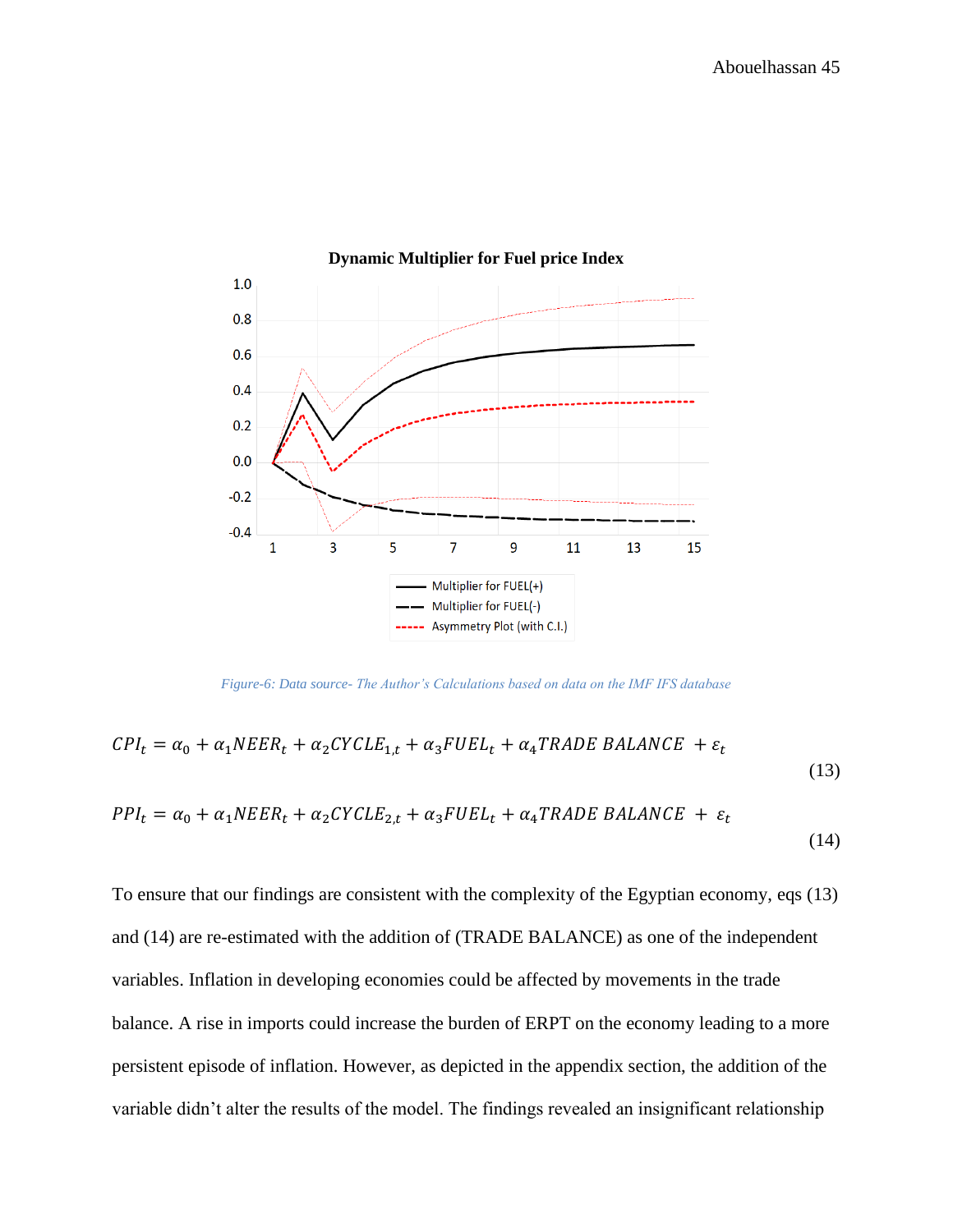between the aforementioned relationship. Therefore, the results are consistent with the analysis of the original model.

### <span id="page-46-0"></span>**7. Concluding remarks and policy implications**

### <span id="page-46-1"></span>**7.1 Concluding remarks**

The purpose of this thesis is to investigate the impact of pass-through shocks on inflation dynamics in Egypt. More specifically, the aim of the study was to analyze if the impacts of exchange rate and energy price movements were asymmetrical or symmetrical on inflation level in Egypt. These hypotheses were tested using time series analysis that included ARDL and NARDL models. The model used quarterly data from 2006Q1 to 2020Q4 that were extracted from the CBE, Bruegel, and IMF IFS. We adopted the methodology used by (Delatte and Lopez-Villavicencio, 2012) that is a reduced form of the Phillips curve to analyze short-run and longrun relationships among the following variables: CPI/PPI, NEER, CYCLE1/CYCLE2/, and finally FUEL. Our study followed the research of (Savastano, 2005; Massoud, 2014; Helmy, 2018), which used different price indices to determine the effects of pass-through shocks on inflation in Egypt. This method is mostly attributed to the specific case of Egypt's economy as the consumer basket used in the CPI measurement includes several products with administered prices.

The findings of the ARDL model revealed a weak and significant relationship between inflation and exchange rate shocks suggesting a weak ERPT in Egypt. However, the results are carefully analyzed as our model is limited by data availability. Import prices should be included to give a better indication of exchange rate pass-through; however, our model is limited by the time series data provided by the CBE. There are no official entities in Egypt that release data on the prices of either imports or exports in the frequency required by a time series model.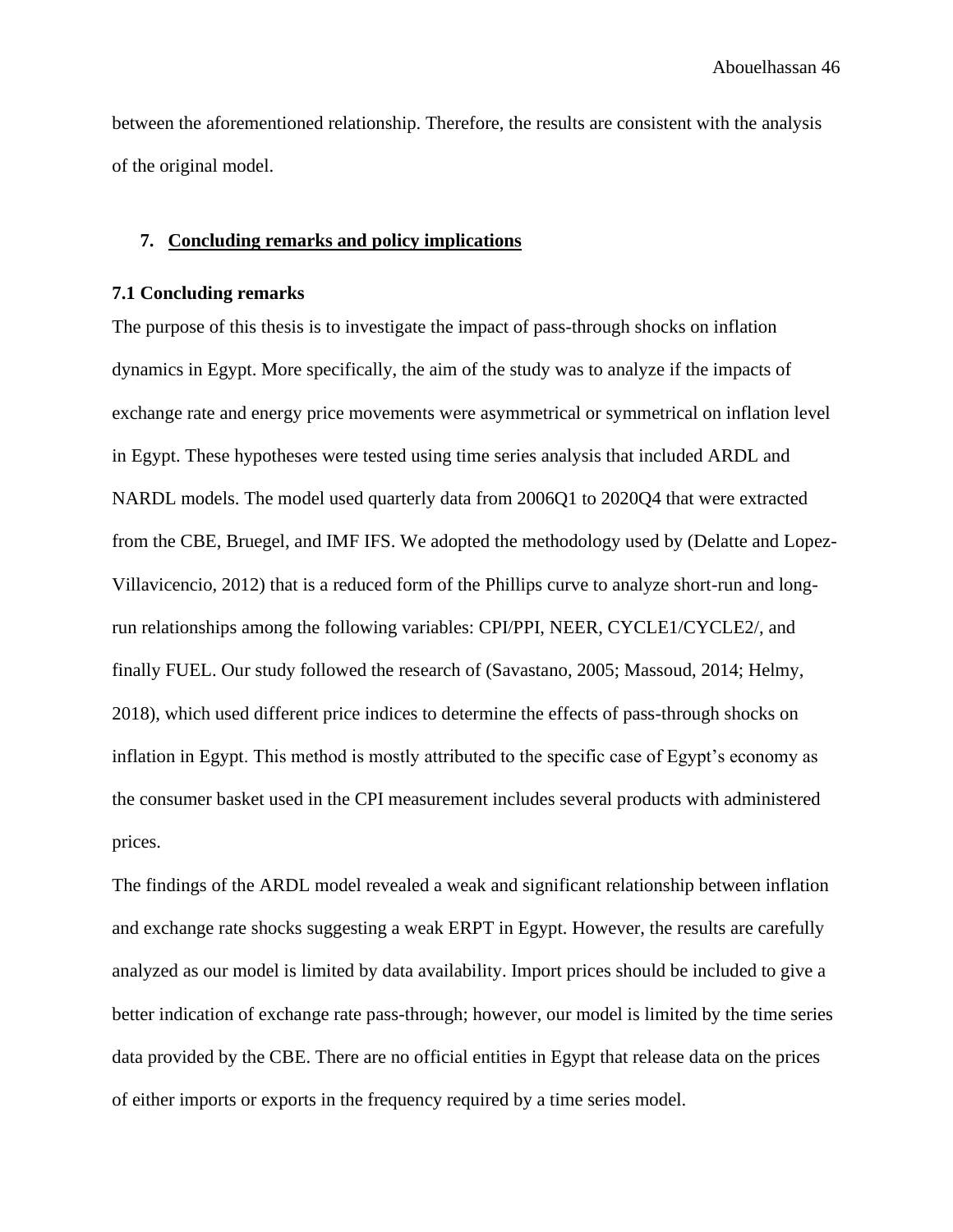Although the results indicated an insignificant relationship between CPI and NEER, our finding revealed a negative long-run relationship between exchange rate shocks and PPI using the bounds test. These findings suggest that exchange rates movements are an important determinant of price levels in Egypt. For FUEL price movements, our results indicate a positive significant relationship with PPI in both the long-run and short-run. The study finds that energy price movements is a crucial determinant of producer price inflation.

The findings of the NARDL model were not altered compared to the ARDL model using the CPI as a dependent variable. However, for the PPI, the results varied and demonstrated a stronger and more significant relationship with the positive energy shocks (FUEL+) in the short-run and longrun. Fuel price increases were shown to have higher and more persistent impacts on PPI as opposed to drops in Fuel prices. With regards to exchange rate movements, the results were insignificant indicating that the linear model (ARDL) was a better fit. To check the robustness of our findings, the Wald test was used to test for short-run symmetry. The test provides evidence that energy price movements (FUEL) have asymmetrical effects on inflation, which shows that the assumption of symmetry was too restrictive for the case of Egypt. On the other hand, Exchange rate fluctuations showed no evidence of asymmetry indicating that its impact is symmetric on inflation.

Overall, Inflation in Egypt is highly dependent on its past values, and therefore is highly dependent on adaptive expectations. Egypt is a developing country with a negative trade balance and minimal effects on world prices. Consequently, the economy is affected by pass-through shocks due to downward price rigidity and low market power. This means that importing countries usually pay the bills of price shocks as opposed to exporting economies. As a result, producers will find it easier to increase prices rather than decrease them. Egypt has been stuck in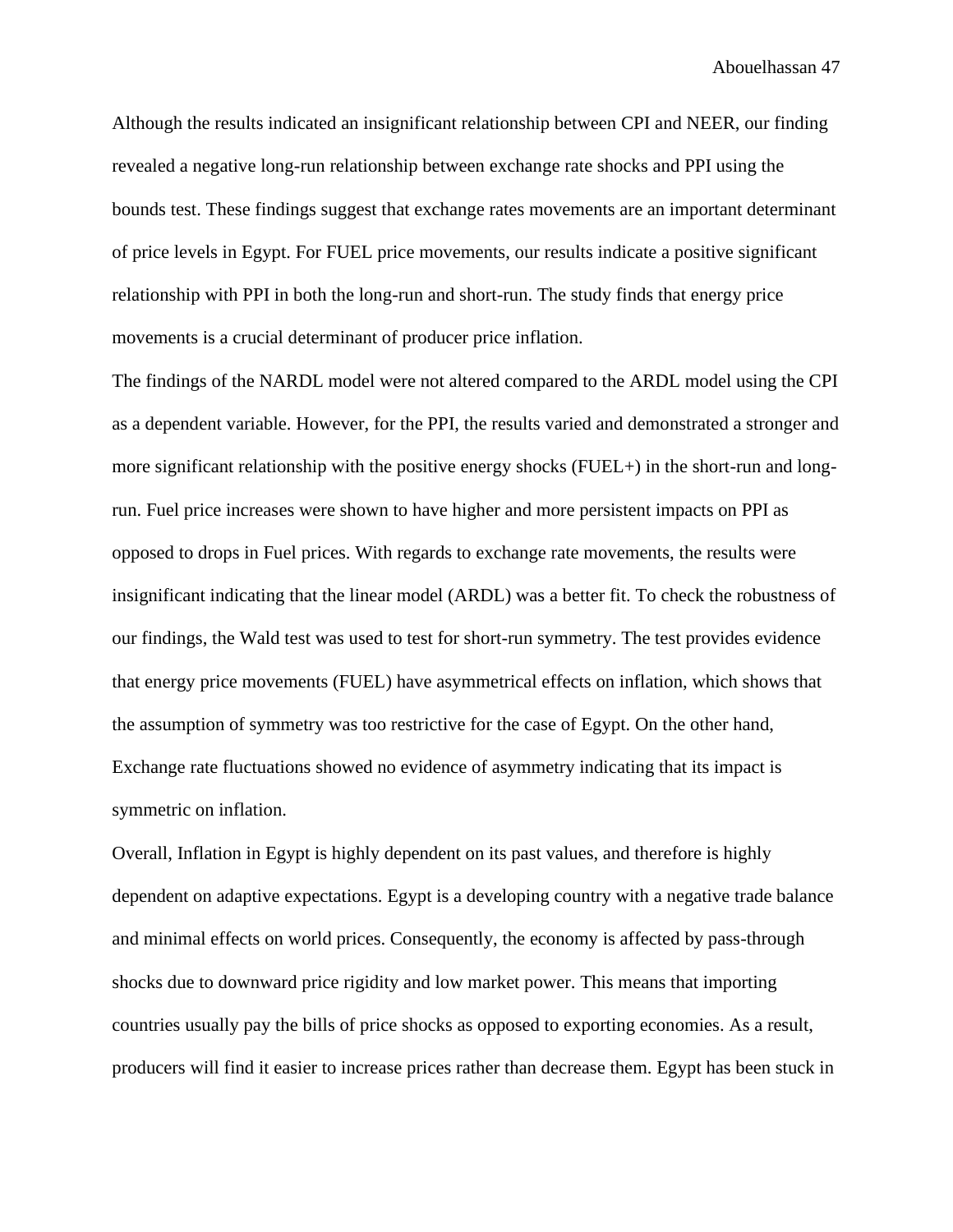a trap of high inflationary environment that caused persistent effects of pass-through shocks. When the economy is hit with any kind of shock, economic agents expect higher inflation in the long-run and that raises prices above normal levels. The finding imply that monetary policy should be utilized to decrease overall inflation expectations.

#### <span id="page-48-0"></span>**7.2 Limitations and Future Research**

Firstly, the study is limited by data availability and short-interval variables. The research is limited by the availability of an important price Index, which is Import price Index. The central bank of Egypt and other official institutes such as CAPMAS and the ministry of planning don't compile data on the prices of Imports. The prices are not published whether aggregated or disaggregated, which inhibits the analysis of the first link of exchange rate movements to inflation that is importation prices. Additionally, this is crucial in the case of energy prices as Egypt's balance of trade is highly affected by FUEL prices. Given that Egypt is moving towards exporting certain types of natural gas, it is also importing certain types of fuel products such as refined gasoline. The volatility of energy prices as an input will affects domestic inflation in Egypt; and therefore, our research suggests an investigation of energy prices on Inflation in Egypt using disaggregated data of different energy products. Secondly, the results should be carefully analyzed as this is a relatively short-interval time series analysis. The study tries to address this issue by using an ARDL model that is proven highly robust to short-interval data. However, the insignificance of the output gap (CYCLE) could be attributed to structural breaks in the economy such as 2011 Arab spring and the 2016 devaluation.

### <span id="page-48-1"></span>**7.3 Policy Implications**

Exploring the role of monetary policy in relieving inflationary pressures of pass-through shocks on the economy is crucial in EMs research. Based on the study's findings, inflation episodes are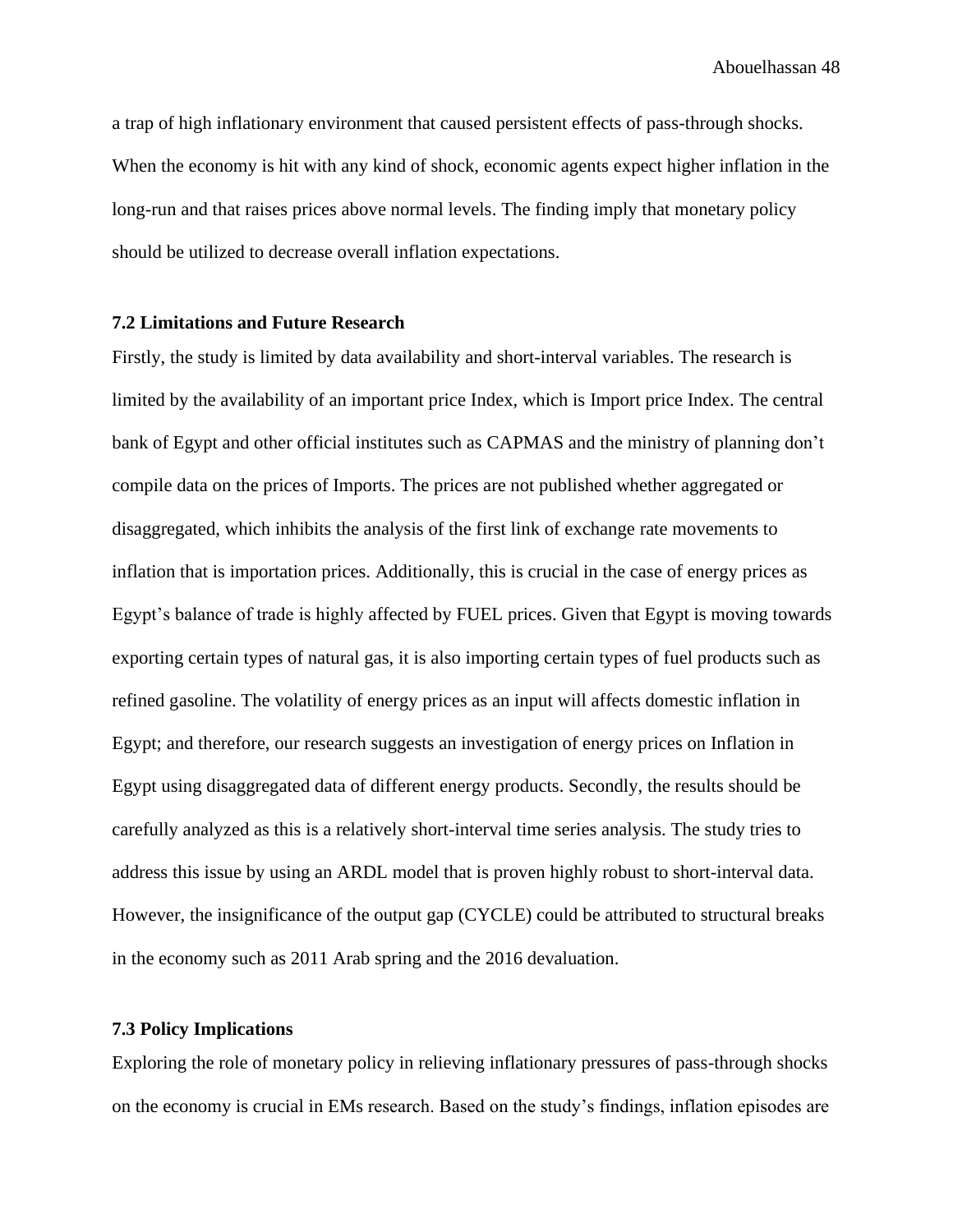aggressive and persistent as a result of exchange rate and supply-side shocks. Nowadays, Egypt is also suffering from the global pandemic and the Russian-Ukraine war with inflation trending upwards again. Given the high inflationary environment Egypt has been trapped in, Domestic and international shocks can be more difficult to overcome and inflation levels take more time to return to long-run equilibrium. Policy makers in Egypt started moving towards inflation targeting, which has shown empirically that it is correlated with lower inflationary environments (Taylor, 2000).

A fully-fledged inflation targeting framework is recommended with crucial complementary policies. Nowadays, the CBE has moved towards inflation targeting by setting quantitative targets for inflation for certain sub-periods. The outcomes of inflation targeting could improve by moving towards fully-fledged inflation targeting. There are two preliminary requirements identified by the IMF for a country to implement the aforementioned method. Firstly, the independence of the central bank is key to having effective monetary policy. In retrospect, there are no central banks entirely free of government influence, however, it must have the freedom of choosing the appropriate monetary instruments to reach the targeted rate of inflation. Secondly, the central bank must be willing and able not to target other indicators such as wage, unemployment or exchange rates. For instance, an exchange target or a managed exchange rate results in price distortions that create market inefficiencies. These market inefficiencies are a place for speculations and adaptive expectations, which in turn result in higher inflation. Therefore, moving towards a floating exchange rate regime would complement the primary goal of the CBE. Given that both requirements are fulfilled, the central bank can move toward fullyfledged inflation targeting by indicating clearly to the public that hitting the inflation target is the CBE's primary objective. Countries that have successfully implemented the above method have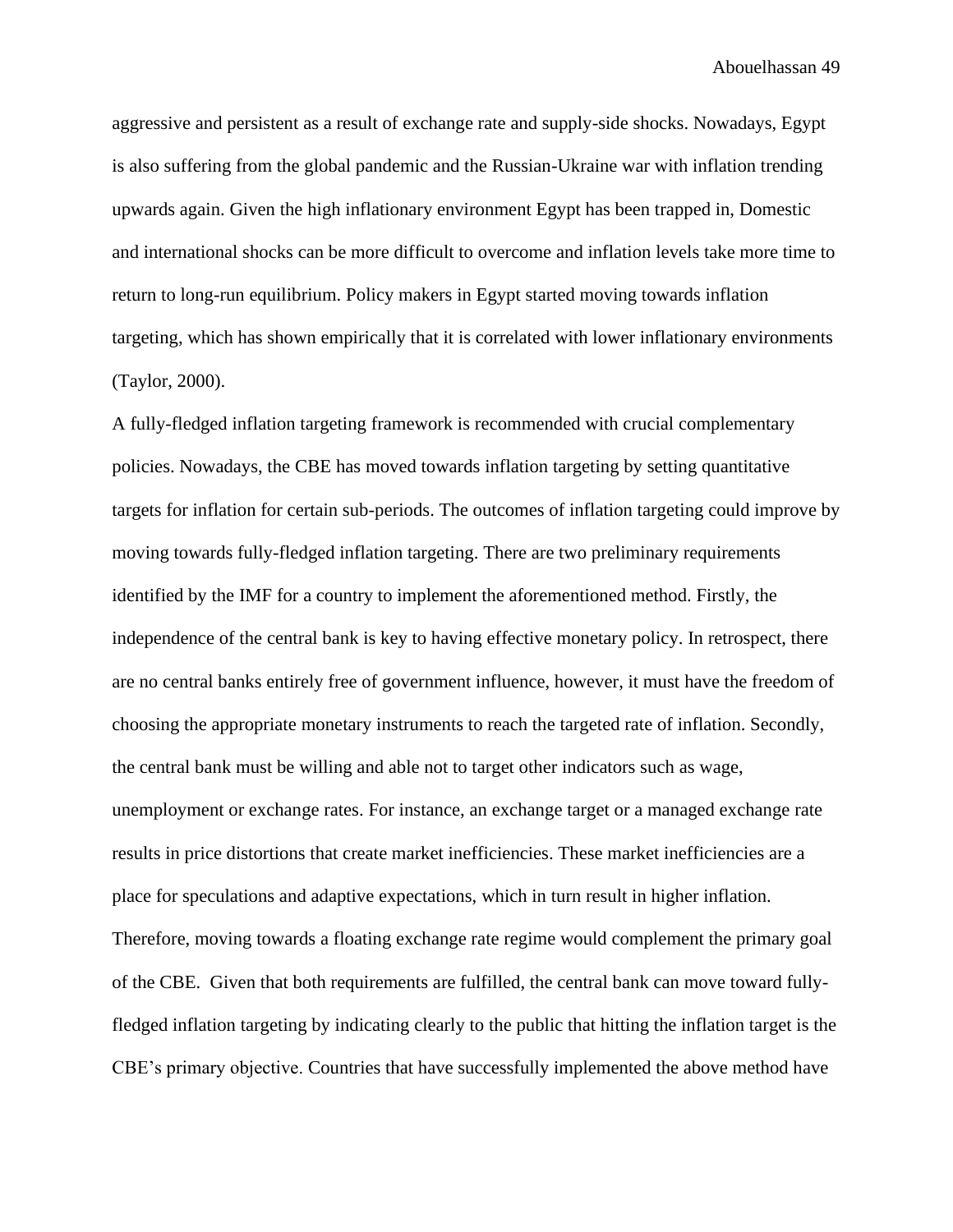lower inflationary environments, favorable macroeconomic performance, and their economies were more resilient in turbulent environments (IMF, 2016).

For the efficiency of monetary policy to improve, social welfare and fiscal policies should complement the monetary framework. Social welfare policies are important to act as a cushion for vulnerable agents that are most affected by inflationary episodes. Most Egyptian families don't own financial assets to hedge against inflation; therefore, the impacts of inflation on the most vulnerable should be considered by policymakers. Programs like "Takfol and Karma", which provides conditional cash transfers as a monthly income to Egyptian families, should be expanded to increase outreach and make sure that the conditions are implemented in a favorable manner.

While Monetary and fiscal policies are key to price stability, the fundamentals of the economy are crucial in volatile economies like Egypt. Policymakers should aim to increase the production capacity of the Egyptian economy to sustain price and economic stability. The core essence of pass-through effects are the movements of international prices relative to domestic prices and the persistent effects of these movements. Given that policymakers focus on domestic production and on raising the economy's share of world market, the economy will become more resilient to pass-through effects such exchange rate movements and commodity price movements. This will not only decrease the share of imported goods in the economy, but also increase purchasing power and standards of living. Increasing production capacity in the Egyptian economy will enable monetary policy to deliver its long-term goal of low stable inflation and sustain it. Therefore, policymakers and the CBE should encourage and provide incentives for entrepreneurs with an aim of domestic production. Finally, policy coordination within an economy is crucial to achieve sustainable positive outcomes.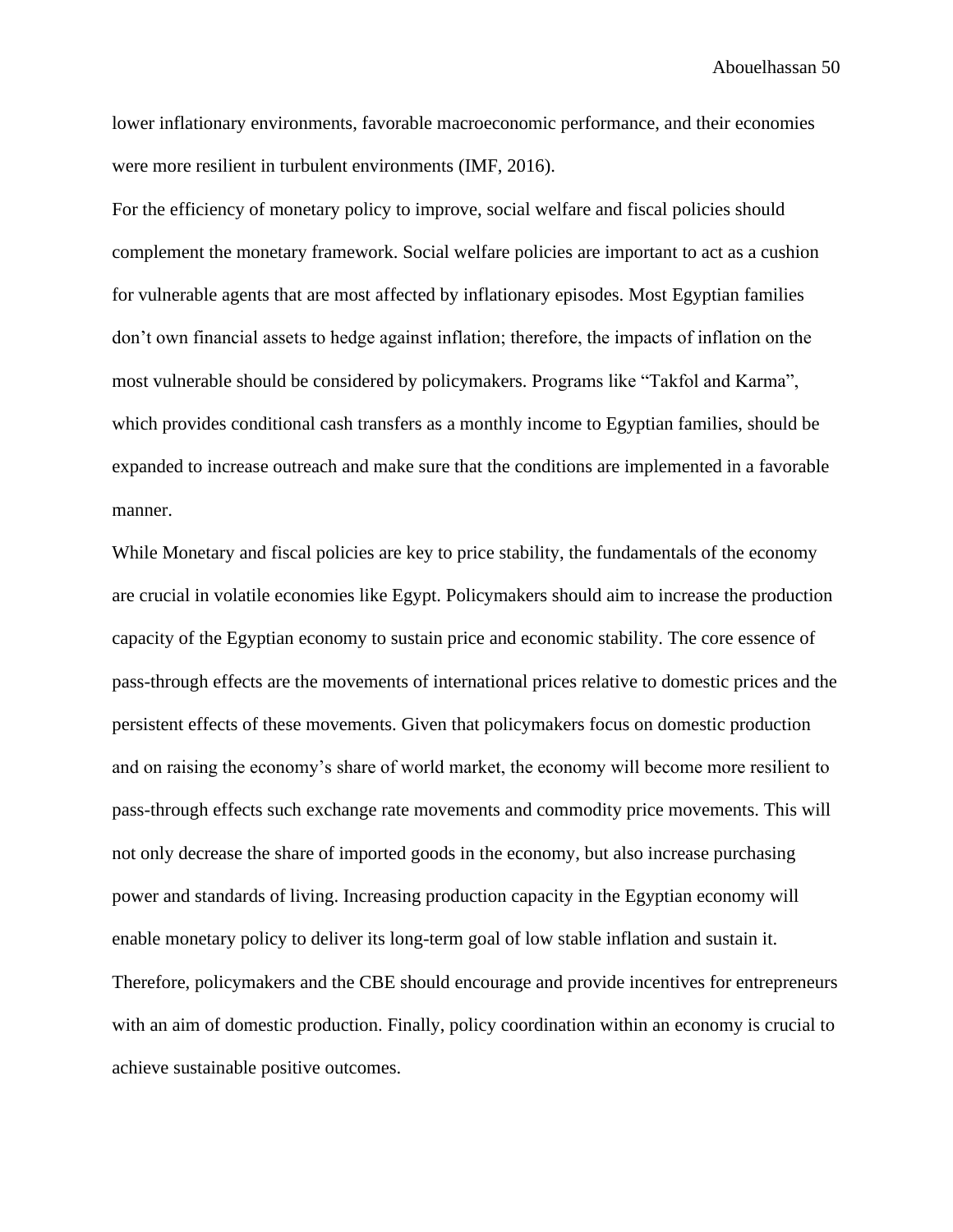### **Works Cited**

- Aron, Janine, et al. "Exchange Rate Pass-through in Developing and Emerging Markets: A Survey of Conceptual, Methodological and Policy Issues, and Selected Empirical Findings." *The Journal of Development Studies*, vol. 50, no. 1, 2014, pp. 101–143., https://doi.org/10.1080/00220388.2013.847180.
- Baharumshah, Ahmad Zubaidi, et al. "Asymmetric Exchange Rate Pass-through in an Emerging Market Economy: The Case of Mexico." *Research in International Business and Finance*, vol. 41, 2017, pp. 247–259., https://doi.org/10.1016/j.ribaf.2017.04.034.
- Baharumshah, Ahmad Zubaidi, et al. "Asymmetric Exchange Rate Pass-through in Sudan: Does Inflation React Differently during Periods of Currency Depreciation?" *African Development Review*, vol. 29, no. 3, 2017, pp. 446–457., https://doi.org/10.1111/1467- 8268.12280.
- Bailliu, Jeannine, and Eiji Fujii. "Exchange Rate Pass-through and the Inflation Environment in Industrialized Countries: An Empirical Investigation." *SSRN Electronic Journal*, 2004, https://doi.org/10.2139/ssrn.560762.
- Baz, M. E. (2018, December). *Business Monthly*. Retrieved April 2022, from American Chamber of Commerce in Egypt: https://www.amcham.org.eg/publications/businessmonthly/issues/276/December-2018/3799/egypts-new-fuel-price-indexation-mechanismwhat-experts-think
- Bussiere, Matthieu. "Exchange Rate Pass-through to Trade Prices: The Role of Nonlinearities and Asymmetries\*." *Oxford Bulletin of Economics and Statistics*, vol. 75, no. 5, 2012, pp. 731–758., https://doi.org/10.1111/j.1468-0084.2012.00711.x.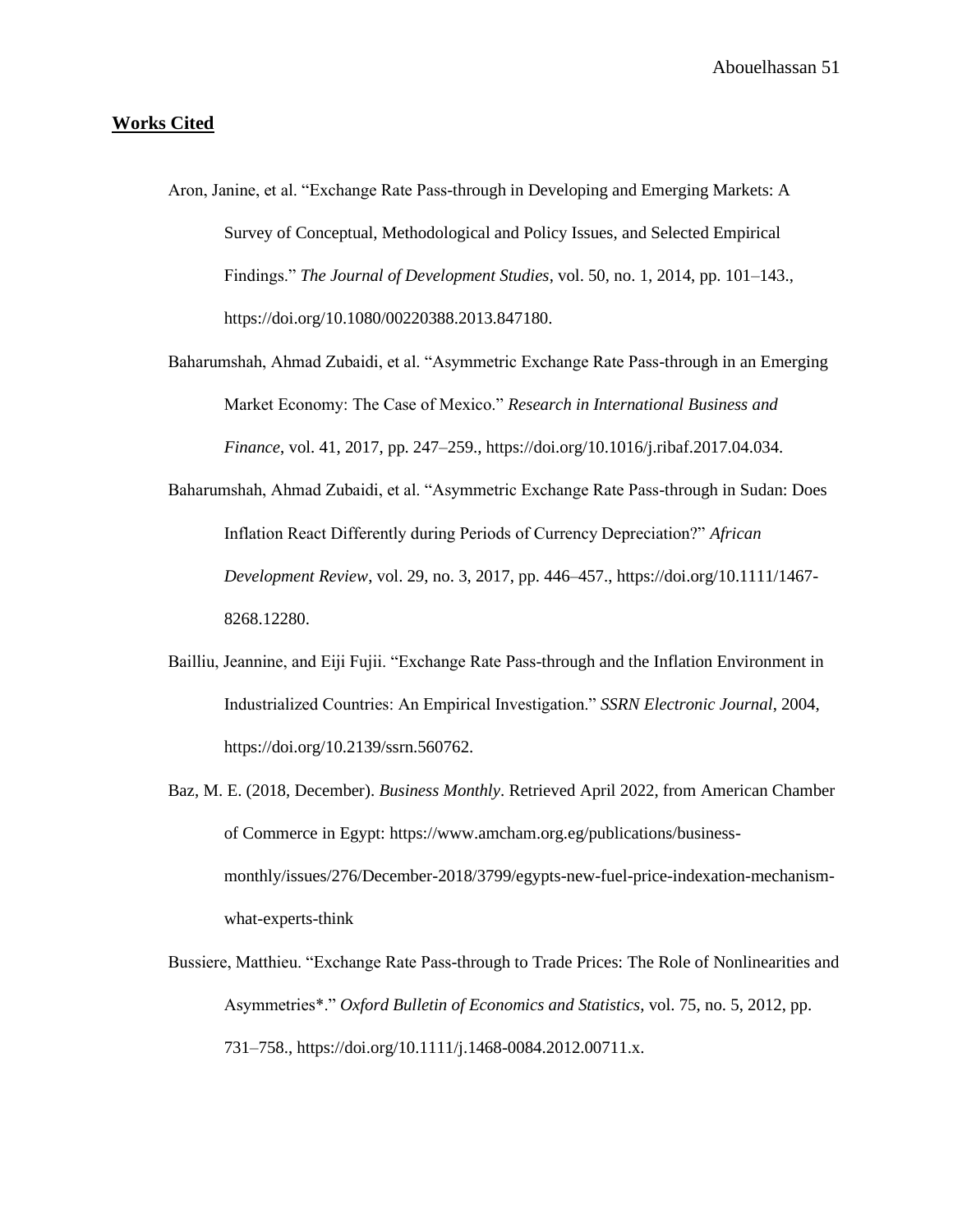- Caselli, Francesca, and Agustin Roitman. "Non-Linear Exchange Rate Pass-through in Emerging Markets." *IMF Working Papers*, vol. 16, no. 1, 2016, p. 1., https://doi.org/10.5089/9781513578262.001.
- Choudhri, Ehsan U., and Dalia Hakura. "Exchange Rate Pass-through to Domestic Prices: Does the Inflationary Environment Matter?" *SSRN Electronic Journal*, 2001, https://doi.org/10.2139/ssrn.880310.
- Delatte, Anne-Laure, and Antonia López-Villavicencio. "Asymmetric Exchange Rate Passthrough: Evidence from Major Countries." *Journal of Macroeconomics*, vol. 34, no. 3, 2012, pp. 833–844., https://doi.org/10.1016/j.jmacro.2012.03.003.
- Edwards, Sebastian, The Relationship between Exchange Rates and Inflation Targeting Revisited (April 2006). NBER Working Paper No. w12163, Available at SSRN:

<https://ssrn.com/abstract=896471>

Frankel, Jeffrey, et al. "Slow Pass-through around the World: A New Import for Developing Countries?" *Open Economies Review*, vol. 23, no. 2, 2011, pp. 213–251., https://doi.org/10.1007/s11079-011-9210-8.

Gagnon Joseph E., and Jane Ihrig. "Monetary Policy and Exchange Rate Pass-Through."

*International Journal of Finance & Economics*, vol. 9, no. 4, 2004, pp. 315–338., https://doi.org/10.1002/ijfe.253.

Goldberg, Pinelopi, and Michael Knetter. "Goods Prices and Exchange Rates: What Have We Learned?" 1996, https://doi.org/10.3386/w5862.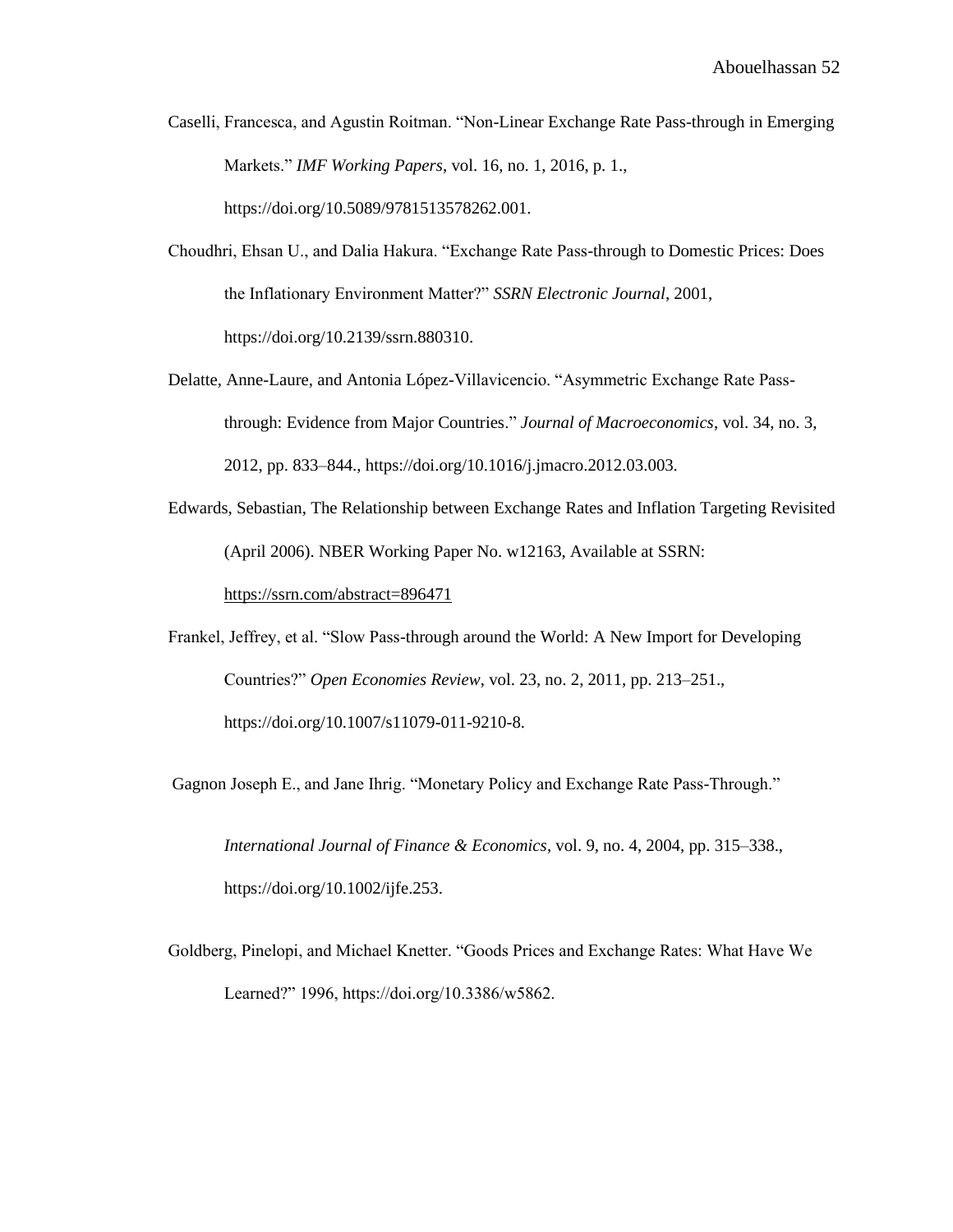- Helmy, Omneia, et al. "Exchange Rate Pass-through to Inflation in Egypt: A Structural VAR Approach." *Review of Economics and Political Science*, vol. 3, no. 2, 2018, pp. 2–19., https://doi.org/10.1108/reps-07-2018-001.
- Ibrahim L. Awad, 2019. ["Revisiting the Exchange Rate Pass-Through to Domestic Inflation](https://ideas.repec.org/a/ijb/journl/v18y2019i1p59-78.html)  Why Is the Statistical Association Weak in the Short Run?," International Journal of Business and Economics.
- International Monetary Fund. (2016, November). *IMF NEWS*. Retrieved April 2022, from IMF: https://www.imf.org/en/News/Articles/2016/11/11/NA111116-A-Chance-For-Change-Egypt
- Kotil, Erdoğan. "Exchange Rate Pass-through Investigation for Turkish Economy." *Frontiers in Applied Mathematics and Statistics*, vol. 5, 2020, https://doi.org/10.3389/fams.2019.00066.
- Massoud, A. A., (2014), "Pass-Through of Exchange Rate and Import Prices to Domestic Inflation: The Case of Egypt," *Middle Eastern Finance and Economics*, 19, 147-158.
- McCarthy, Jonathan. "Pass-through of Exchange Rates and Import Prices to Domestic Inflation in Some Industrialized Economies." *Eastern Economic Journal*, vol. 33, no. 4, 2007, pp. 511–537., https://doi.org/10.1057/eej.2007.38.
- Menon, Jayant. "Exchange Rate Pass-Through." *Journal of Economic Surveys*, vol. 9, no. 2, 1995, pp. 197–231., [https://doi.org/10.1111/j.1467-6419.1995.tb00114.x.](https://doi.org/10.1111/j.1467-6419.1995.tb00114.x)

Miller, M. K. (2017, June). *menasource*. Retrieved April 2022,

from Atlantic Council: https://www.atlanticcouncil.org/blogs/menasource/whyinflation-is-so-high-in-egypt/

Obstfeld, Maurice. 2002. "Inflation-Targeting, Exchange-Rate Pass-Through, and Volatility." *American Economic Review*, 92 (2): 102-107.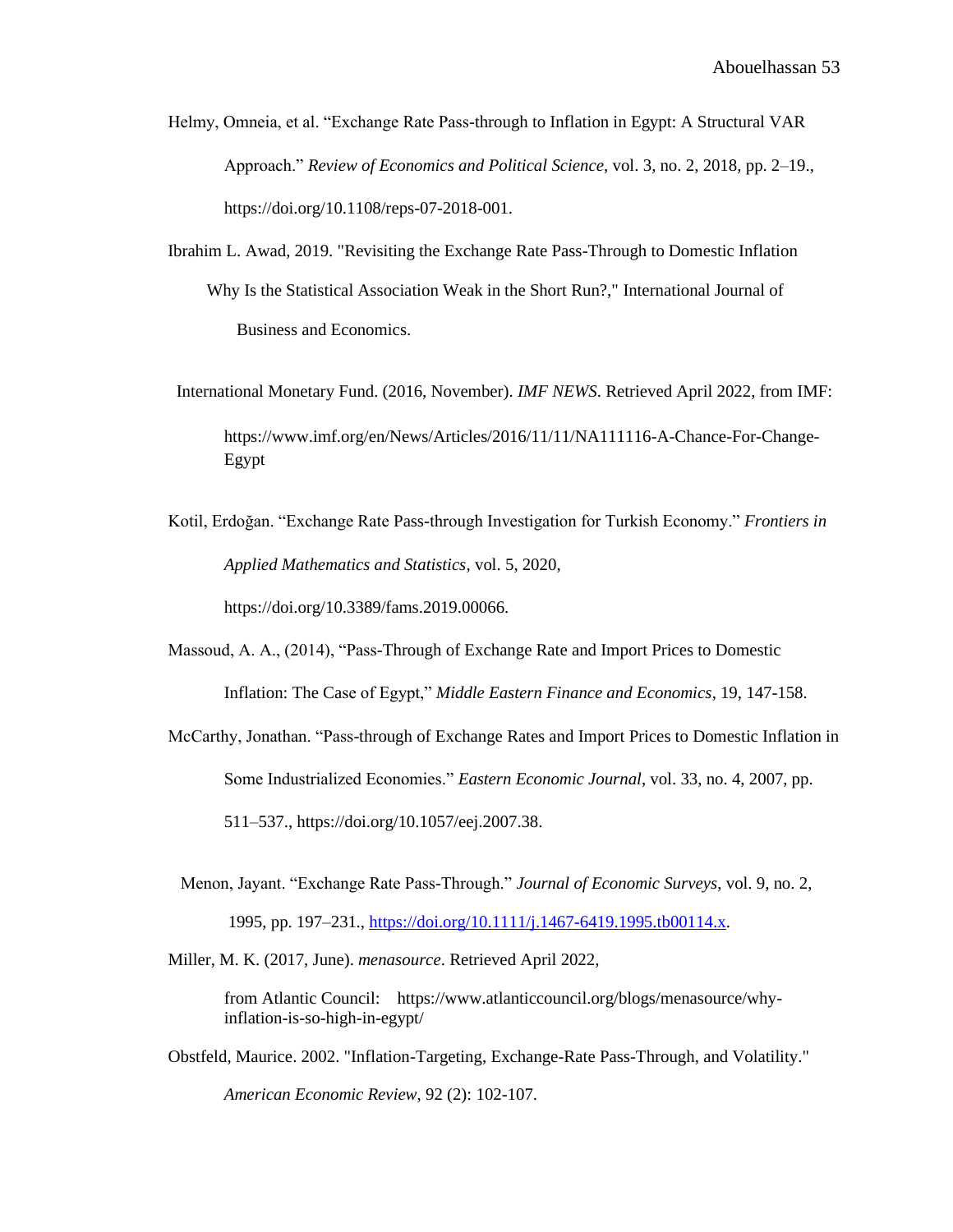Özyurt, S. (2016). *Has the exchange rate pass through recently declined in the euro area*? ECB Working Paper No 1955.

Razafimahefa, Ivohasina Fizara. "Exchange Rate Pass-through in Sub-Saharan African Economies and Its Determinants." *SSRN Electronic Journal*, 2012, https://doi.org/10.2139/ssrn.2183017.

Simione, Felix, and Edson Manguinhane. "An Empirical Assessment of the Exchange Rate Passthrough in Mozambique." *IMF Working Papers*, vol. 2021, no. 132, 2021, p. 1., https://doi.org/10.5089/9781513573694.001.

Shin, Y., B. Yu and M. Greenwood-Nimmo (2011), 'Modelling Asymmetric Cointegration

And Dynamic Multipliers in an ARDL Framework' , SSRN, available at: http://ssrn.com/abstract. 1807745.

Taylor, John B. "Low Inflation, Pass-through, and the Pricing Power of Firms." *European Economic Review*, vol. 44, no. 7, 2000, pp. 1389–1408., https://doi.org/10.1016/s0014- 2921(00)00037-4.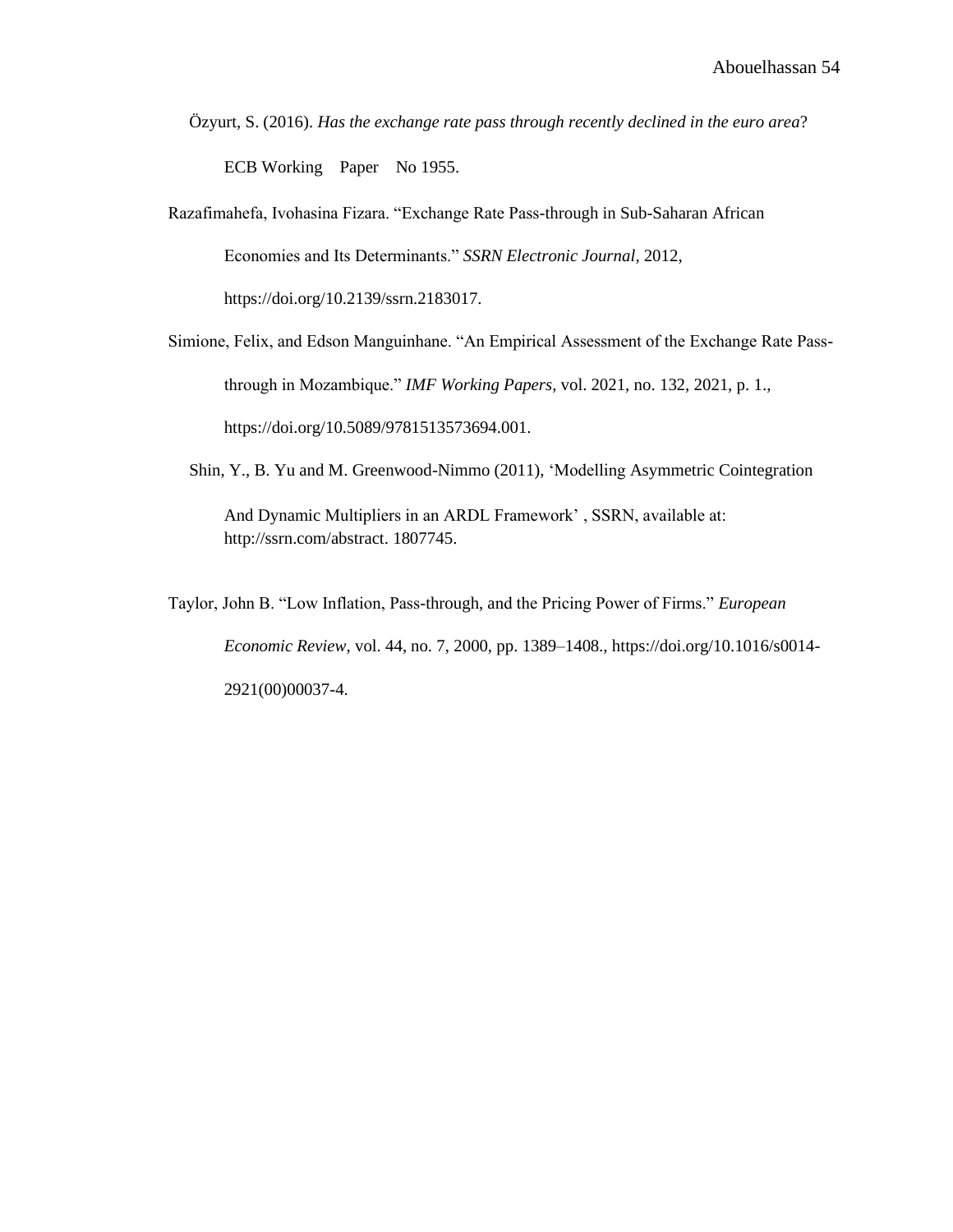### **Appendix**

Dependent Variable: CPI Method: ARDL Date: 03/28/22 Time: 21:50 Sample (adjusted): 2006Q2 2020Q4 Included observations: 59 after adjustments Maximum dependent lags: 4 (Automatic selection) Model selection method: Schwarz criterion (SIC) Dynamic regressors (4 lags, automatic): NEER CYCLE2 FUEL TRADE\_BALANCE Fixed regressors: C Number of models evalulated: 2500

Selected Model: ARDL(1, 0, 0, 0, 0) Note: final equation sample is larger than selection sample

| Variable                                                                                                                                | Coefficient                                                                      | Std. Error                                                                                                                           | t-Statistic                                                                   | Prob.*                                                                        |
|-----------------------------------------------------------------------------------------------------------------------------------------|----------------------------------------------------------------------------------|--------------------------------------------------------------------------------------------------------------------------------------|-------------------------------------------------------------------------------|-------------------------------------------------------------------------------|
| $CPI(-1)$<br><b>NEER</b><br>CYCLE <sub>2</sub><br><b>FUEL</b><br>TRADE_BALANCE<br>с                                                     | 0.850559<br>$-0.054578$<br>$-0.000809$<br>0.024768<br>$-0.005286$<br>0.900600    | 0.087902<br>0.082694<br>0.001523<br>0.071624<br>0.071788<br>1.117331                                                                 | 9.676256<br>$-0.660006$<br>$-0.531027$<br>0.345806<br>$-0.073628$<br>0.806028 | 0.0000<br>0.5121<br>0.5976<br>0.7309<br>0.9416<br>0.4238                      |
| R-squared<br>Adjusted R-squared<br>S.E. of regression<br>Sum squared resid<br>Log likelihood<br><b>F-statistic</b><br>Prob(F-statistic) | 0.765309<br>0.743168<br>0.159978<br>1.356433<br>27.57666<br>34.56579<br>0.000000 | Mean dependent var<br>S.D. dependent var<br>Akaike info criterion<br>Schwarz criterion<br>Hannan-Quinn criter.<br>Durbin-Watson stat |                                                                               | 4.994193<br>0.315673<br>$-0.731412$<br>$-0.520137$<br>$-0.648939$<br>1.888651 |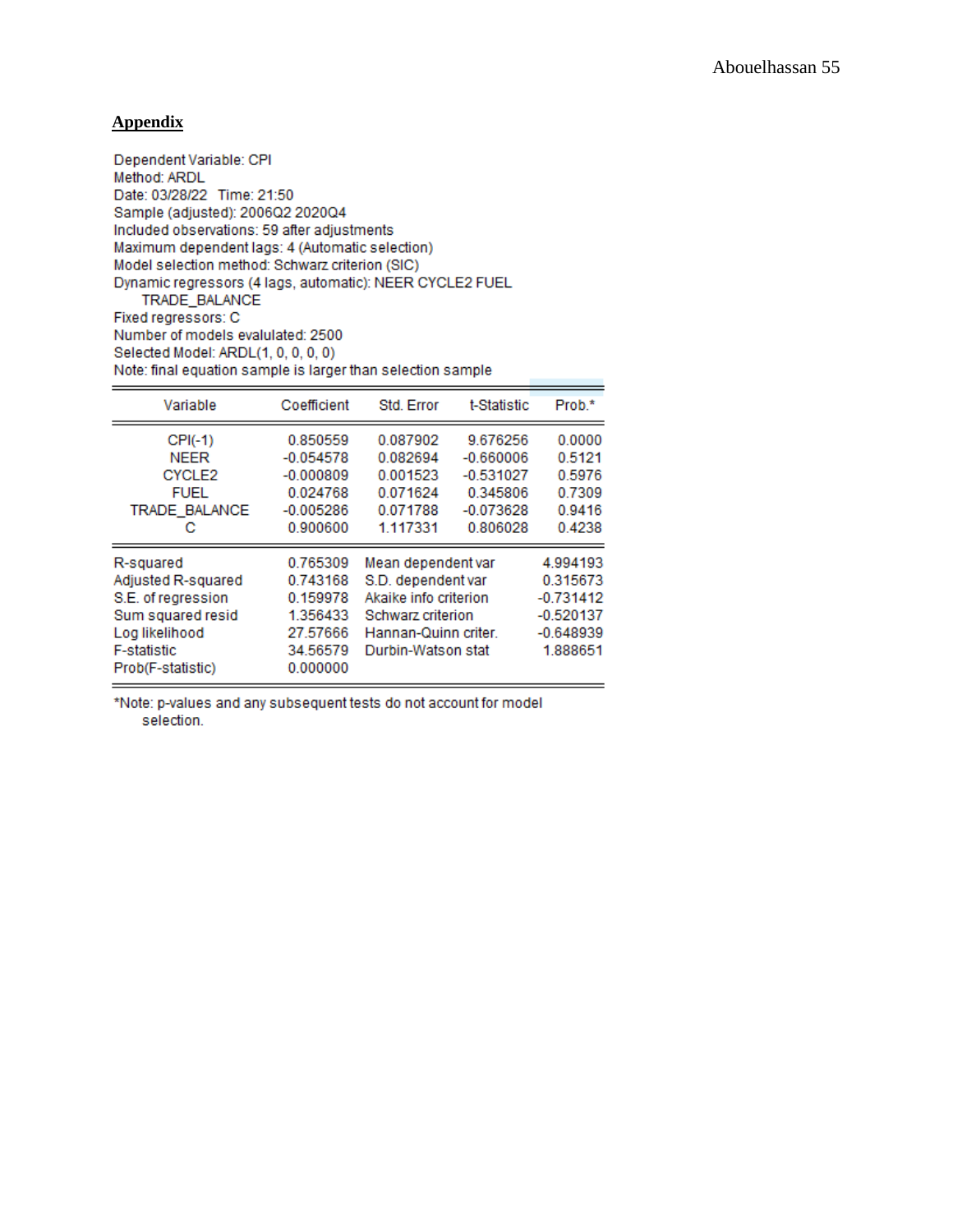| Dependent Variable: CPI                                                                             |  |
|-----------------------------------------------------------------------------------------------------|--|
| Method: ARDL                                                                                        |  |
| Date: 03/28/22 Time: 21:52                                                                          |  |
| Sample (adjusted): 2006Q2 2020Q4                                                                    |  |
| Included observations: 59 after adjustments                                                         |  |
| Maximum dependent lags: 4 (Automatic selection)                                                     |  |
| Model selection method: Schwarz criterion (SIC)                                                     |  |
| Dynamic regressors (4 lags, automatic): NEER_POS NEER_NEG CYCLE2<br>FUEL POS FUEL NEG TRADE BALANCE |  |
| Fixed regressors: C                                                                                 |  |
|                                                                                                     |  |

Number of models evalulated: 62500

Selected Model: ARDL(1, 0, 0, 0, 0, 0, 1)

Note: final equation sample is larger than selection sample

| Variable                                                                                                                                        | Coefficient                                                                                                                | Std. Error                                                                                                                           | t-Statistic                                                                                                                | Prob.*                                                                                 |
|-------------------------------------------------------------------------------------------------------------------------------------------------|----------------------------------------------------------------------------------------------------------------------------|--------------------------------------------------------------------------------------------------------------------------------------|----------------------------------------------------------------------------------------------------------------------------|----------------------------------------------------------------------------------------|
| $CPI(-1)$<br>NEER POS<br><b>NEER NEG</b><br>CYCLE <sub>2</sub><br><b>FUEL POS</b><br><b>FUEL NEG</b><br>TRADE BALANCE<br>TRADE_BALANCE(-1)<br>с | 0.768415<br>$-1.395448$<br>$-0.232350$<br>0.000729<br>$-0.058404$<br>$-0.151927$<br>$-0.119533$<br>0.282696<br>$-0.216251$ | 0.100776<br>0.936340<br>0.146718<br>0.001695<br>0.111754<br>0.151359<br>0.149400<br>0.152222<br>1.054634                             | 7.624959<br>$-1.490322$<br>$-1.583652$<br>0.430038<br>$-0.522608$<br>$-1.003750$<br>$-0.800083$<br>1.857131<br>$-0.205048$ | 0.0000<br>0.1424<br>0.1196<br>0.6690<br>0.6036<br>0.3203<br>0.4274<br>0.0692<br>0.8384 |
| R-squared<br>Adjusted R-squared<br>S.E. of regression<br>Sum squared resid<br>Log likelihood<br><b>F-statistic</b><br>Prob(F-statistic)         | 0.788828<br>0.755040<br>0.156237<br>1.220502<br>30.69174<br>23.34672<br>0.000000                                           | Mean dependent var<br>S.D. dependent var<br>Akaike info criterion<br>Schwarz criterion<br>Hannan-Quinn criter.<br>Durbin-Watson stat |                                                                                                                            | 4.994193<br>0.315673<br>$-0.735313$<br>$-0.418401$<br>$-0.611604$<br>1.824506          |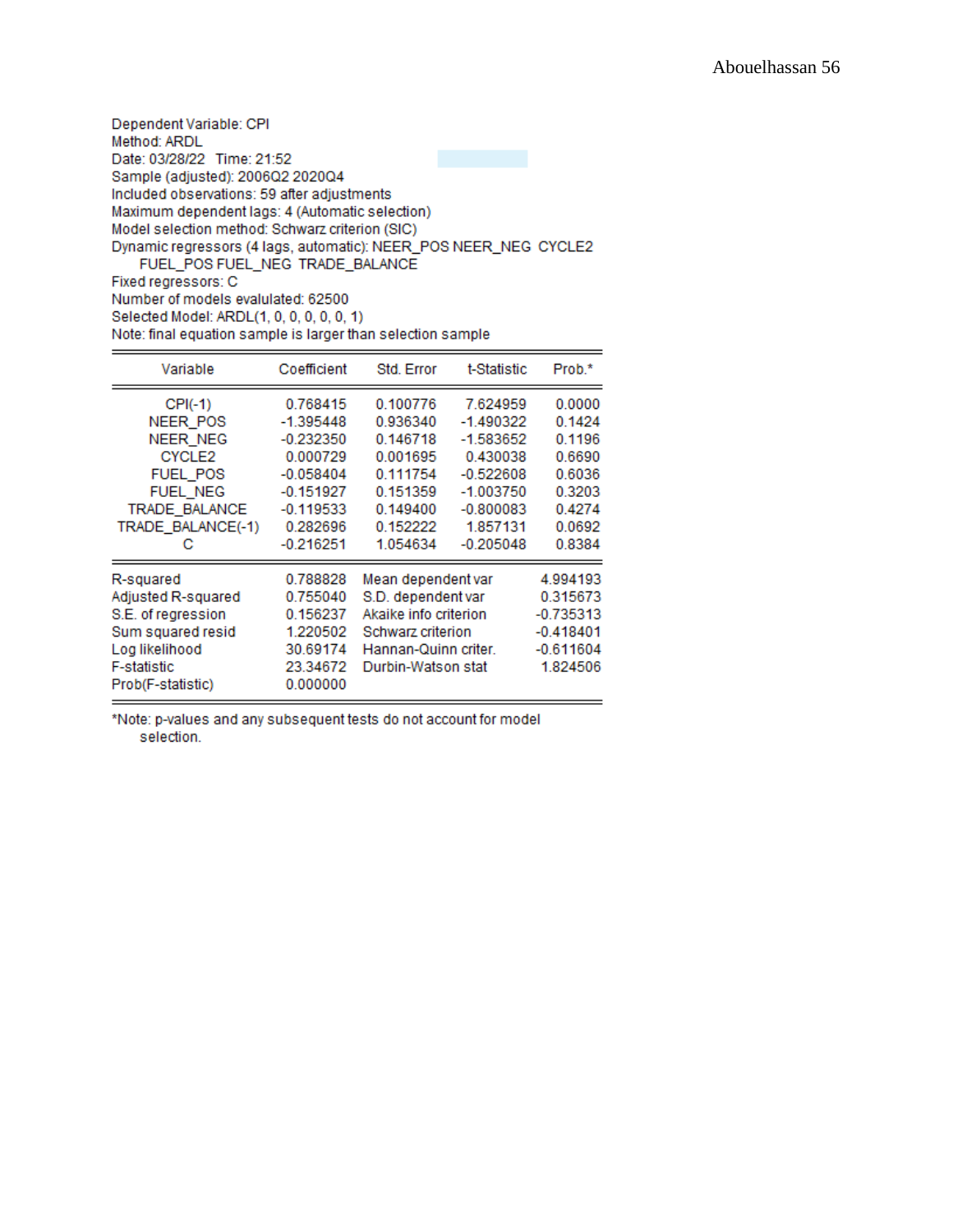| Dependent Variable: PPI                                  |
|----------------------------------------------------------|
| Method: ARDL                                             |
| Date: 03/28/22 Time: 21:16                               |
| Sample (adjusted): 2007Q4 2020Q4                         |
| Included observations: 53 after adjustments              |
| Maximum dependent lags: 4 (Automatic selection)          |
| Model selection method: Schwarz criterion (SIC)          |
| Dynamic regressors (4 lags, automatic): NEER CYCLE2 FUEL |
| TRADE BALANCE                                            |
| Fixed regressors: C                                      |
| Number of models evalulated: 2500                        |

Selected Model: ARDL(1, 0, 0, 2, 0)

Note: final equation sample is larger than selection sample

| Variable                                           | Coefficient | Std. Error            | t-Statistic | Prob.*      |
|----------------------------------------------------|-------------|-----------------------|-------------|-------------|
| $PPI(-1)$                                          | 0.764402    | 0.090897              | 8.409497    | 0.0000      |
| <b>NEER</b>                                        | $-0.094495$ | 0.041044              | $-2.302310$ | 0.0260      |
| CYCLE <sub>2</sub>                                 | 0.000259    | 0.000895              | 0.289757    | 0.7733      |
| <b>FUEL</b>                                        | 0.211262    | 0.063839              | 3.309312    | 0.0018      |
| $FUEL(-1)$                                         | $-0.229174$ | 0.077167              | $-2.969845$ | 0.0048      |
| $FUEL(-2)$                                         | 0.150655    | 0.063207              | 2.383537    | 0.0214      |
| TRADE BALANCE                                      | $-0.002971$ | 0.092135              | $-0.032247$ | 0.9744      |
| с                                                  | 0.987079    | 0.918694              | 1.074438    | 0.2884      |
| R-squared                                          | 0.756299    | Mean dependent var    |             | 5.191700    |
| Adjusted R-squared                                 | 0.718390    | S.D. dependent var    |             | 0.156378    |
| S.E. of regression                                 | 0.082985    | Akaike info criterion |             | $-2.002052$ |
| Sum squared resid                                  | 0.309894    | Schwarz criterion     |             | $-1.704649$ |
| Log likelihood<br>61.05437<br>Hannan-Quinn criter. |             | $-1.887685$           |             |             |
| <b>F-statistic</b>                                 | 19.95037    | Durbin-Watson stat    |             | 2.044343    |
| Prob(F-statistic)                                  | 0.000000    |                       |             |             |